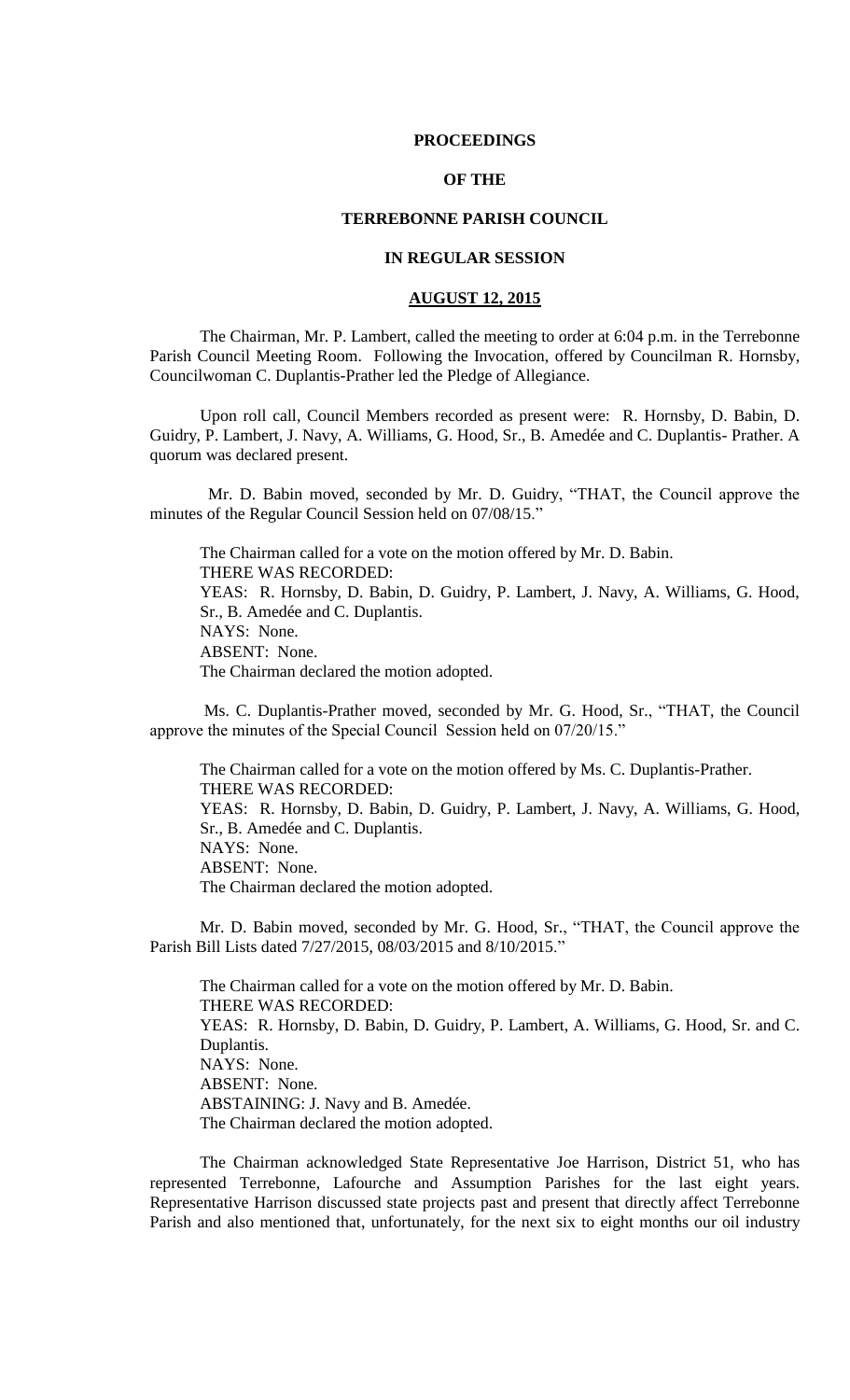will continue to downsize; however, he is hopeful that we will overcome and come back stronger. He continued by stating that education is the key to our success because it lead to careers and that he believes that the state needs a complete renewal on what is being done with its budget. Representative Harrison thanked the Council for the opportunity to come back before them and stated that it is an honor to serve as the Representative for Terrebonne Parish.

Several Council members thanked Representative Harrison for his dedication all the handwork he had done for Terrebonne Parish.

Ms. C. Duplantis-Prather moved, seconded by Ms. A. Williams, "THAT, it now being 6:38 p.m., the Council open public hearings."

The Chairman called for a vote on the motion offered by Ms. C. Duplantis-Prather. THERE WAS RECORDED: YEAS: R. Hornsby, D. Babin, D. Guidry, P. Lambert, J. Navy, A. Williams, G. Hood, Sr., B. Amedée and C. Duplantis. NAYS: None. ABSENT: None. The Chairman declared the motion adopted.

The Chairman recognized the public for comments on the following:

A. A proposed ordinance to establish a "No Parking" zone on the south side of Onezia Street in Dulac.

There were no comments from the public on the proposed ordinance.

Mr. D. Babin moved, seconded by Ms. A. Williams, "THAT, the Council close the aforementioned public hearing."

The Chairman called for a vote on the motion offered by Mr. D. Babin. THERE WAS RECORDED: YEAS: R. Hornsby, D. Babin, D. Guidry, P. Lambert, J. Navy, A. Williams, G. Hood, Sr., B. Amedée and C. Duplantis. NAYS: None. ABSENT: None. The Chairman declared the motion adopted.

OFFERED BY: Mr. D. Babin SECONDED BY: Mr. J. Navy

#### ORDINANCE NO. 8578

AN ORDINANCE AMENDING THE PARISH CODE OF TERREBONNE PARISH, CHAPTER 18. MOTOR VEHICLES AND TRAFFIC, ARTICLE V. STOPPING, STANDING AND PARKING, DIVISION 2. PARISH, SECTION 18-223. NO PARKING ZONES, TO ESTABLISH A NO PARKING ZONE ALONG THE SOUTH SIDE OF ONEZIA STREET IN DULAC, FROM SHRIMPER'S ROW TO BAYOU GRAND CAILLOU; TO PROVIDE FOR THE INSTALLATION OF SAID SIGNS, AND TO ADDRESS OTHER MATTERS RELATIVE THERETO.

### SECTION I

BE IT ORDAINED by the Terrebonne Parish Council, in regular session convened, acting pursuant to the authority invested in it by the Constitution and laws of the State of Louisiana, the Home Rule Charter for a Consolidated Government for Terrebonne Parish, and including, but not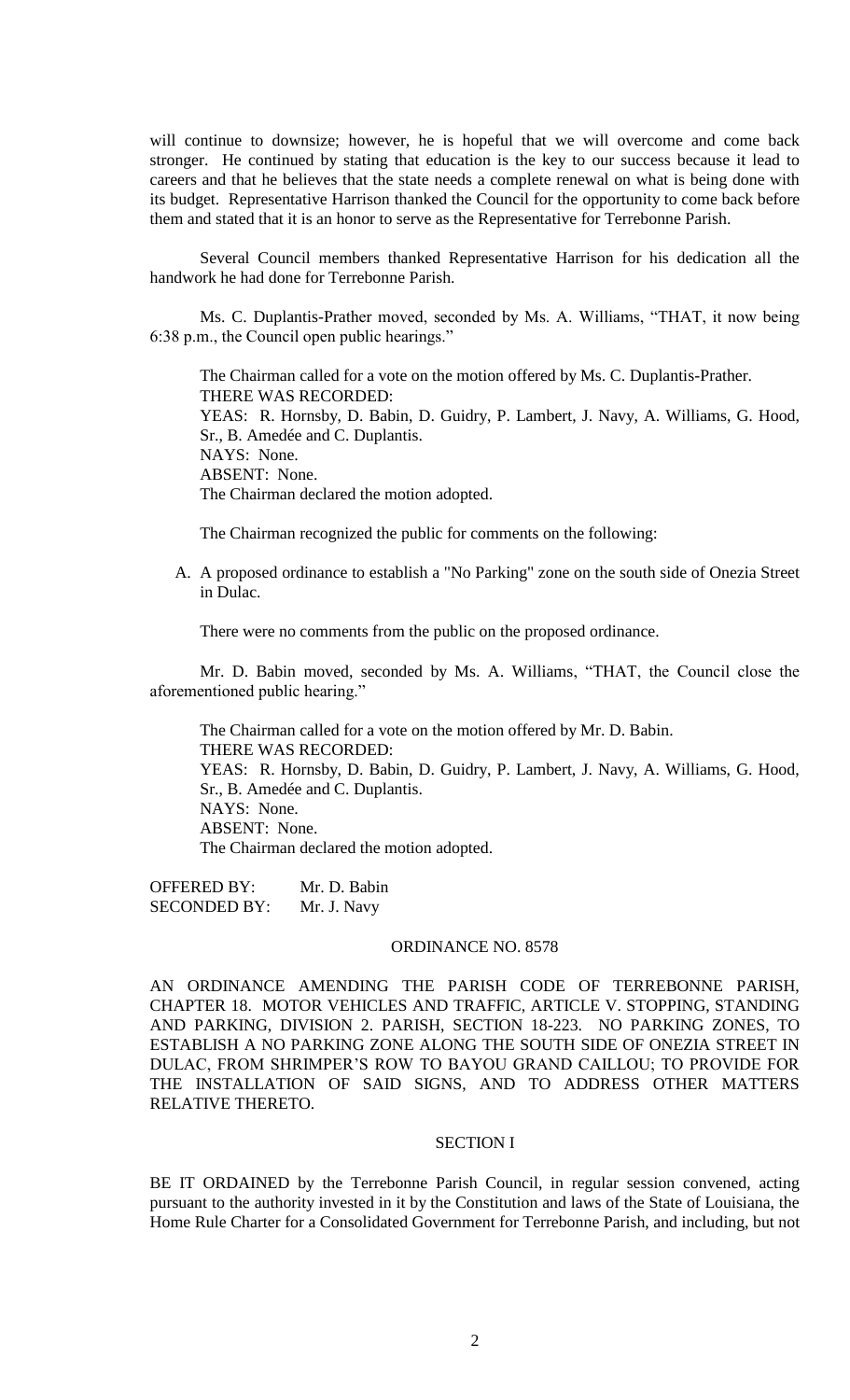limited to, LSA R.S. 33:1368 and other statutes of the State of Louisiana, to amend the Parish Code of Terrebonne Parish, Chapter 18, Article V, Division 2, Section 18-223 to create a "No Parking Zone along the South side of Onezia Street in Dulac, from Shrimper's Row to Bayou Grand Caillou, and to provide for the installation of said signs.

### SECTION II

If any word, clause, phrase, section or other portion of this ordinance shall be declared null, void, invalid, illegal, or unconstitutional, the remaining words, clauses, phrases, sections and other portions of this ordinance shall remain in full force and effect, the provisions of this ordinance hereby being declared to be severable.

## SECTION III

This ordinance shall become effective upon approval by the Parish President or as otherwise provided in Section 2-13(b) of the Home Rule Charter for a Consolidated Government for Terrebonne Parish, whichever occurs sooner.

This ordinance, having been introduced and laid on the table for at least two weeks, was voted upon as follows:

THERE WAS RECORDED:

YEAS: R. Hornsby, D. Babin, D. Guidry, P. Lambert, J. Navy, A. Williams, G. Hood, Sr., B. Amedėe, and C. Duplantis-Prather,.

NAYS: None.

NOT VOTING: None.

ABSTAINING: None.

ABSENT: None.

The Chairman declared the ordinance adopted on this the 12th day of August 2015.

The Chairman recognized the public for comments on the following:

B. A proposed ordinance to dedicate and accept the maintenance/operation of the street(s), drainage servitudes, and rights-of-way for "Acadian Villa Subdivision, Addendum No.1" and "Acadian Villa Subdivision, Addendum No. 2, Phase C;" energize and accept the street lights; and to incorporate "Switch Street" and the extension of "Gabreten Lane" into the Enhanced 911 Emergency Response System for the purpose of providing a better means of locating addresses.

There were no comments from the public on the proposed ordinance.

 Ms. B. Amedée moved, seconded by Mr. D. Guidry, "THAT, the Council close the aforementioned public hearing."

The Chairman called for a vote on the motion offered by Ms. B. Amedée. THERE WAS RECORDED: YEAS: R. Hornsby, D. Babin, D. Guidry, P. Lambert, J. Navy, A. Williams, G. Hood, Sr., B. Amedée and C. Duplantis. NAYS: None. ABSENT: None. The Chairman declared the motion adopted.

OFFERED BY: Ms. B. Amedẻe SECONDED BY: Mr. G. Hood, Sr. and Mr. D. Guidry

ORDINANCE NO. 8579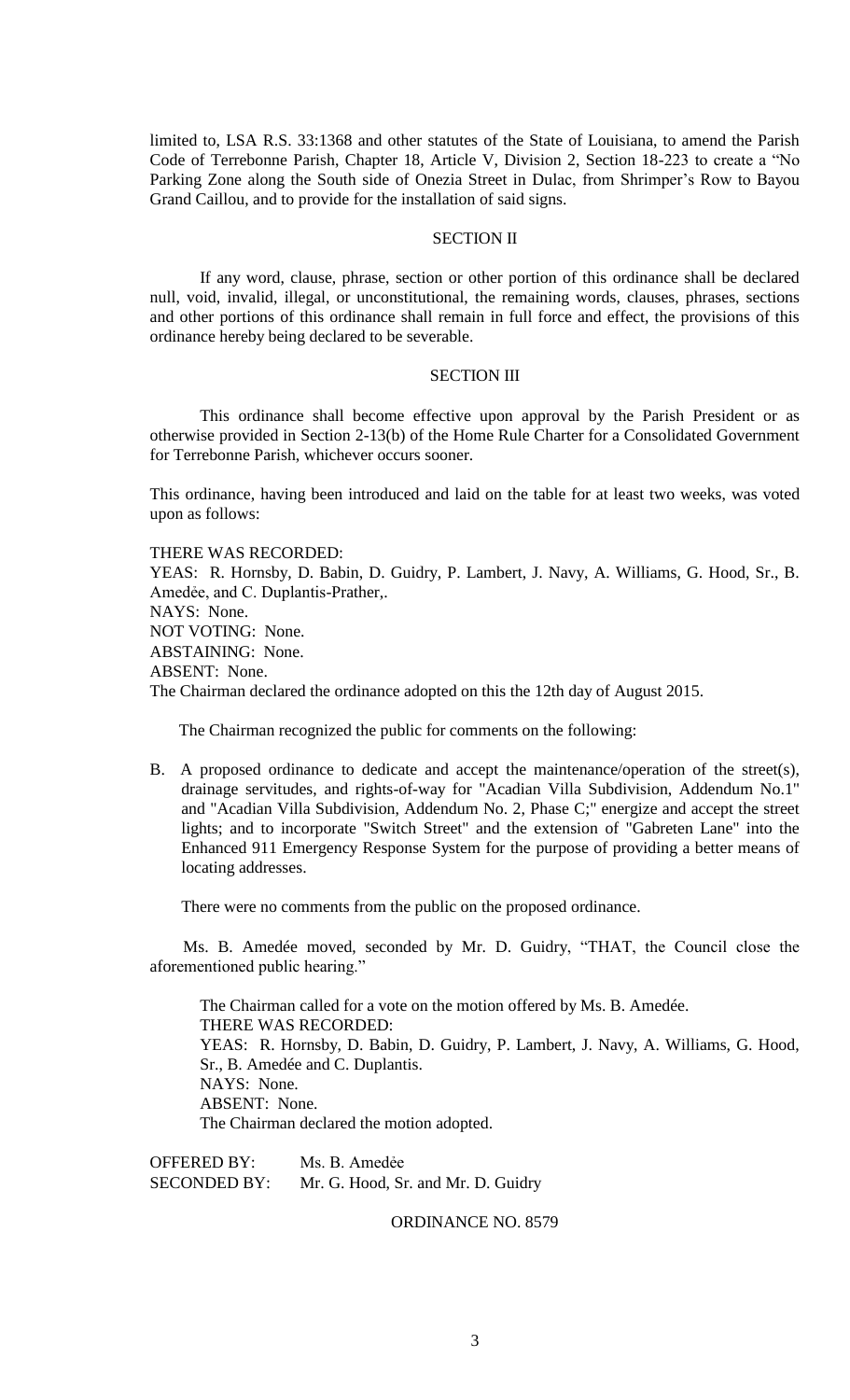AN ORDINANCE DEDICATING AND ACCEPTING THE MAINTENANCE/OPERATION OF THE STREET(S), DRAINAGE SERVITUDES, AND RIGHTS-OF-WAY FOR "ACADIAN VILLA SUBDIVISION, ADDENDUM NO. 1" AND "ACADIAN VILLA SUBDIVISION, ADDENDUM NO. 2, PHASE C;" ENERGIZE AND ACCEPT THE STREET LIGHTS; AND TO INCORPORATE "SWITCH STREET" AND THE EXTENSION OF "GABRETEN LANE" INTO THE ENHANCED 911 EMERGENCY RESPONSE SYSTEM FOR THE PURPOSE OF PROVIDING A BETTER MEANS OF LOCATING ADDRESSES; AND TO SET FORTH AN EFFECTIVE DATE FOR THE INCORPORATION OF STREET NAME(S), TO INFORM THE PROPER AGENCIES OF THE STREET NAME(S), AND TO AUTHORIZE THE INSTALLATION OF THE APPROPRIATE STREET SIGN(S), AND TO ADDRESS OTHER MATTERS RELATIVE THERETO.

#### SECTION I

BE IT ORDAINED that the Terrebonne Parish Council, on behalf of Terrebonne Parish Consolidated Government, dedicates and accepts the maintenance/operation of the street(s), drainage servitudes, and rights-of-way; and energize and accept the street lights as depicted on a plat, prepared on September 1, 2011 and revised on December 1, 2014, by David A. Waitz Engineering & Surveying, Inc. titled "Acadian Villa Subdivision, Addendum No. 2, Phase C", a copy of which is attached hereto and made a part hereof;

BE IT FURTHER ORDAINED effective on the 16th day of September, 2015, that "Switch Street" and the extension of "Gabreten Lane" be incorporated into the Enhanced 911 Emergency Response System;

BE IT FURTHER ORDAINED that a copy of this ordinance be submitted to the Terrebonne Parish Communications Board, local U.S. Postal Services, fire districts, Acadian Ambulance, Terrebonne Parish Sheriff's Office, and any other appropriate agency; and

BE IT FURTHER ORDAINED that the Parish Forces be directed to install the proper street sign on the appropriate street, and that any other actions relative thereto be addressed.

#### SECTION II

If any word, clause, phrase, section or other portion of this ordinance shall be declared null, void, invalid, illegal, or unconstitutional, the remaining words, clauses, phrases, sections and other portions of this ordinance shall remain in full force and effect, the provisions of this ordinance hereby being declared to be severable.

#### SECTION III

This ordinance shall become effective upon approval by the Parish President or as otherwise provided in Section 2-13(b) of the Home Rule Charter for a Consolidated Government for Terrebonne Parish, whichever occurs sooner.

This ordinance, having been introduced and laid on the table for at least two weeks, was voted upon as follows:

THERE WAS RECORDED: YEAS: R. Hornsby, D. Babin, D. Guidry, P. Lambert, J. Navy, A. Williams, G. Hood, Sr., B. Amedėe, and C. Duplantis-Prather,. NAYS: None. NOT VOTING: None. ABSTAINING: None. ABSENT: None.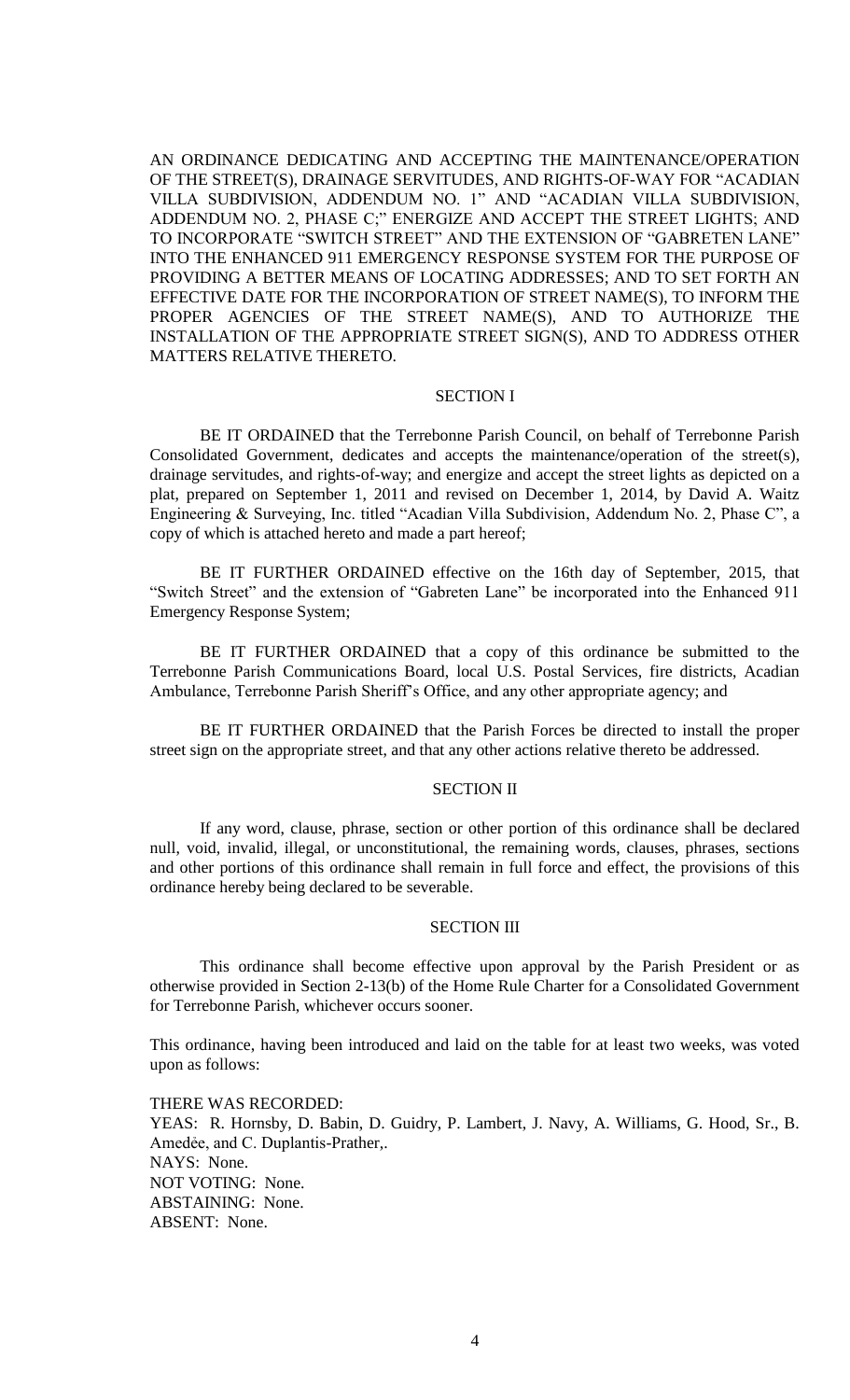The Chairman declared the ordinance adopted on this the 12th day of August 2015.

The Chairman recognized the public for comments on the following:

- C. A proposed ordinance to amend the 2015 Adopted Operating Budget and the 5 Year Capital Outlay of the Terrebonne Parish Consolidated Government for the following items:
	- I. Ashland North Levee Gustav/Ike Project, \$189,902
	- II. City Court Budgeted Positions Only, \$0
	- III. City Marshal Budgeted Positions Only, \$0
	- IV. GIS Manager Position, \$34,593
	- V. Juvenile Detention Center, \$69,232
	- VI. Folklife Center Donation, \$500
	- VII. Recreation Department, Budgeted Position, \$13,231

There were no comments from the public on the proposed ordinance.

Ms. A. Williams moved, seconded by Ms. B. Amedée, "THAT, the Council close the aforementioned public hearing."

The Chairman called for a vote on the motion offered by Ms. A. Williams. THERE WAS RECORDED: YEAS: R. Hornsby, D. Babin, D. Guidry, P. Lambert, J. Navy, A. Williams, G. Hood, Sr., B. Amedée and C. Duplantis. NAYS: None. ABSENT: None.

The Chairman declared the motion adopted.

OFFERED BY: Ms. B. Amedẻe SECONDED BY: Mr. J. Navy

#### ORDINANCE NO. 8580

AN ORDINANCE TO AMEND THE 2015 ADOPTED OPERATING BUDGET AND THE 5 YEAR CAPITAL OUTLAY OF THE TERREBONNE PARISH CONSOLIDATED GOVERNMENT FOR THE FOLLOWING ITEMS:

- I. ASHLAND NORTH LEVEE GUSTAV/IKE PROJECT, \$189,902
- II. CITY COURT BUDGETED POSITIONS ONLY, \$0
- III. CITY MARSHAL BUDGETED POSITIONS ONLY, \$0
- IV. GIS MANAGER POSITION, \$34,593<br>V. JUVENILE DETENTION CENTER, \$
- JUVENILE DETENTION CENTER, \$69,232
- VI. FOLKLIFE CENTER DONATION, \$500
- VII. RECREATION DEPARTMENT, BUDGETED POSITION, \$13,231

## SECTION I

WHEREAS, the Terrebonne Parish Consolidated Government has been awarded Community Development Block Grant (CDBG) funding as a result of the damage caused by Hurricanes Gustav and Ike; and

WHEREAS, the Ashland North Drainage/Levee CDBG-R Project Budget did not account for ineligible project costs, therefore an exchange of funding source in the amount of \$189,902 from the Levee Improvements (Parish Maintenance) Fund is recommended.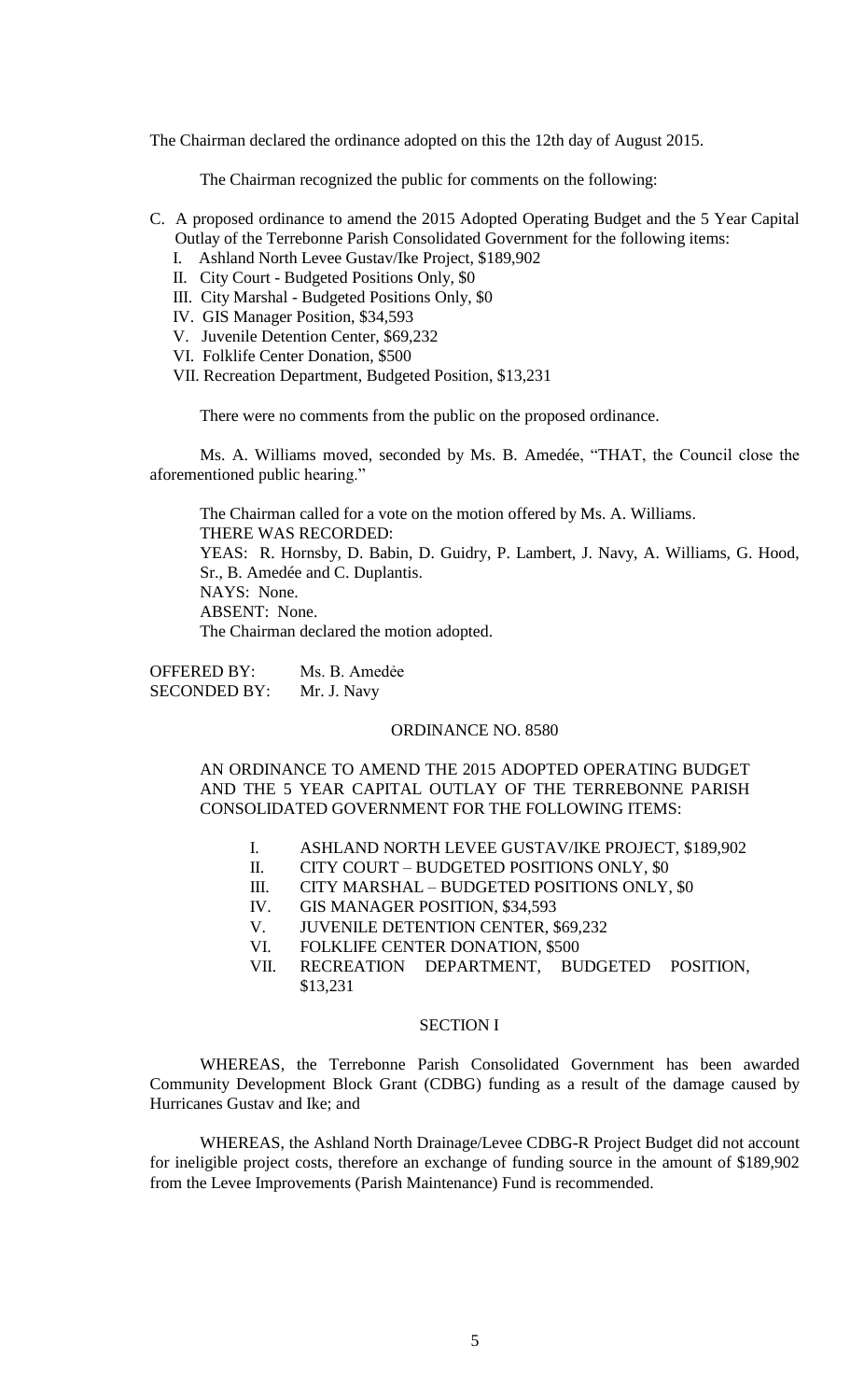NOW, THEREFORE BE IT ORDAINED, by the Terrebonne Parish Council, on behalf of the Terrebonne Parish Consolidated Government, that the 2015 Adopted Budget and the 5 Year Capital Outlay of the Terrebonne Parish Consolidated Government be amended for the CDBG Ashland North Levee Gustav/Ike Project. (Attachment A)

### SECTION II

WHEREAS, City Court's Administration is requesting to reclass one Juvenile Officer (full-time) to a Family In Need of Services (FINS) Coordinator (full-time), and

WHEREAS, for the remaining Juvenile Officer positions, change the name to Juvenile Probation Officer positions, and

WHEREAS, there is no increase in dollars for this position reclassification.

NOW, THEREFORE BE IT FURTHER ORDAINED, by the Terrebonne Parish Council, on behalf of the Terrebonne Parish Consolidated Government, that the 2015 Adopted Operating Budget be amended to recognize the two new positions for the City Court Department. (Attachment B)

#### SECTION III

WHEREAS, City Marshal's Administration is requesting to reclass Chief Deputy Position to Chief Criminal Deputy and Chief Civil Deputy as well as reclass Sergeant and Secretary to Deputy Positions, and

WHEREAS, there is no increase in dollars for this position reclassification.

NOW, THEREFORE BE IT FURTHER ORDAINED, by the Terrebonne Parish Council, on behalf of the Terrebonne Parish Consolidated Government, that the 2015 Adopted Operating Budget be amended to recognize the reclassifying the various positions for the City Marshal Fund. (Attachment C)

#### SECTION IV

WHEREAS, Utilities Administration is requesting to implement a GIS Manager position which has been part of the Assessor's Office in recent years, and

WHEREAS, the Department of Utilities GIS Division is funded entirely by the Terrebonne Parish Assessor's Office, and

WHEREAS, the GIS Manager for the GIS Division of the Department of Utilities is an employee of the Terrebonne Parish Assessor's Office assigned to that position under the direction of the Director of Utilities, and

WHEREAS, the Terrebonne Parish Assessor has advised he anticipates a vacancy in that position and proposes the position be organized under the Terrebonne Parish Consolidated Government as was the case before the incumbent, and

WHEREAS, a budget amendment is required to add the GIS Manager position to the Utilities GIS Division Budget to facilitate hiring for this position, and

WHEREAS, the Parish will use the balance of the Assessor Services line item budget and move it to Personnel Services accounts.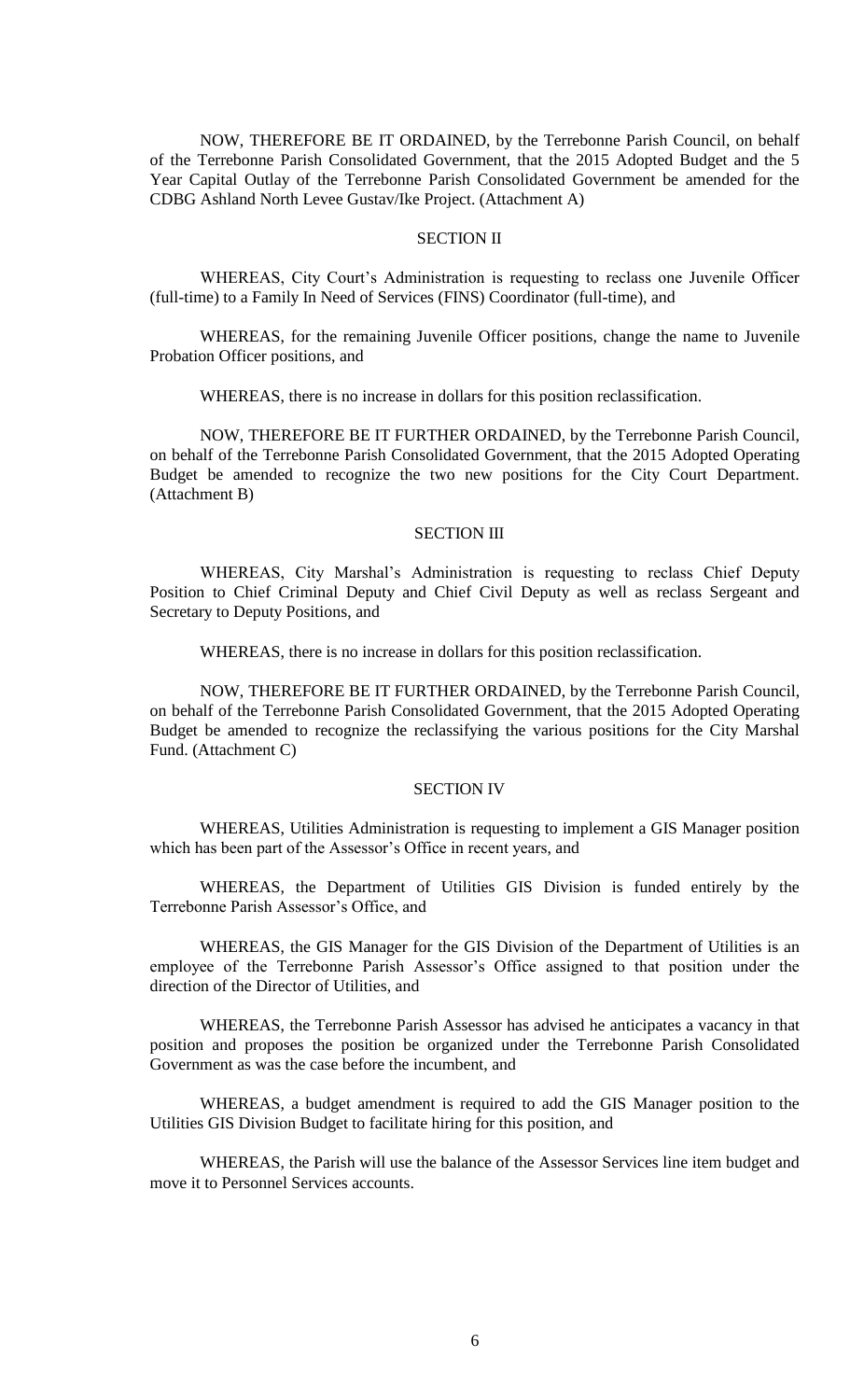NOW, THEREFORE BE IT FURTHER ORDAINED, by the Terrebonne Parish Council, on behalf of the Terrebonne Parish Consolidated Government, that the 2015 Adopted Operating Budget be amended to recognize the implementing the GIS Manager Position for the GIS Division. (Attachment D)

### SECTION V

WHEREAS, the Terrebonne Parish Consolidated Government has been awarded Community Development Block Grant (CDBG) funding as a result of the damage caused by Hurricanes Gustav and Ike; and

WHEREAS, the Baroid Pump Station Project is completed, and

WHEREAS, the Juvenile Justice Center Project needs additional funding to cover Change Order No. 1 and future change orders, and

WHEREAS, the amount to be moved from Baroid Pump Station Project to Juvenile Justice Center Project is \$69,232.

NOW, THEREFORE BE IT FURTHER ORDAINED, by the Terrebonne Parish Council, on behalf of the Terrebonne Parish Consolidated Government, that the 2015 Adopted Budget and the 5 Year Capital Outlay of the Terrebonne Parish Consolidated Government be amended for the Juvenile Justice Facility. (Attachment E)

### SECTION VI

WHEREAS, Bourgeois and Associates is donating to the Terrebonne Folklife Culture Center \$500; and

WHEREAS, this donation is to be used for the much needed art supplies for the cultural classes.

NOW, THEREFORE BE IT FURTHER ORDAINED, by the Terrebonne Parish Council, on behalf of the Terrebonne Parish Consolidated Government, that the 2015 Adopted Budget of the Terrebonne Parish Consolidated Government be amended for the Terrebonne Folklife Culture Center. (Attachment F)

### SECTION VII

WHEREAS, Recreation Administration is requesting to increase the Groundsman/Laborer I position (part-time) by one position, and

WHEREAS, the cost of this position is \$13,231 which will be funded from the Fund Balance.

NOW, THEREFORE BE IT FURTHER ORDAINED, by the Terrebonne Parish Council, on behalf of the Terrebonne Parish Consolidated Government, that the 2015 Adopted Operating Budget be amended to recognize the two new positions for the Recreation Department. (Attachment G)

### **SECTION VIII**

If any word, clause, phrase, section or other portion of this ordinance shall be declared null, void, invalid, illegal, or unconstitutional, the remaining words, clauses, phrases, sections and other portions of this ordinance shall remain in full force and effect, the provisions of this ordinance hereby being declared to be severable.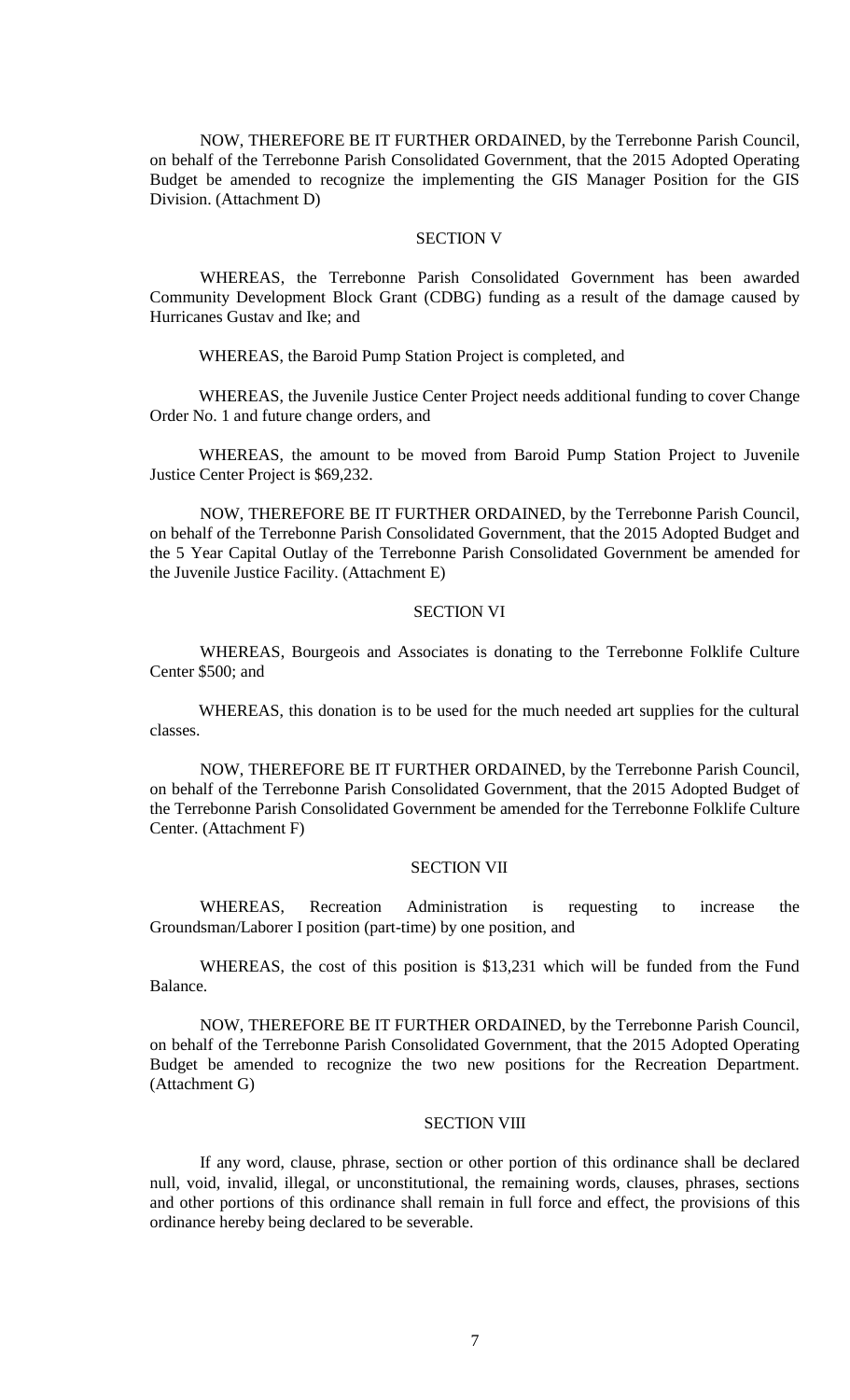# SECTION IX

This ordinance shall become effective upon approval by the Parish President or as otherwise provided in Section 2-13(b) of the Home Rule Charter for a Consolidated Government for Terrebonne Parish, whichever occurs sooner.

This ordinance, having been introduced and laid on the table for at least two weeks, was voted upon as follows:

### THERE WAS RECORDED:

YEAS: R. Hornsby, D. Babin, D. Guidry, P. Lambert, J. Navy, A. Williams, G. Hood, Sr., B. Amedėe, and C. Duplantis-Prather,. NAYS: None. NOT VOTING: None. ABSTAINING: None. ABSENT: None. The Chairman declared the ordinance adopted on this the 12th day of August 2015.

Prepared By: Finance Department PC File: 2015-Various Items - N Date Prepared: 7/14/2015 BA #23

| <b>ATTACHMENT A - Ashland North Levee Gustav/Ike Project</b> |                |               |                |  |  |
|--------------------------------------------------------------|----------------|---------------|----------------|--|--|
|                                                              |                |               |                |  |  |
|                                                              | 2015           |               |                |  |  |
|                                                              | <b>Adopted</b> | <b>Change</b> | <b>Amended</b> |  |  |
|                                                              |                |               |                |  |  |
| Ashland North Drainage/Levee                                 |                | 189,902       | 189,902        |  |  |
| Fringes - Allocated                                          | 858,671        | (189, 902)    | 668,769        |  |  |

| <b>ATTACHMENT B - City Court</b> |         |        |                |       |        |        |            |
|----------------------------------|---------|--------|----------------|-------|--------|--------|------------|
|                                  | 2015    |        |                |       |        |        |            |
|                                  | Adopted | Change | Amended        | Level | MIN    | MID    | <b>MAX</b> |
|                                  |         |        |                |       |        |        |            |
| Juvenile Officers                | 3       | -1     | 2              | N/A   | 35,268 | 44.967 | 54,946     |
| Juvenile Officers                | 2       | -2     |                | N/A   | 35,268 | 44,967 | 54,946     |
| <b>Juv Prob Officers</b>         | 0       | っ      | $\mathfrak{p}$ | N/A   | 35,268 | 44.967 | 54,946     |
| <b>FINS Coordinator</b>          | 0       |        |                | N/A   |        |        |            |
|                                  |         |        |                |       |        |        |            |

## **ATTACHMENT C - City Marshal**

|                     | 2015    |        |         |       |            |       |            |
|---------------------|---------|--------|---------|-------|------------|-------|------------|
|                     | Adopted | Change | Amended | Level | <b>MIN</b> | MID   | <b>MAX</b> |
|                     |         |        |         |       |            |       |            |
| <b>Chief Deputy</b> |         | -1     |         | N/A   | *****      | ***** | *****      |
| Chief Crim Deputy   |         |        |         | N/A   | *****      | ***** | *****      |
| Chief Civic Deputy  |         |        |         | N/A   | *****      | ***** | *****      |
| Sergeant            |         | $-1$   | 0       | N/A   | *****      | ***** | *****      |
| Dep Marshal Sec     |         | -1     | 0       | N/A   | *****      | ***** | *****      |
| Deputy Marshal      | 10      |        | 11      | N/A   | *****      | ***** | *****      |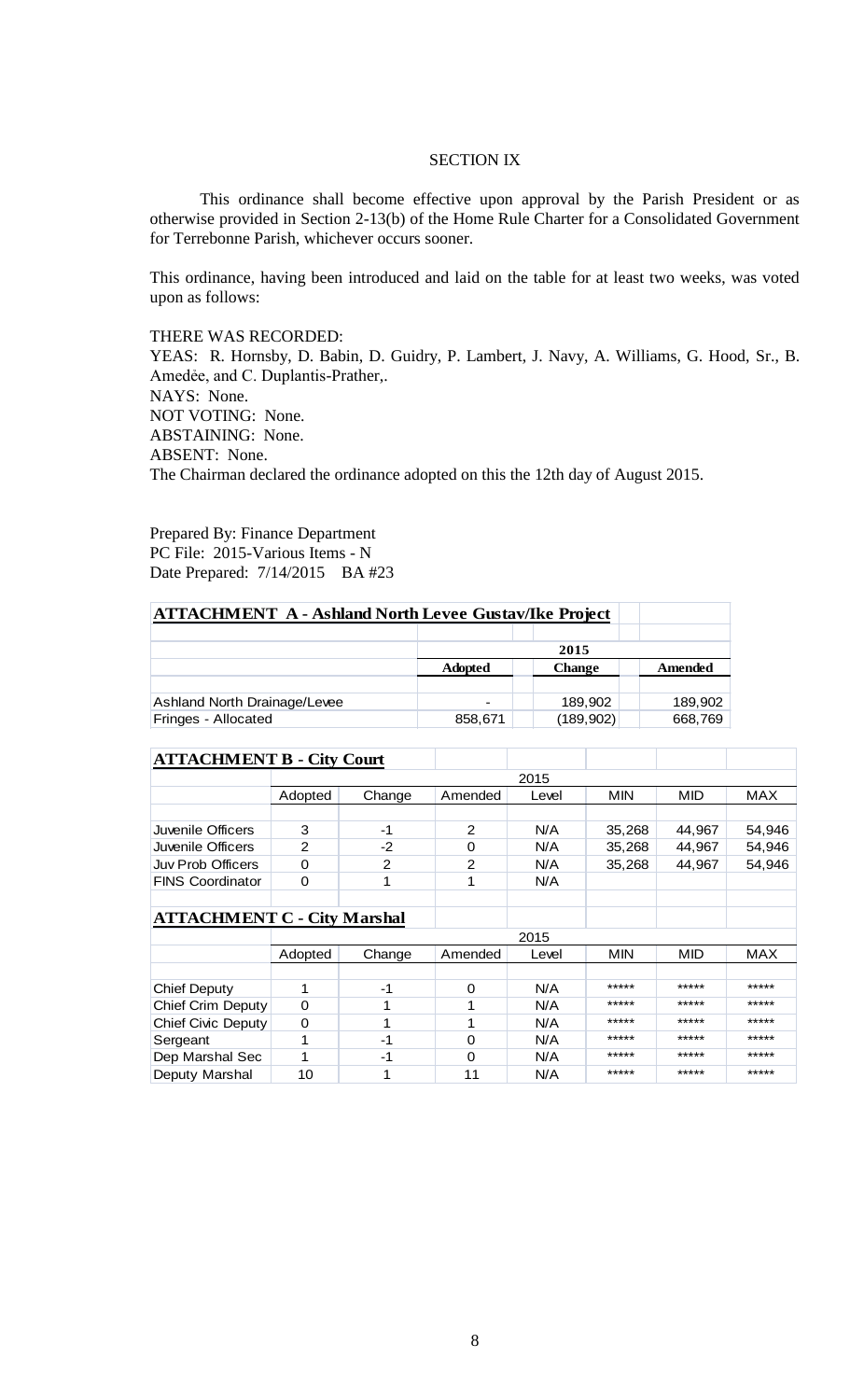| <b>ATTACHMENT D - GIS Manager Position</b> |         |        |                |       |               |         |            |
|--------------------------------------------|---------|--------|----------------|-------|---------------|---------|------------|
|                                            |         |        |                |       | 2015          |         |            |
|                                            |         |        | <b>Adopted</b> |       | <b>Change</b> | Amended |            |
| Salaries & Wages                           |         |        |                |       | 23,399        | 23,399  |            |
| <b>FICA</b>                                |         |        |                |       | 1,451         | 1,451   |            |
| Medicare                                   |         |        |                |       | 339           | 339     |            |
| Pension                                    |         |        |                | 2,340 |               | 2,340   |            |
| Unemployement Compensation                 |         |        |                |       | 292           | 292     |            |
| Workmen's Compensation                     |         |        |                |       | 512           | 512     |            |
| Group Insurance                            |         |        |                |       | 6,260         | 6,260   |            |
| <b>Assessor Services</b>                   |         |        | 170,000        |       | (34, 593)     | 135,407 |            |
| <b>ATTACHMENT D - GIS Manager Position</b> |         |        |                |       |               |         |            |
|                                            |         |        |                | 2015  |               |         |            |
|                                            | Adopted | Change | Amended        | Level | MIN           | MID     | <b>MAX</b> |
| <b>GIS Manager</b>                         | 0       |        | 1              | 210   | 51,008        | 65.035  | 79,469     |

| <b>ATTACHMENT E - Juvenile Detention Center</b> |                                            |           |           |  |  |
|-------------------------------------------------|--------------------------------------------|-----------|-----------|--|--|
|                                                 |                                            | 2015      |           |  |  |
|                                                 | Amended<br><b>Adopted</b><br><b>Change</b> |           |           |  |  |
| Juvenile Justice Facility                       | 7,149,276                                  | 69,232    | 7,218,508 |  |  |
| <b>Baroid Pump Station</b>                      | 69,726                                     | (69, 232) | 494       |  |  |
|                                                 |                                            |           |           |  |  |
| <b>ATTACHMENT F - Folklife Center Donation</b>  |                                            |           |           |  |  |
|                                                 |                                            | 2015      |           |  |  |
|                                                 | <b>Change</b><br>Amended<br><b>Adopted</b> |           |           |  |  |
| <b>Folklife Art Supplies Donation</b>           | 500                                        | 500       | 1,000     |  |  |
| Donations - Folklife Culture Center             |                                            | (500)     | (500)     |  |  |

| <b>ATTACHMENT G - Recreation Department</b> |                                            |          |        |  |  |  |
|---------------------------------------------|--------------------------------------------|----------|--------|--|--|--|
|                                             |                                            |          |        |  |  |  |
|                                             |                                            | 2015     |        |  |  |  |
|                                             | <b>Adopted</b><br>Amended<br><b>Change</b> |          |        |  |  |  |
|                                             |                                            |          |        |  |  |  |
| Salaries & Wages                            |                                            | 11,804   | 11,804 |  |  |  |
| <b>FICA</b>                                 |                                            | 732      | 732    |  |  |  |
| Medicare                                    |                                            | 171      | 171    |  |  |  |
| Unemployment Compensation                   |                                            | 148      | 148    |  |  |  |
| <b>Worker's Compensation</b>                |                                            | 376      | 376    |  |  |  |
| Fund Balance (Decrease)                     | N/A                                        | (13,231) | N/A    |  |  |  |

| <b>ATTACHMENT G - Recreation Department</b> |         |        |         |       |            |        |            |
|---------------------------------------------|---------|--------|---------|-------|------------|--------|------------|
| 2015                                        |         |        |         |       |            |        |            |
|                                             | Adopted | Change | Amended | Level | <b>MIN</b> | MID    | <b>MAX</b> |
|                                             |         |        |         |       |            |        |            |
| Laborer I/General                           |         |        |         | 101   | 10,099     | 12.623 | 15,148     |
| (Part-time)                                 |         |        |         |       |            |        |            |

The Chairman recognized the public for comments on the following:

D. A proposed ordinance to declare certain buildings and facilities with a value of \$5,000.00 or greater from the Parks and Recreation Department as surplus and authorize disposal.

There were no comments from the public on the proposed ordinance.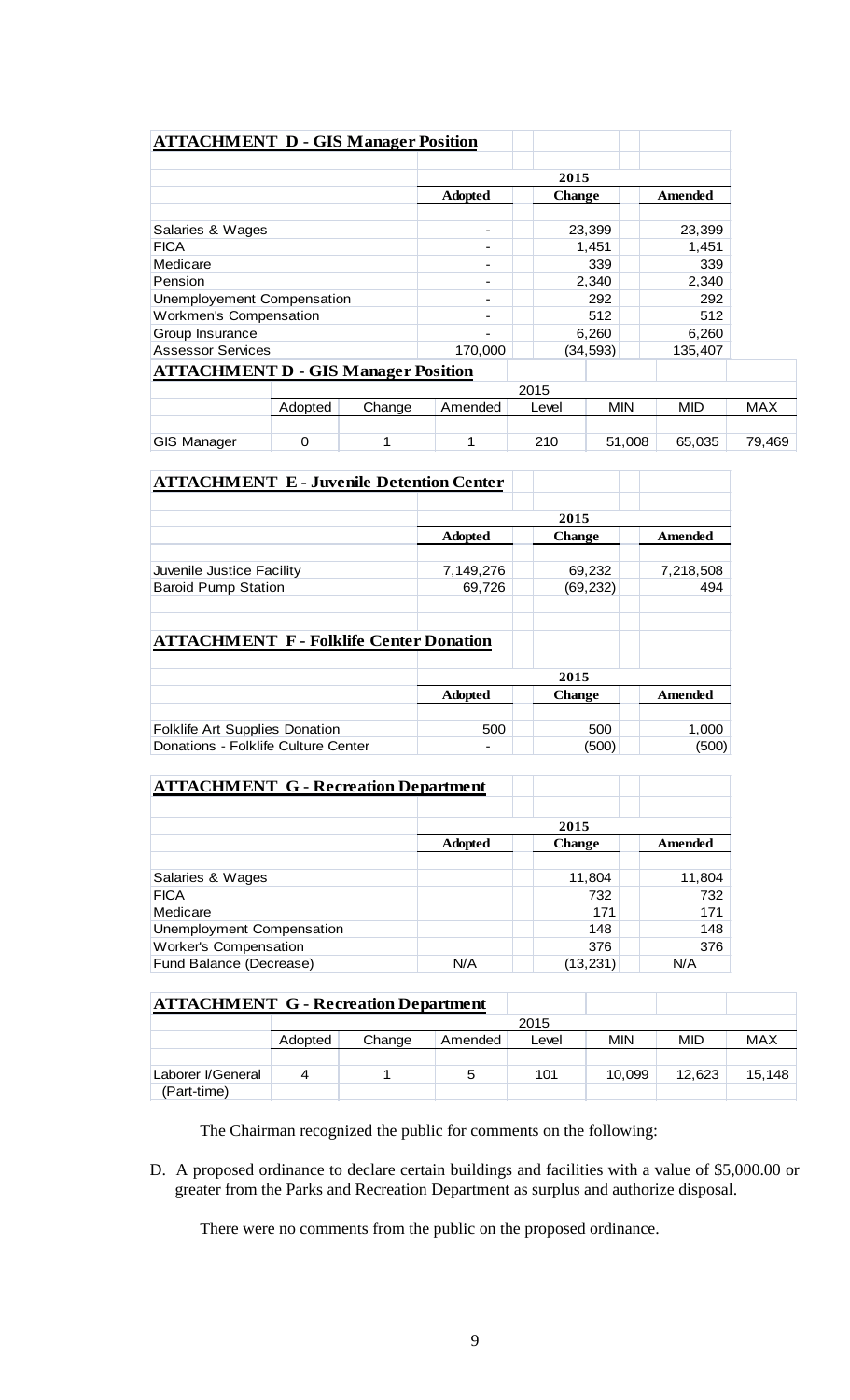Mr. D. Guidry moved, seconded by Ms. C. Duplantis-Prather, "THAT, the Council close the aforementioned public hearing."

The Chairman called for a vote on the motion offered by Mr. D. Guidry. THERE WAS RECORDED: YEAS: R. Hornsby, D. Babin, D. Guidry, P. Lambert, J. Navy, A. Williams, G. Hood, Sr., B. Amedée and C. Duplantis. NAYS: None. ABSENT: None. The Chairman declared the motion adopted.

OFFERED BY: Mr. D. Guidry SECONDED BY: Mr. D. Babin

#### ORDINANCE NO. 8581

AN ORDINANCE TO DECLARE CERTAIN BUILDINGS AND FACILITIES LOCATED AT GRAND BOIS PARK WITH A VALUE OF FIVE THOUSAND DOLLARS (\$5,000.00) OR GREATER FROM THE PARKS AND RECREATION DEPARTMENT AS SURPLUS AS DESCRIBED IN THE ATTACHED EXHIBIT AND AUTHORIZING SAID ITEM TO BE DISPOSED OF BY PUBLIC BID, NEGOTIATED SALE, JUNKED OR BY ANY OTHER LEGALLY APPROVED METHOD.

### SECTION I

WHEREAS, the each item of movable property listed in the attached Exhibit A has a value of \$5,000.00 or greater as indicated by the value set out next to the item on the attached Exhibit A; and

WHEREAS, the items on the attached Exhibit A are no longer needed by the Terrebonne Parish Consolidated Government for a public purpose; and

#### SECTION II

NOW THEREFORE BE IT ORDAINED that the Terrebonne Parish Council, on behalf of the Terrebonne Parish Consolidated Government, does hereby declare the attached Exhibit A surplus and authorizes the Parish President to dispose of said item(s) by public bid, negotiated sale, junked or by any other legally approved method.

### SECTION III

If any word, clause, phrase, section or other portion of this ordinance shall be declared null, void, invalid, illegal, or unconstitutional, the remaining words, clauses, phrases, sections and other portions of this ordinance shall remain in force and effect, the provisions of this ordinance hereby being declared to be severable.

### SECTION IV

This ordinance shall become effective upon approval by the Parish President or as otherwise provided in Section 2-13 (b) of the Home Rule Charter for a Consolidated Government for Terrebonne Parish, whichever occurs sooner.

This ordinance, having been introduced and laid on the table for at least two weeks, was voted upon as follows: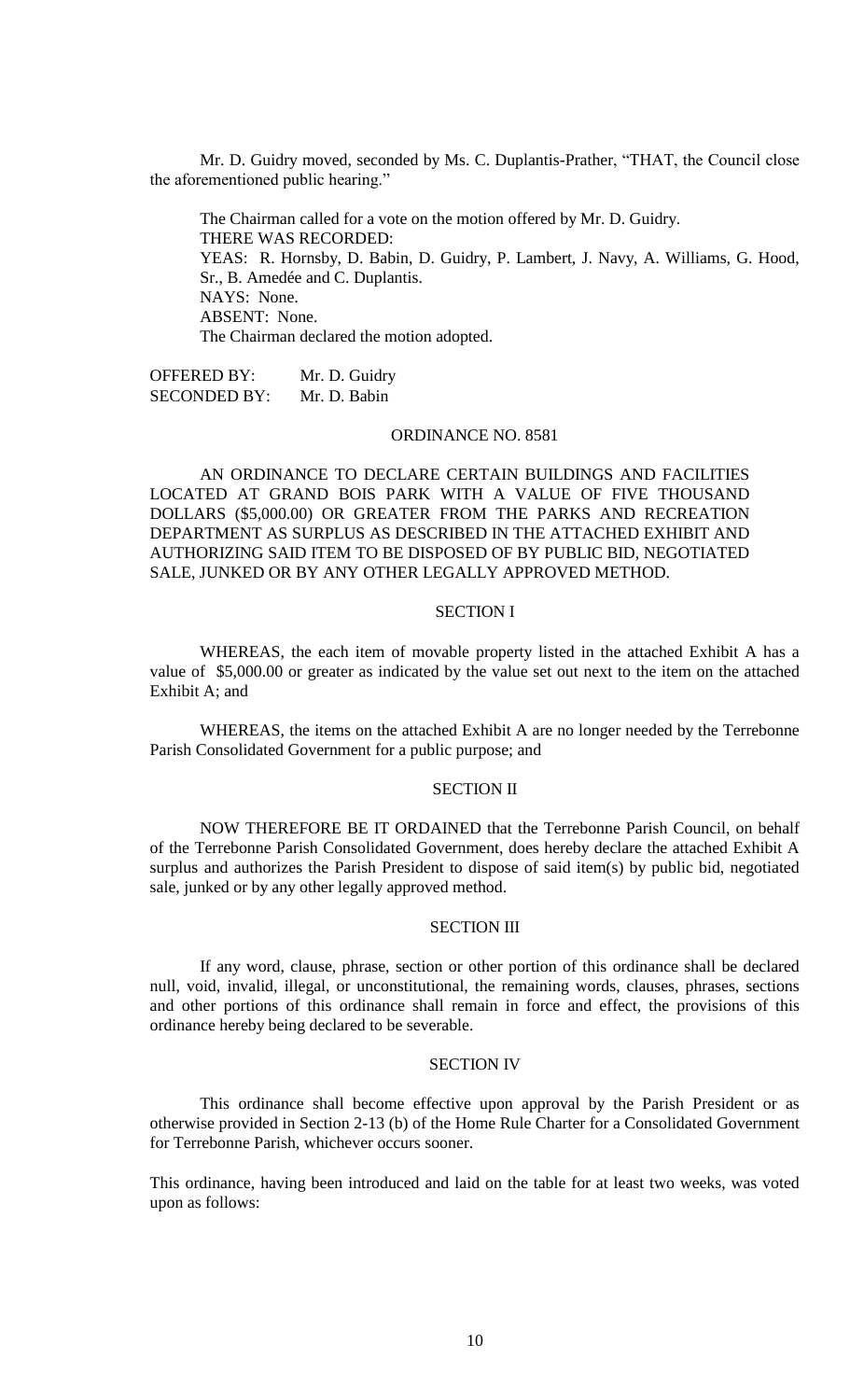THERE WAS RECORDED: YEAS: R. Hornsby, D. Babin, D. Guidry, P. Lambert, J. Navy, A. Williams, G. Hood, Sr., B. Amedėe, and C. Duplantis-Prather,. NAYS: None. NOT VOTING: None. ABSTAINING: None. ABSENT: None. The Chairman declared the ordinance adopted on this the 12th day of August 2015.

Mr. D. Babin moved, seconded by Mr. G. Hood, Sr., "THAT, the Council continue with the regular order of business."

The Chairman called for a vote on the motion offered by Mr. D. Babin. THERE WAS RECORDED: YEAS: R. Hornsby, D. Babin, D. Guidry, P. Lambert, J. Navy, A. Williams, G. Hood, Sr., B. Amedée and C. Duplantis. NAYS: None. ABSENT: None. The Chairman declared the motion adopted.

The Chairman acknowledged Senior Planner Christopher Pulaski, who presented each Council member and Parish President Claudet with a Community Achievement Award Plaque, which was awarded at the Annual Louisiana Municipal Associations State Conference for the recognition of the Fireman's Skate & Bike Park. Mr. Pulaski also presented the Council with a brief video relative to the Skate Park that was submitted to the Louisiana Municipal Associations to receive this great recognition.

Several Council members and President Claudet thanked Mr. Pulaski for his dedication and the great job he has done with this project.

Mr. D. Guidry moved, seconded by Ms. C. Duplantis-Prather, "THAT, the Council introduce an ordinance that will merge and/or consolidate voting precincts, pending approval from the Louisiana Secretary of State's Office and Legislature, providing further matters with respect thereto, and calling a public hearing on August 26, 2015 at 6:30 p.m." (\*\*MOTION ADOPTED LATER IN DISCUSSION)

The Chairman acknowledged Registrar of Voters Ms. Rhonda Rogers who stated that it is being suggested that precincts 62 and 63 be merged into one precinct due to the election code which states that if a precinct has less than 300 active voters, the Secretary of State would like it merged together. Ms. Rogers stated that both precincts will now vote at the Little Caillou Volunteer Fire Department Fitness Center.

Councilman D. Guidry stated that precincts 62 and 63 were only 150 feet apart from each other and will not cause any concerns merging them together.

The Chairman called for a vote on the motion offered by Mr. D. Guidry. THERE WAS RECORDED: YEAS: R. Hornsby, D. Babin, D. Guidry, P. Lambert, J. Navy, A. Williams, G. Hood, Sr., B. Amedée and C. Duplantis. NAYS: None. ABSENT: None. The Chairman declared the motion adopted.

The following resolution was offered by Ms. A. Williams and seconded by Mr. D. Babin.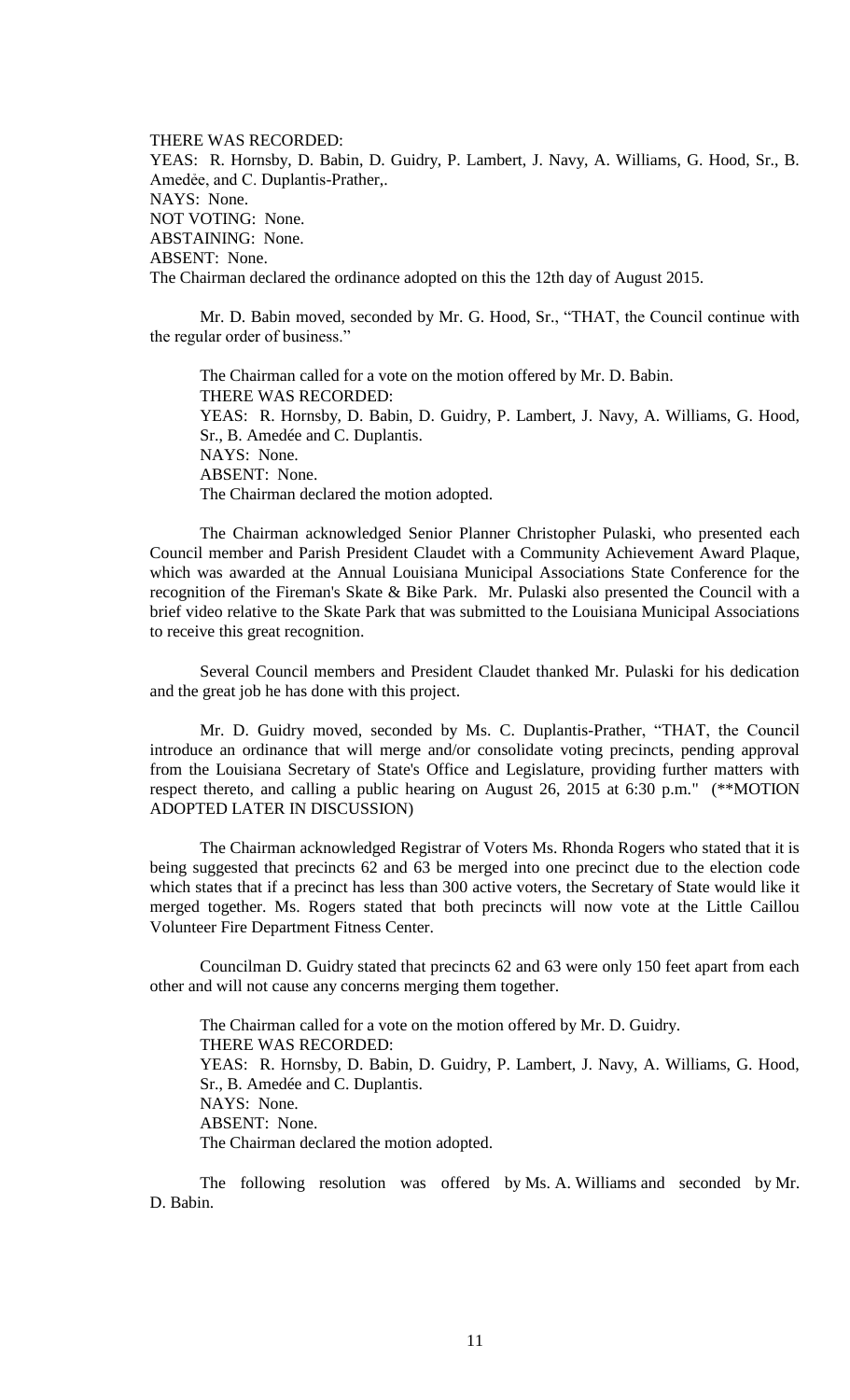### **RESOLUTION NO. 15-410**

A resolution approving the holding of an election in the Terrebonne Parish Veterans' Memorial District, on Saturday, November 21, 2015, to authorize the renewal of a special tax therein.

WHEREAS, the Board of Commissioners of the Terrebonne Parish Veterans' Memorial District (the "Governing Authority"), acting as the governing authority of the Terrebonne Parish Veterans' Memorial District (the "District"), adopted a resolution on July 30, 2015, calling a special election in the District on Saturday, November 21, 2015, to authorize the renewal of a special tax therein; and

WHEREAS, the governing authority of the District has requested that this Parish Council, acting as the governing authority of the Parish of Terrebonne, State of Louisiana, give its consent and authority for the District to hold the aforesaid election, and in the event that the election carries, continue to levy and collect the special tax provided for therein; and

WHEREAS, as required by Article VI, Section 15 of the Constitution of the State of Louisiana of 1974, it is now the desire of this Parish Council to approve the holding of said election and in the event that the election carries, continue to levy and collect the special tax provided for therein;

NOW, THEREFORE, BE IT RESOLVED by the Parish Council of the Parish of

Terrebonne, State of Louisiana, acting as the governing authority of said Parish, that:

SECTION 1. In compliance with the provisions of Article VI, Section 15 of the

Constitution of the State of Louisiana of 1974, and in accordance with the request of the Board

of Commissioners of the Terrebonne Parish Veterans' Memorial District, this Parish Council

hereby approves the holding of an election in the District, on Saturday, November 21, 2015,

at which election there will be submitted the following proposition, to-wit:

## REGIONAL MILITARY MUSEUM PROPOSITION (RENEWAL)

Shall the Terrebonne Parish Veterans' Memorial District (the "District"), continue to levy a one-half of one (0.5) mill tax on all the property subject to taxation in said District for a period of ten (10) years, beginning with the year 2021 and ending with the year 2030 (an estimated \$440,000 reasonably expected at this time to be collected from the levy of the tax for an entire year), for the purpose of improving, maintaining, acquiring, constructing, furnishing and operating a regional military museum, and the Veterans Memorial Park on Louisiana Highway 311, in the Parish of Terrebonne, State of Louisiana?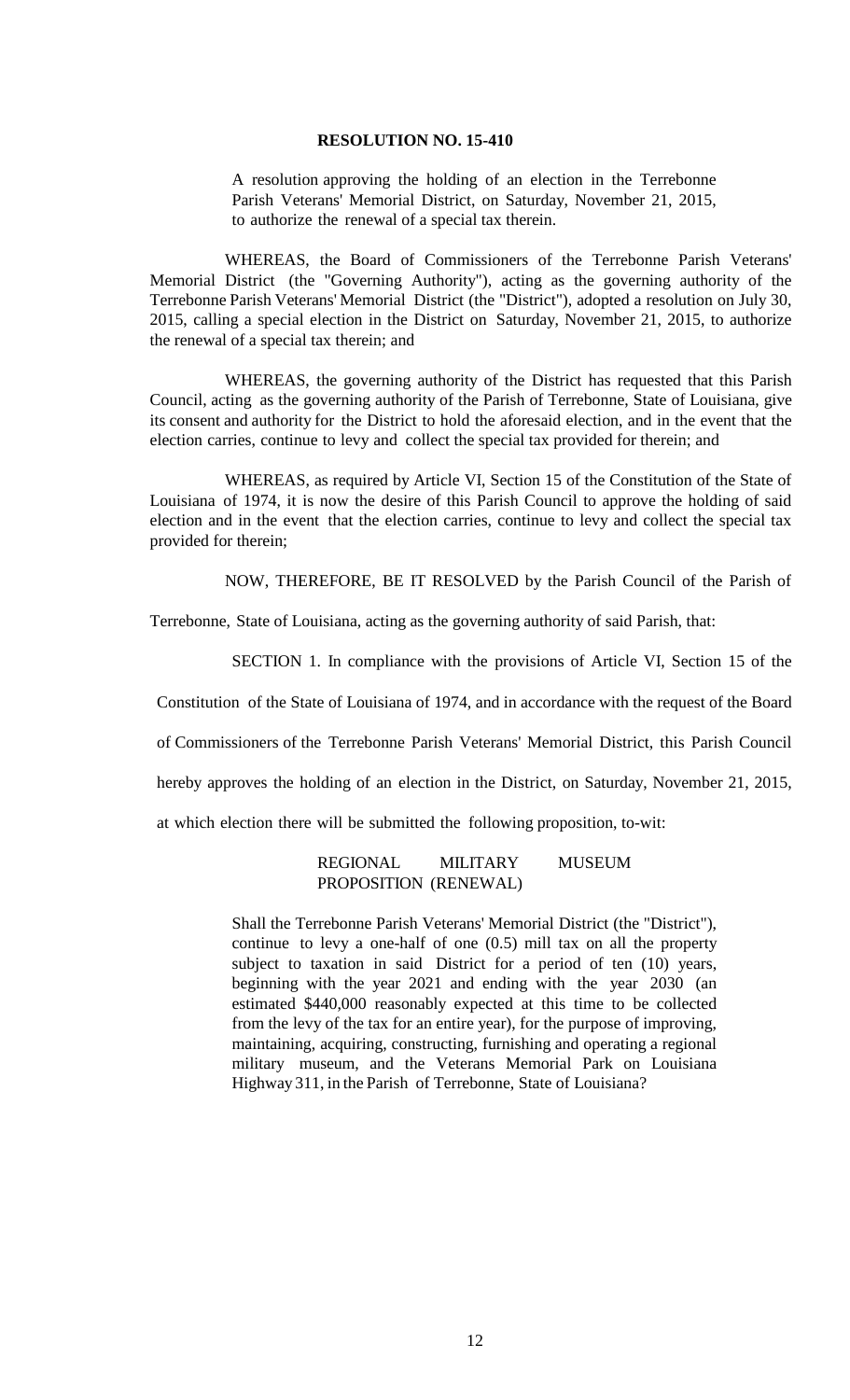SECTION 2. In the event the election carries, this Parish Council does

hereby further consent to and authorize the District to continue to levy and collect

the special tax provided for therein.

This resolution having been submitted to a vote, the vote thereon was as follows:

YEAS: R. Hornsby, D. Babin, D. Guidry, P. Lambert, J. Navy, A. Williams, G Hood, Sr., B. Amedée, and C. Duplantis-Prather. NAYS: None. ABSTAINING: None. ABSENT: None

and the resolution was declared adopted on this the  $12<sup>th</sup>$  day of August, 2015.

The Chairman acknowledged Mr. Ken Royston, President of the Terrebonne Parish Veteran's Memorial District, who explained that the monies received from the millages thus far have only paid for half of the planned Veterans Military Museum; and if the public renews the tax, not increase, that they should have enough money to begin to build the second half of the museum.

The Chairman acknowledged Mr. C.J. Christ, Chairman on the Veteran's Memorial District Board, who thanked the Council for their support and asked Council and the citizens to extend the original tax in order to complete the proposed Veterans Military Museum.

Chairman P. Lambert thanked Mr. Royston and Mr. Christ for their tremendous work that is done for the Community.

Ms. C. Duplantis-Prather moved, seconded by Mr. D. Guidry, "THAT, the Council "addon" the agenda: Consider the introduction of an ordinance to create a "4-Way" Stop at the intersection of Hache Street and Central Avenue, and call a public hearing on Wednesday, August 26, 2015 at 6:30 p.m."

The Chairman called for a vote on the motion offered by Ms. C. Duplantis-Prather. THERE WAS RECORDED: YEAS: R. Hornsby, D. Babin, D. Guidry, P. Lambert, J. Navy, A. Williams, G. Hood, Sr., B. Amedée and C. Duplantis. NAYS: None. ABSENT: None. The Chairman declared the motion adopted.

There were no comments from the public on the aforementioned add-on.

Ms. A. Williams moved, seconded by Ms. C. Duplantis-Prather, "THAT, the Council call for public comments on the aforementioned add-on."

The Chairman called for a vote on the motion offered by Ms. A. Williams. THERE WAS RECORDED: YEAS: R. Hornsby, D. Babin, D. Guidry, P. Lambert, J. Navy, A. Williams, G. Hood, Sr., B. Amedée and C. Duplantis. NAYS: None. ABSENT: None. The Chairman declared the motion adopted.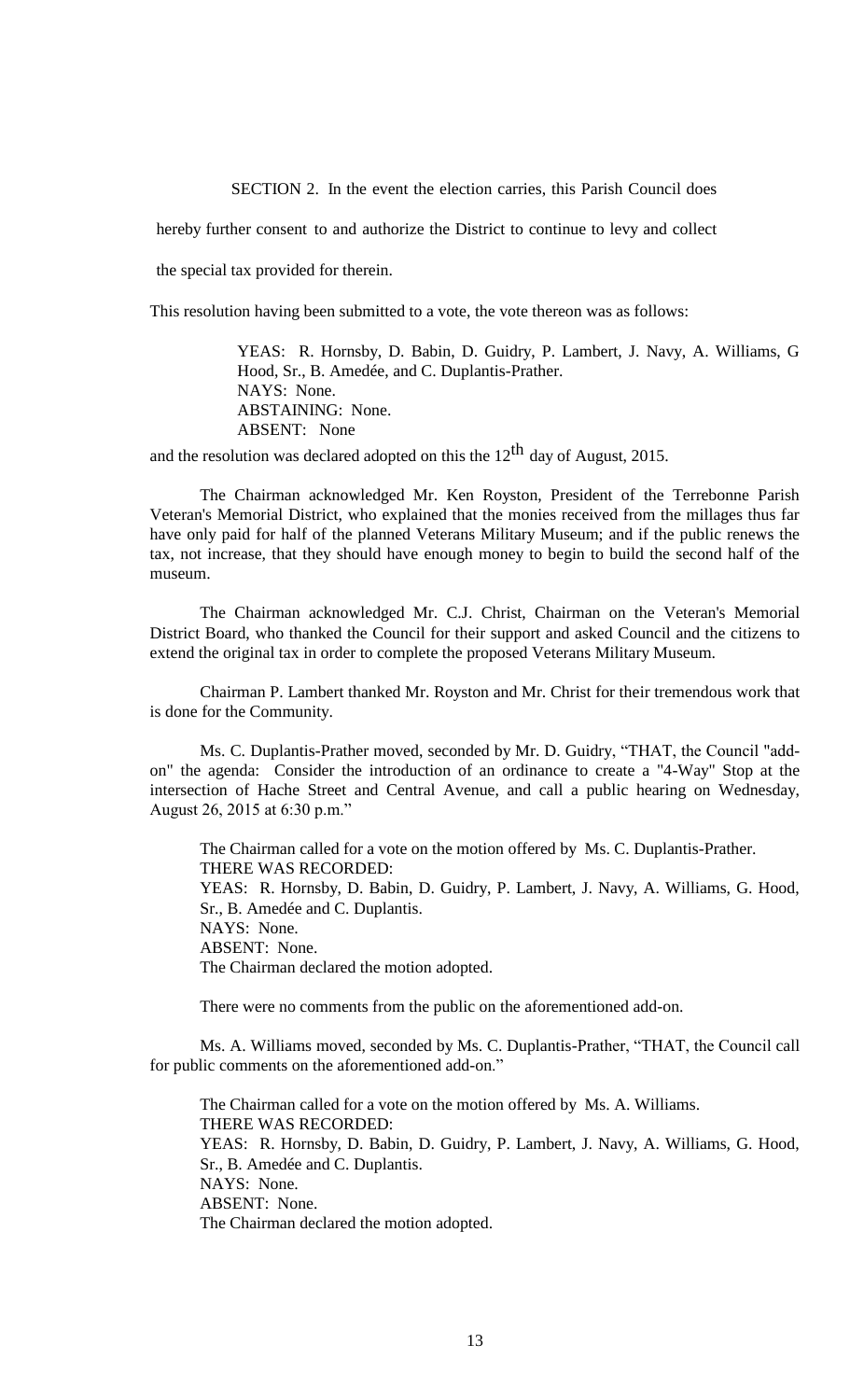Ms. C. Duplantis-Prather moved, seconded by Mr. D. Guidry, "THAT, the Council introduce an ordinance to create a "4-Way" Stop at the intersection of Hache Street and Central Avenue, and call a public hearing on Wednesday, August 26, 2015 at 6:30 p.m."

The Chairman called for a vote on the motion offered by Ms. C. Duplantis-Prather. THERE WAS RECORDED: YEAS: R. Hornsby, D. Babin, D. Guidry, P. Lambert, J. Navy, A. Williams, G. Hood, Sr., B. Amedée and C. Duplantis. NAYS: None. ABSENT: None. The Chairman declared the motion adopted.

Councilwoman C. Duplantis-Prather thanked the Council and residents for their support and explained that the proposed ordinance was pulled from Monday night's agenda in error.

The Chairman recognized Ms. Paula Voisin, a Houma resident, who addressed the Council relative to the Houma Historic District. Ms. Voisin distributed handouts to each Council member and expressed her concerns regarding the current general provisions of a C-1 zoning district and asked the Council to look into zoning classifications.

Councilwoman C. Duplantis-Prather stated that she met with Planning and Zoning Director Pat Gordon regarding this matter and they will be addressing the concerns that were brought up.

Upon questioning by Councilwoman C. Duplantis-Prather, Planning and Zoning Director Pat Gordon stated that he has taken their comments under advisement and will provide a status of these issues within 30 days. Mr. Gordon also stated that concerned citizens may attend future meetings regarding this issue.

The Chairman recognized Ms. Linda Faulk, a Houma resident, who addressed the Council relative to the Houma Historic District. Ms. Faulk distributed a packet of information to each Council member, which showed certain parts of the Terrebonne Parish Comprehensive Plan Update and expressed her concerns regarding the master plan and vision for downtown Houma. Ms. Faulk thanked the Council and Mr. P. Gordon for their time and efforts regarding this matter.

Upon questioning from Councilwoman B. Amedée, Planning and Zoning Director Pat Gordon, stated that any permit within the Historic District would be sent to Cultural Resource Manager Anne Picou who then would sent it to the DDC for approval.

The Chairman recognized Mr. Carl Detiveaux, a Houma resident, who addressed the Council relative to the matter of the Concerned Citizens of the Historic District. Mr. Detiveaux asked the Council for a progress report of questions asked by the concerned citizens group at the July 8th Council meeting.

Councilwoman C. Duplantis-Prather thanked Mr. Detiveaux and explained that the questions presented by the concerned citizens have not yet been addressed, but she instructed the Council Clerk to provide the Planning and Zoning Director with a copy so they can be reviewed.

The Chairman recognized Mrs. Diana Chapman, a Payne Street resident, who addressed the Council relative to a business that open on Payne Street and explained that Payne Street currently has problems with crime in the area and allowing a business, that is said to be open 24 hours, will only cause more problems for everyone within the surrounding area. Mrs. Chapman also questioned the current zoning regulations and asked the Council for help with this matter.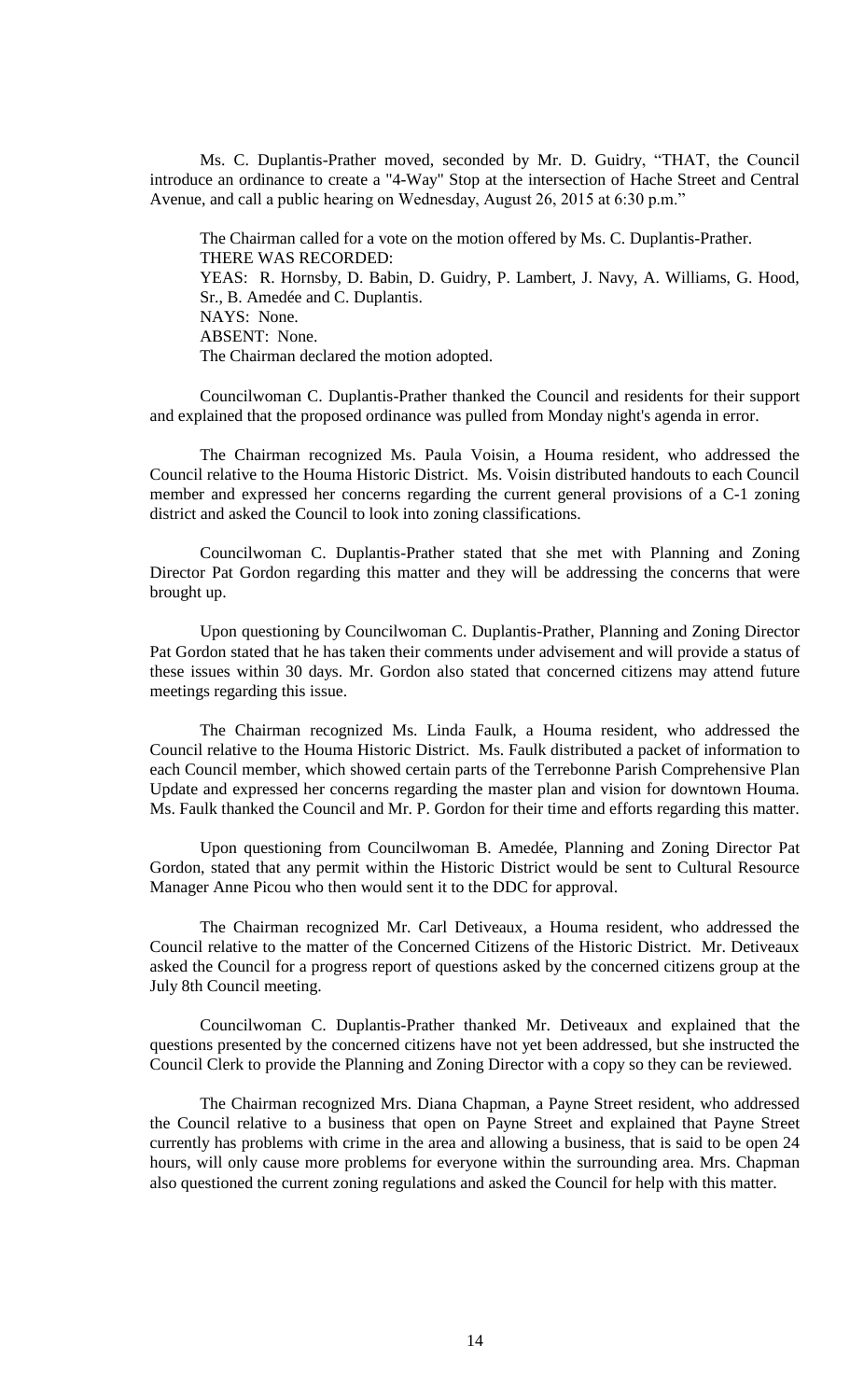Discussion ensued between several Council members, Planning and Zoning Director P. Gordon and Senior Planner C. Pulaski regarding the aforementioned issues and movable food trailer permits.

Mr. J. Navy moved, seconded by Ms. C. Duplantis-Prather, "THAT, the Council refer the matter of the business that will be opened on Payne Street and mobile food trailer permits to the proper committee for further discussion."

The Chairman called for a vote on the motion offered by Mr. J. Navy. THERE WAS RECORDED: YEAS: R. Hornsby, D. Babin, D. Guidry, P. Lambert, J. Navy, A. Williams, G. Hood, Sr., B. Amedée and C. Duplantis. NAYS: None. ABSENT: None. The Chairman declared the motion adopted.

The Chairman recognized Ms. Lucretia McBride, a Houma resident, who addressed the Council relative slum-houses and slum-landlords. Ms. McBride explained that she has come across several of the aforementioned situations and that she and her committee members have been documenting their findings. She continued and stated that she will start reporting these issues to the proper channels and wanted to make the Council aware of these growing issues.

The Chairman called for a report on the Budget and Finance Committee meeting held on 08/10/15, whereupon the Committee Chairman noting ratification of minutes calls public hearings on August 26, 2015 at 6:30 p.m., rendered the following:

## **BUDGET & FINANCE COMMITTEE**

### **AUGUST 10, 2015**

The Chairman, John Navy, called the Budget & Finance Committee meeting to order at 5:30 p. m. in the Terrebonne Parish Council Meeting Room with an Invocation offered by Committee Member C. Duplantis-Prather and the Pledge of Allegiance by Committee G. Hood, Sr. Upon roll call, Committee Members recorded as present were: R. Hornsby, D. Babin, D. Guidry, P. Lambert, J. Navy, Capt. Greg Hood, Sr., B. Amedèe and C. Duplantis-Prather. Committee Member A. Williams was recorded as entering the proceeding at 5:32 p.m. A quorum was declared present.

OFFERED BY: Ms. C. Duplantis-Prather SECONDED BY: Mr. G. Hood, Sr.

#### RESOLUTION NO. 15-411

WHEREAS, on June 24, 2015 bids were received by the Terrebonne Parish Consolidated Government for Bid 15-POLCON-23 Purchase of One (1) New/Unused Cab & Chassis (Minimum 27,000 LB GVW) for the Pollution Control Division of the Public Works Department, and

WHEREAS, after careful by review the Purchasing Division, Mike Ordogne, Pollution Control Administrator and Gregory Bush, Public Works Director it has been determined that the bid submitted by Empire Truck Sales, LLC for a 2016 Freightliner Model MZ106 in the amount of Sixty-One Thousand, Seven Hundred Twelve Dollars and Ninety-Three Cents (\$61,712.93) is the lowest qualified bid, and

WHEREAS, Parish Administration concurs with the recommendation to award the bid of Empire Truck Sales, LLC for Bid 15-POLCON-23 Purchase of One (1) New/Unused Cab & Chassis (Minimum 27,000 LB GVW) at the aforementioned price as per attached document, and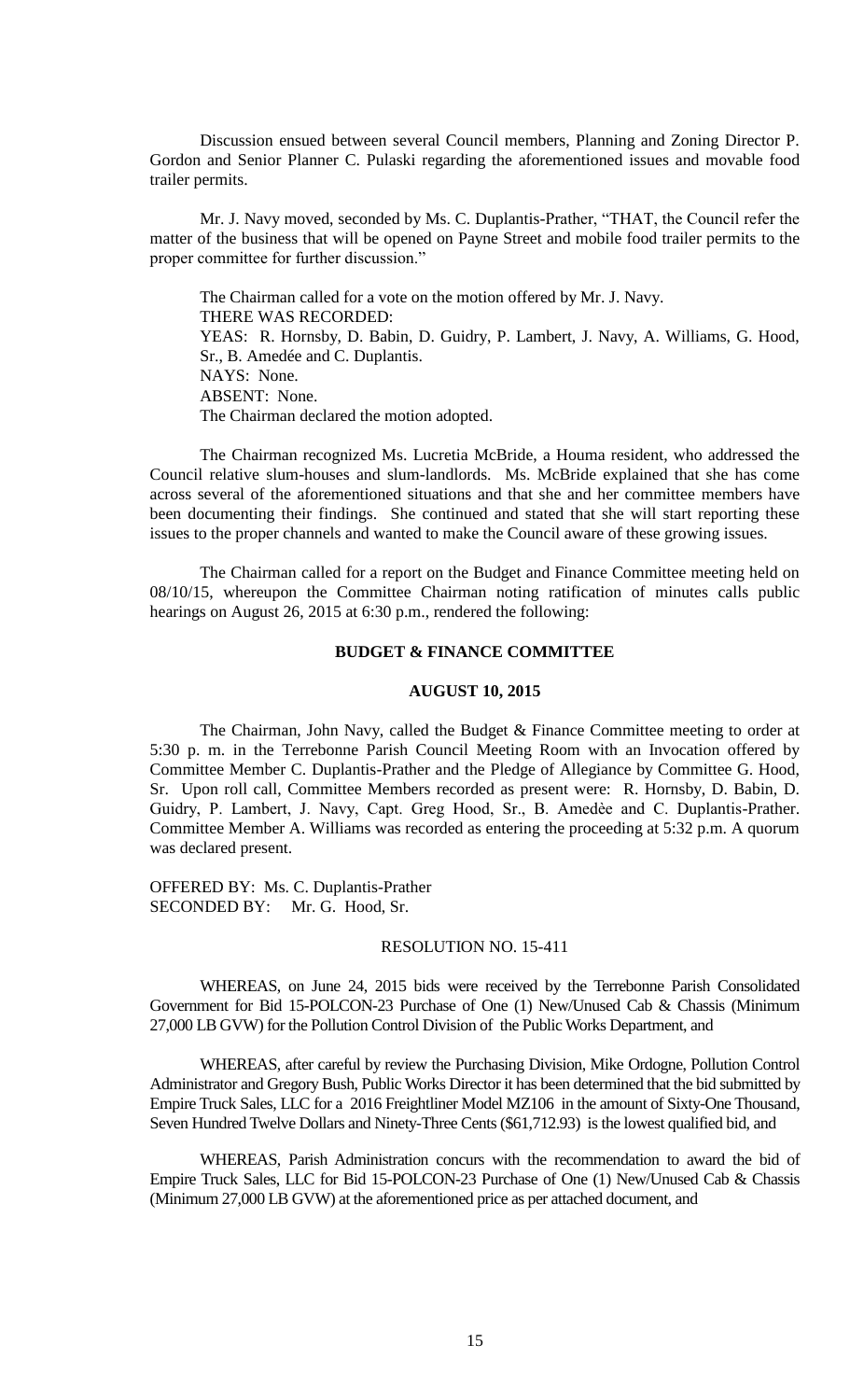NOW, THEREFORE BE IT RESOLVED by Terrebonne Parish Council (Budget and Finance Committee), on behalf of the Terrebonne Parish Consolidated Government, that the recommendation of the Parish Administration be approved for the cab and chassis as per attached documents

THERE WAS RECORDED: YEAS: R. Hornsby, D. Babin, D. Guidry, P. Lambert, J. Navy, G. Hood, B. Amedée and C. Duplantis-Prather. NAYS: None. ABSTAINING: None. ABSENT: A. Williams. The Chairman declared the resolution adopted on this the 10th day of August 2015.

OFFERED BY: Mr. G. Hood, Sr. SECONDED BY: Ms. B. Amedẻe

# RESOLUTION NO. 15-412

WHEREAS, Request for Proposals (RFP) were received on July 2, 2015 for RFP 14- OEPEMG-18 (Re-Advertisement) Hazardous Material Handling and Clean-Up in Support of Emergency Operations, and

WHEREAS, after careful review by Angela Guidry, Purchasing Manager and Earl Eues, Director of the Office Homeland Security and Emergency Preparedness it has been determined that the proposal of the sole respondent, LLJ Environmental Construction LLC, should be rejected for proposing "cost plus percentage of cost" pricing which prohibits reimbursement under FEMA regulations, and

WHEREAS, the Parish Administration concurs with this recommendation to reject the proposal of the sole respondent for RFP 14-OEPEMG-18 Hazardous Material Handling and Clean-Up in Support of Emergency Operations, and authorizes re-advertisement of the Request for Proposal at a later date as per attached documents, and

NOW, THEREFORE BE IT RESOLVED, by the Terrebonne Parish Council (Budget and Finance Committee) on behalf of the Terrebonne Parish Consolidated Government, that the recommendation of the Parish Administration be accepted for the rejection and re-advertisement of the aforementioned RFP as per attached documents

THERE WAS RECORDED:

YEAS: R. Hornsby, D. Babin, D. Guidry, P. Lambert, J. Navy, G. Hood, B. Amedée and C. Duplantis-Prather. NAYS: None. ABSTAINING: None. ABSENT: A. Williams. The Chairman declared the resolution adopted on this the 10th day of August 2015.

## *Committee Member A. Williams was recorded as entering the proceedings at 5:32 p.m.*

OFFERED BY: Mr. P. Lambert SECONDED BY: Mr. D. Guidry

### RESOLUTION NO. 15-413

WHEREAS, prices were obtained by the Forced Drainage Division, Public Works Department for the sole source / proprietary purchase and installation of four (4) Mobotix Camera Systems, and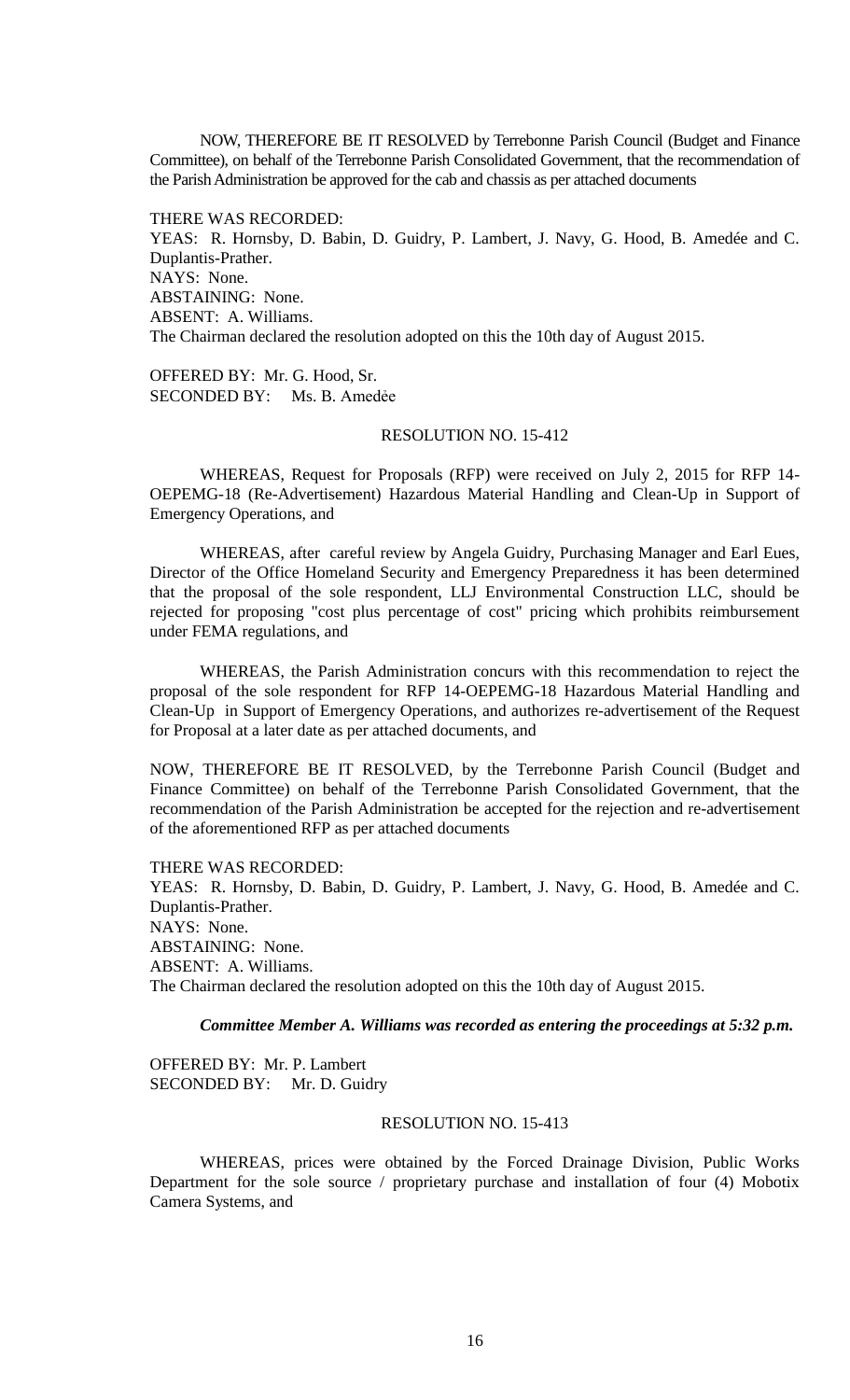WHEREAS, after careful review by Carl Ledet, Forced Drainage Superintendent and Gregory Bush, Public Works Director, it has been determined that the quoted price of Twenty-six Thousand, Eight Hundred Sixty-four Dollars and Zero Cents (\$26,864.00) from Onsite Guardian for the sole source / proprietary purchase and installation of four (4) Mobotix Camera Systems should be accepted as per the attached documents and the under sole source / proprietary provisions set forth in the Louisiana Revised Statutes Titles 39:1597 and 39:1551 et seq., and

WHEREAS, the Parish Administration has recommended the acceptance of the price for the Mobotix Camera Systems at the estimated cost of Twenty-six Thousand, Eight Hundred Sixty-four Dollars and Zero Cents (\$26,864.00) as per the attached documents.

NOW, THEREFORE BE IT RESOLVED by the Terrebonne Parish Council, on behalf of the Terrebonne Parish Consolidated Government, that the recommendation of the Parish Administration be approved and that the sole source / proprietary purchase and installation of the Mobotix Camera Systems be accepted as per the attached forms.

#### THERE WAS RECORDED:

YEAS: R. Hornsby, D. Babin, D. Guidry, P. Lambert, J. Navy, A. Williams, G. Hood, B. Amedée and C. Duplantis-Prather. NAYS: None. ABSTAINING: None. ABSENT: None. The Chairman declared the resolution adopted on this the 10th day of August 2015.

Mr. G. Hood, Sr. moved, seconded by Mr. P. Lambert, "THAT, the Budget & Finance Committee introduce an ordinance to declare six (6) Houma Police Department vehicles, with a value of \$5,000.00 each, as surplus and authorizing said items to be disposed of through legally approved methods; and calling a public hearing on said matters on Wednesday, August 26, 2015 at 6:30 p.m."

The Chairman called for the vote on the motion offered by Mr. G. Hood, Sr. THERE WAS RECORDED: YEAS: R. Hornsby, D. Babin, D. Guidry, P. Lambert, J. Navy, A. Williams, G. Hood, Sr., B. Amedѐe and C. Duplantis-Prather. NAYS: None. ABSENT: None. The Chairman declared the motion adopted.

OFFERED BY: Mr. D. Babin SECONDED BY: Ms. C. Duplantis-Prather

#### RESOLUTION NO. 15-414

## A RESOLUTION AUTHORIZING THE PARISH PRESIDENT TO EXECUTE A COOPERATIVE ENDEAVOR AGREEMENT BETWEEN TERREBONNE PARISH CONSOLIDATED GOVERNMENT and CITY OF COTTONPORT

WHEREAS, Article VII, Section 14(c) of the Constitution of the State of Louisiana provides that "for public purpose, the state and its political subdivisions or political corporations may engage in cooperative endeavors with each other, with the United States or its agencies, or with any public or private association, corporation or individual . . . "; and

WHEREAS, Article VII, Section 14(e) of the Constitution of the State of Louisiana authorizes the exchange of movable surplus property between or among political subdivisions whose functions include public safety; and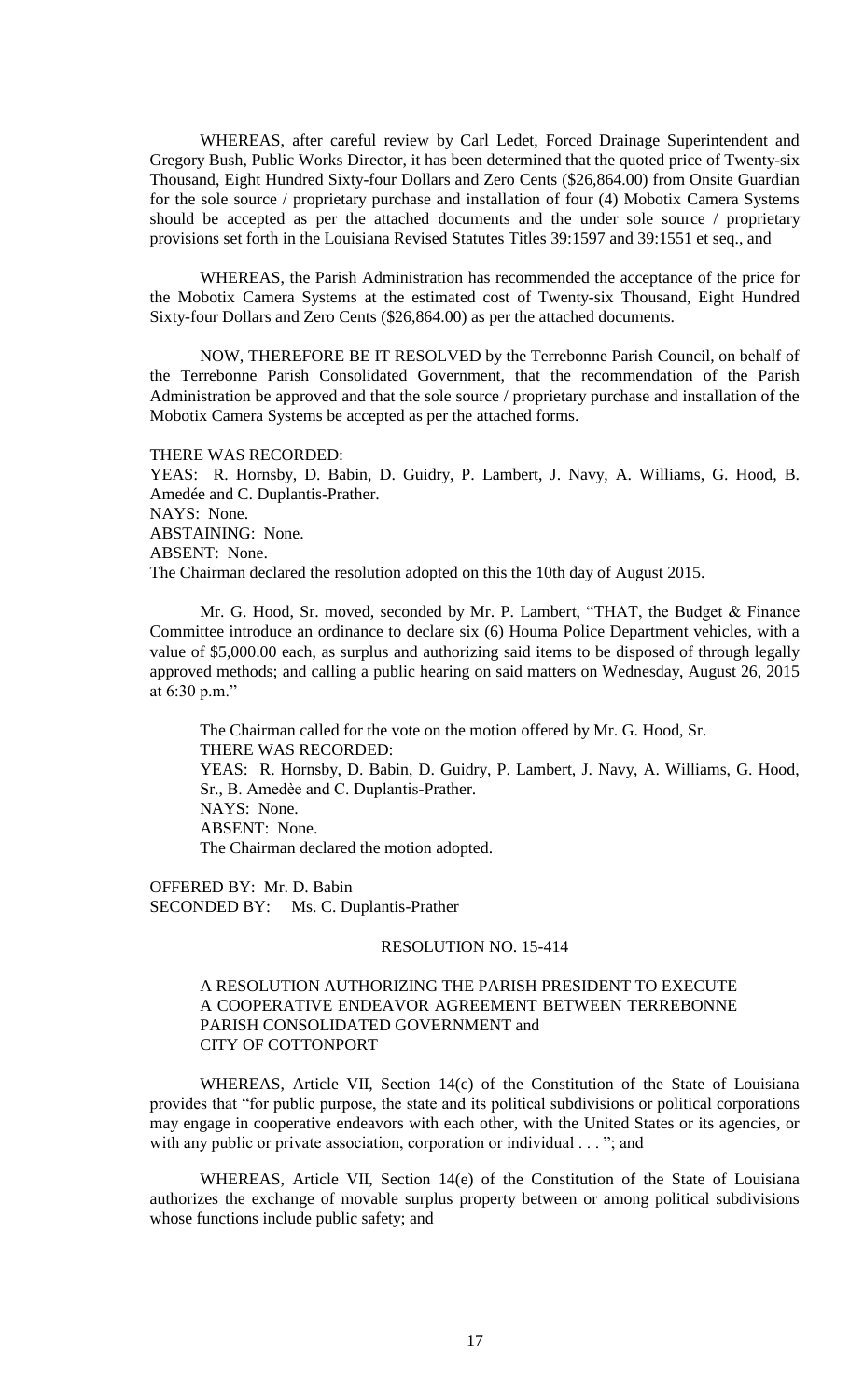WHEREAS, the Terrebonne Parish Council, by virtue of Ordinance, will declare certain Houma Police Department vehicles surplus and no longer needed by the TPCG for public use;

WHEREAS, the mayor of the City of Cottonport, Louisiana, has delivered a written offer to purchase two of those police vehicles (see attached letter) at fair market value, which the parties have determined to be \$5,000.00 per vehicle; and

WHEREAS, the Parties believe that this agreement serves a public purpose in that two police units will be added to the fleet of police units to service the City of Cottonport, and the TPCG will receive fair market value for the transfer of the vehicles; and

WHEREAS, the Parties find that their expenditure or transfer of public funds according to the terms of this cooperative endeavor, taken as a whole, is not gratuitous, and that they have demonstrable, objective, and reasonable expectations of receiving at least equivalent value in exchange for the expenditure of public funds; and

NOW THEREFORE, BE IT RESOLVED by the Terrebonne Parish Council on behalf of Terrebonne Parish Consolidated Government that the Parish President, Michel Claudet, is hereby authorized to execute a cooperative endeavor agreement between the Terrebonne Parish Consolidated Government and the City of Cottonport, containing substantially the same terms as those set out in the attached agreement; and

THERE WAS RECORDED:

YEAS: R. Hornsby, D. Babin, D. Guidry, P. Lambert, J. Navy, A. Williams, G. Hood, B. Amedée and C. Duplantis-Prather. NAYS: None. ABSTAINING: None. ABSENT: None. The Chairman declared the resolution adopted on this the 10th day of August 2015.

OFFERED BY: Mr. D. Guidry SECONDED BY: Ms. B. Amedẻe

## RESOLUTION NO. 15-415

# A RESOLUTION AUTHORIZING THE PARISH PRESIDENT TO EXECUTE A COOPERATIVE ENDEAVOR AGREEMENT BETWEEN TERREBONNE PARISH CONSOLIDATED GOVERNMENT and LAFOURCHE PARISH SHERIFF'S OFFICE

WHEREAS, Article VII, Section 14(c) of the Constitution of the State of Louisiana provides that "for public purpose, the state and its political subdivisions or political corporations may engage in cooperative endeavors with each other, with the United States or its agencies, or with any public or private association, corporation or individual . . . "; and

WHEREAS, Article VII, Section 14(e) of the Constitution of the State of Louisiana authorizes the exchange of movable surplus property between or among political subdivisions whose functions include public safety; and

WHEREAS, the Terrebonne Parish Council, by virtue of Ordinance, will declare certain Houma Police Department vehicles surplus and no longer needed by the TPCG for public use;

WHEREAS, the Lafourche Parish Sheriff's Office, Louisiana, has delivered a written offer to purchase two of those police vehicles (see attached letter) at fair market value, which the parties have determined to be \$5,000.00 per vehicle; and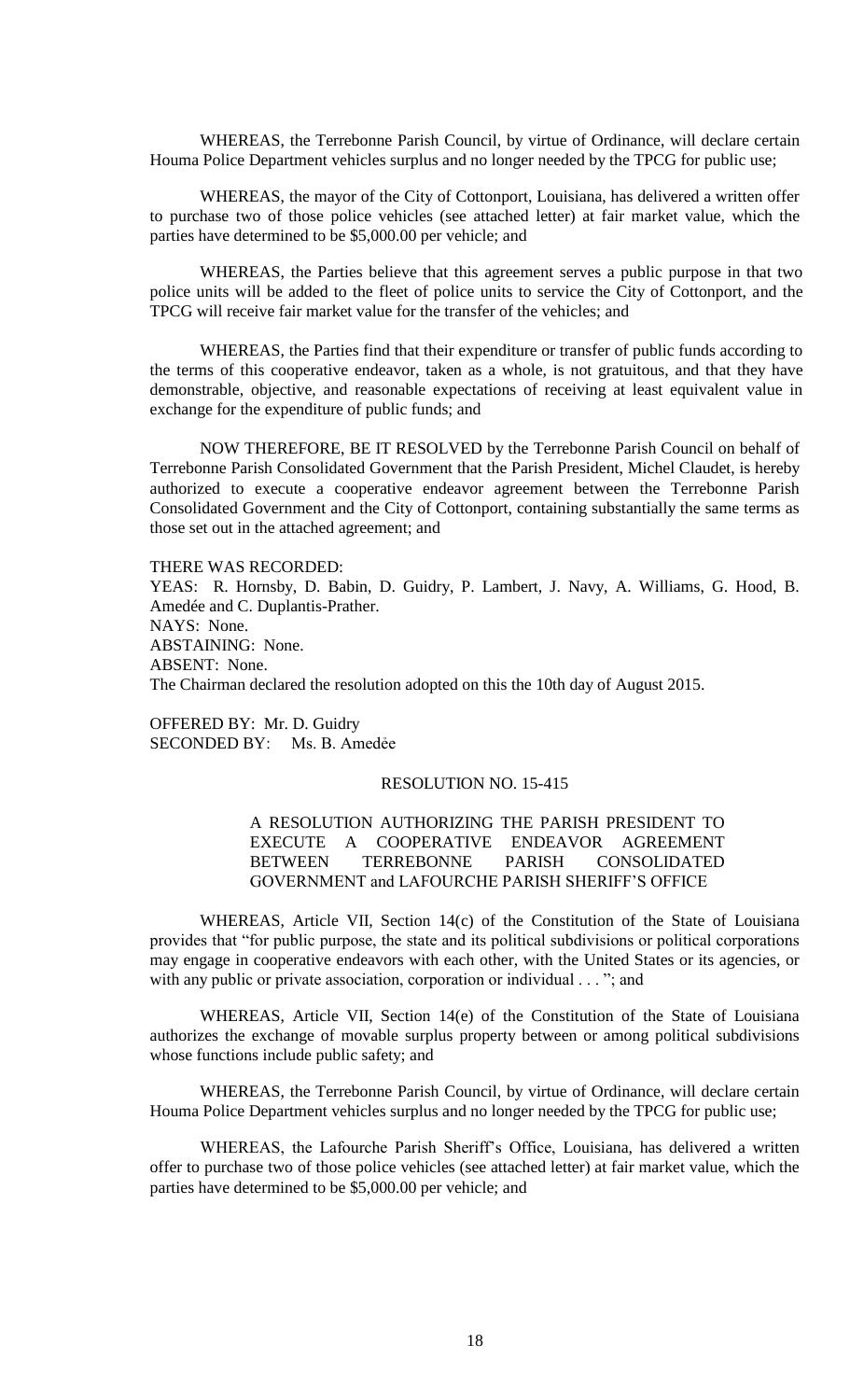WHEREAS, TPCG stands to save a considerable amount of money and manpower by selling these vehicles to the Lafourche Parish Sheriff's Office in that it will not need to strip the police vehicles from non-civilian auto accessories prior to sale as would be the case if these vehicles were sold at public auction; and

WHEREAS, TPCG wishes to sell the police vehicles to the Lafourche Parish Sheriff's Office at the said fair market value; and

WHEREAS, TPCG believes that this agreement serves a public purpose in that the HPD stands to obtain fair market value for the vehicles and stands to save money and manpower by avoiding the task of stripping the vehicles of non-civilian accessories prior to sale and by avoiding the need to store the unsold accessories;

WHEREAS, the Parties find that their expenditure or transfer of public funds according to the terms of this cooperative endeavor, taken as a whole, is not gratuitous, and that they have demonstrable, objective, and reasonable expectations of receiving at least equivalent value in exchange for the expenditure of public funds; and

NOW THEREFORE, BE IT RESOLVED by the Terrebonne Parish Council on behalf of Terrebonne Parish Consolidated Government that the Parish President, Michel Claudet, is hereby authorized to execute a cooperative endeavor agreement between the Terrebonne Parish Consolidated Government and the Lafourche Parish Sheriff's Office, containing substantially the same terms as those set out in the attached agreement; and

THERE WAS RECORDED: YEAS: R. Hornsby, D. Babin, D. Guidry, P. Lambert, J. Navy, A. Williams, G. Hood, B. Amedée and C. Duplantis-Prather. NAYS: None. ABSTAINING: None. ABSENT: None. The Chairman declared the resolution adopted on this the 10th day of August 2015.

OFFERED BY: Mr. D. Babin SECONDED BY: Mr. G. Hood, Sr.

### RESOLUTION NO. 15-416

A RESOLUTION AUTHORIZING THE PARISH PRESIDENT TO EXECUTE A COOPERATIVE ENDEAVOR AGREEMENT BETWEEN TERREBONNE PARISH CONSOLIDATED GOVERNMENT and MARKSVILLE CITY MARSHAL/CITY OF MARKSVILLE

WHEREAS, Article VII, Section 14(c) of the Constitution of the State of Louisiana provides that "for public purpose, the state and its political subdivisions or political corporations may engage in cooperative endeavors with each other, with the United States or its agencies, or with any public or private association, corporation or individual . . . "; and

WHEREAS, Article VII, Section 14(e) of the Constitution of the State of Louisiana authorizes the exchange of movable surplus property between or among political subdivisions whose functions include public safety; and

WHEREAS, the Terrebonne Parish Council, by virtue of Ordinance, will declare certain Houma Police Department vehicles surplus and no longer needed by the TPCG for public use;

WHEREAS, the City Marshal of the City of Marksville, Louisiana, has delivered a written offer to purchase two of those police vehicles (see attached letter) at fair market value, which the parties have determined to be \$5,000.00 per vehicle; and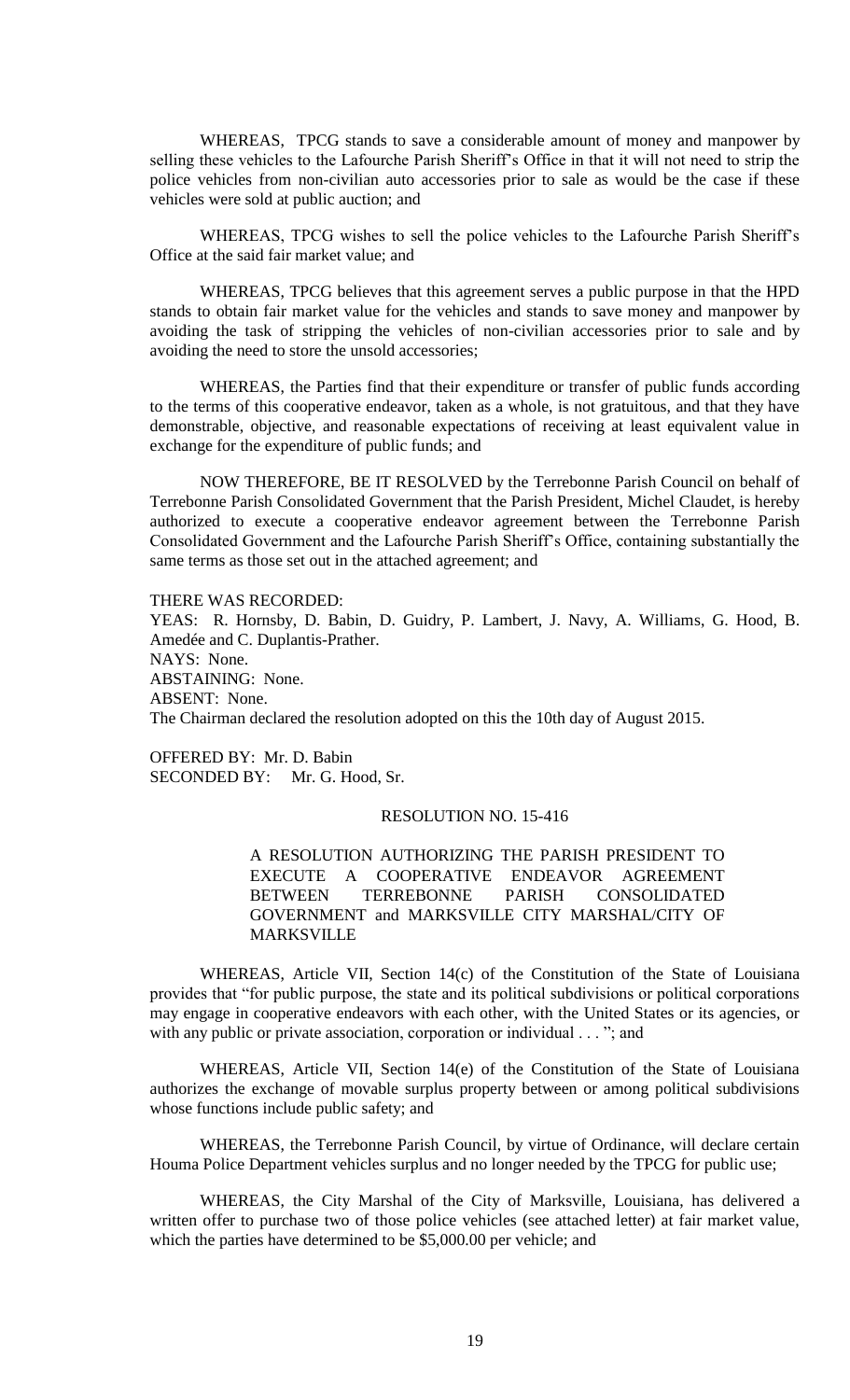WHEREAS, the Parties believe that this agreement serves a public purpose in that two police units will be added to the fleet of city marshal units to service the City of Marksville, and the TPCG will receive fair market value for the transfer of the vehicles; and

WHEREAS, the Parties find that their expenditure or transfer of public funds according to the terms of this cooperative endeavor, taken as a whole, is not gratuitous, and that they have demonstrable, objective, and reasonable expectations of receiving at least equivalent value in exchange for the expenditure of public funds; and

NOW THEREFORE, BE IT RESOLVED by the Terrebonne Parish Council on behalf of Terrebonne Parish Consolidated Government that the Parish President, Michel Claudet, is hereby authorized to execute a cooperative endeavor agreement between the Terrebonne Parish Consolidated Government and the Marksville City Marshal/City of Marksville, containing substantially the same terms as those set out in the attached agreement; and

THERE WAS RECORDED: YEAS: R. Hornsby, D. Babin, D. Guidry, P. Lambert, J. Navy, A. Williams, G. Hood, B. Amedée and C. Duplantis-Prather. NAYS: None. ABSTAINING: None. ABSENT: None. The Chairman declared the resolution adopted on this the 10th day of August 2015.

OFFERED BY: Mr. D. Babin SECONDED BY: Mr. P. Lambert

## RESOLUTION NO. 15-417

WHEREAS, Louisiana Statutory Law provides for the disposal of surplus movable property having a value of \$5,000.00 or less, in addition to other legally permissible means, at private sale which is, in the opinion of the governing authority, not needed for public purposes; and

WHEREAS, the movable property listed in the attached Exhibit A each have a valued of \$5,000.00 or less, as indicated by the values set out next to each item on the attached Exhibit A; and

WHEREAS, the parish administration has recommended that the movable property listed in the attached Exhibit A be declared surplus as the items are no longer useful, nor do they serve a public purpose and authorizes immediate award to the highest bidder for all items, including those where the highest bid exceeds \$5,000.00; and

NOW THEREFORE, BE IT RESOLOVED by the Terrebonne Parish Council that the movable property listed in the attached Exhibit A be declared surplus and grants authorization to dispose of said items by private sale or by any other legally approved method to the highest bidder pursuant to statutory law, including those where the highest bid exceeds \$5,000.00.

THERE WAS RECORDED:

YEAS: R. Hornsby, D. Babin, D. Guidry, P. Lambert, J. Navy, A. Williams, G. Hood, B. Amedée and C. Duplantis-Prather. NAYS: None.

ABSTAINING: None.

ABSENT: None.

The Chairman declared the resolution adopted on this the 10th day of August 2015.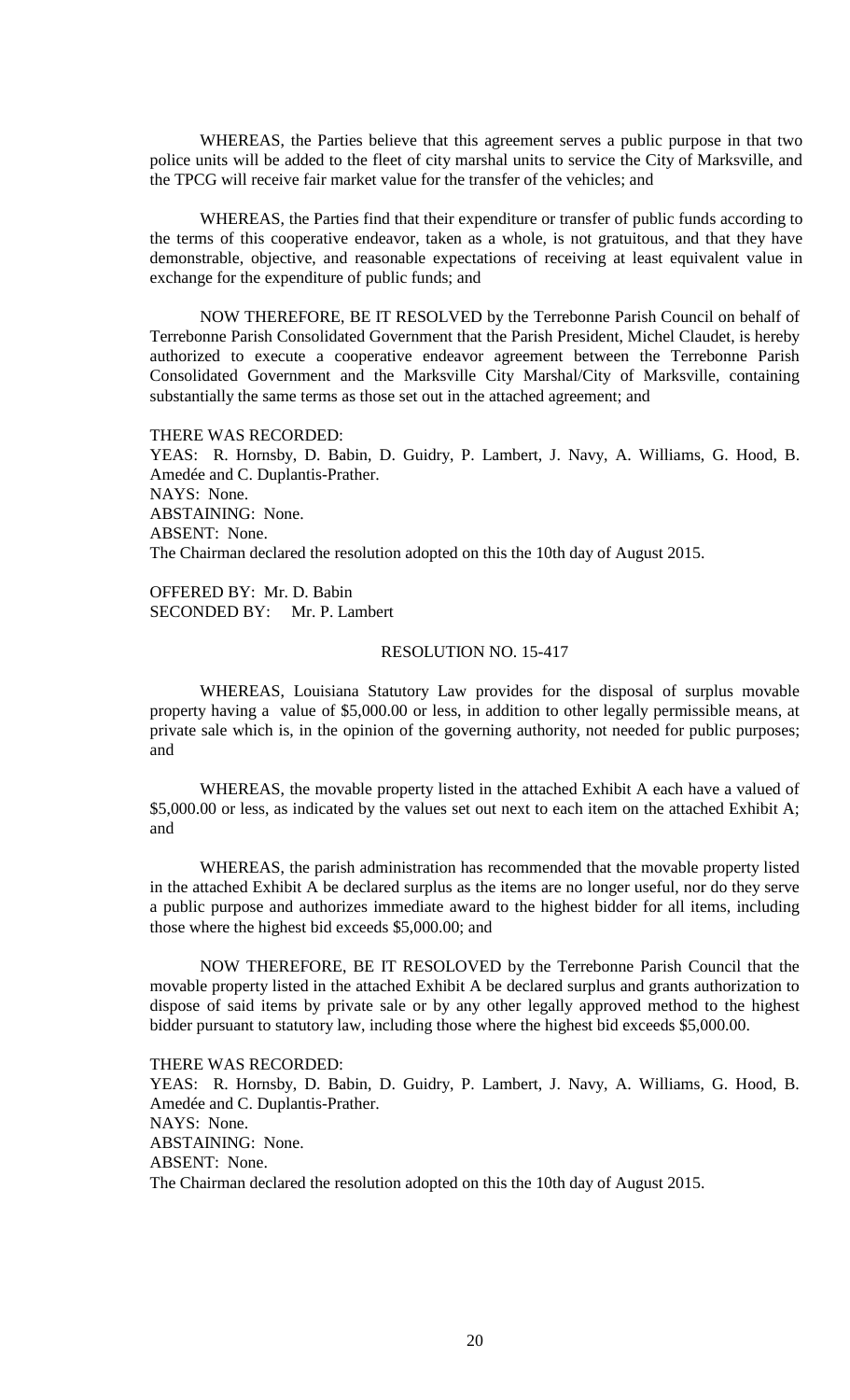# **Exhibit "A" August 2015 Surplus List**

**Administration:**

1 - Business Phones / \$1.00

# **Council Staff:**

- 2 Dell DVD Writer / \$5.00
- 8 Laptops / \$40.00
- 3 Docking Stations / \$3.00
- 1 Monitor / \$1.00
- 3 Keyboards / \$1.50
- 3 CPU / \$9.00
- 1 Printer / \$0.00
- 2 Floppy Drives / \$4.00
- 3 Mice / \$3.00
- 8 Laptop Bags / \$8.00
- 4 Sets of Computer Desk Speakers / \$2.00
- 25 Business Phones / \$25.00

### **Customer Service:**

2 - Printers / \$0.00

## **Economic Development:**

- 6 Monitors / \$6.00
- 2 Printer / \$0.00
- 1 Docking Station / \$1.00
- 2 Keyboards / \$1.00

## **Forced Drainage:**

1 - 1992 Ford F350 (Unit# 3123) / \$1,000.00

### **Gravity Drainage:**

1 - 1992 International S-4900 12 Yard Tandem Axle Dump Truck (Unit# 3138) / \$3,500.00

# **Government Buildings:**

2 - Portable Buildings on Metal Skids / \$3,500.00 41 - Radiators / \$5,445.00

### **Head Start:**

1 - Shredder / \$5.00

### **Pollution Control:**

1 - 10 Foot Dump Trailer / \$200.00

Mr. D. Guidry moved, seconded by Ms. B. Amedѐe, "THAT, the Budget & Finance Committee introduce an ordinance to declare one (1) 5-ton dump truck from Road and Bridge Division and one (1) Belshe trailer from Forced Drainage Division, each with a value of \$5,000.00 or greater, as surplus and authorizing said items to be disposed of through legally approved methods; and call a public hearing on said matters on Wednesday, August 26, 2015 at 6:30 p.m."

The Chairman called for the vote on the motion offered by Mr. D. Guidry. THERE WAS RECORDED: YEAS: R. Hornsby, D. Babin, D. Guidry, P. Lambert, J. Navy, A. Williams, G. Hood, Sr., B. Amedѐe and C. Duplantis-Prather.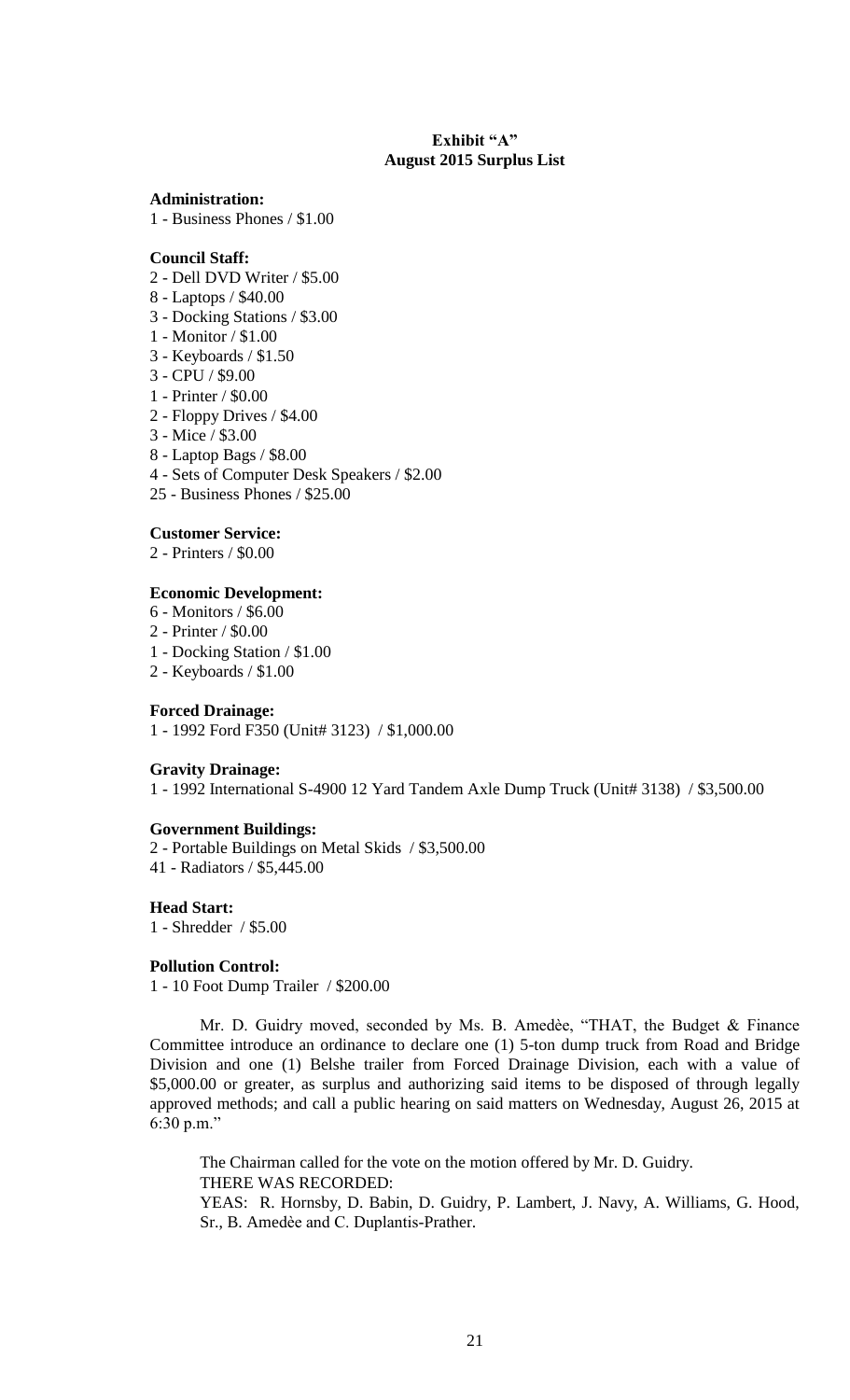NAYS: None. ABSENT: None. The Chairman declared the motion adopted.

Mr. Daniel Toepfler, CPA and Audit Director of the Houma Office of Bourgeois Bennett, LLC, presented the 2014 Audited Comprehensive Annual Financial Report compiled by Bourgeois Bennett, LLC. Mr. Toepfler stated that there are three (3) binders that were presented to the Council and Administration and they are as following: 1) the Federal Grant Report binder which is required by the Federal Government to check compliance with State, Federal and other grant guidelines; noting that there were no finding, no questionable cost or internal control issuses, 2) the Financial Statements binder, which summarizes all the funds that the parish budgets and contains all of the financial statements that the parish is fiscally responsible for and 3) Analysis of the General Fund binder, which strictly analyzes revenues from various sources as well as a review of the parish's expenditures. Mr. Toepler stated that Terrebonne Parish is on budget and the Finance Department is doing an excellent job.

Parish President Michel Claudet thanked Mr. Toepfler for a thorough and detailed presentation.

OFFERED BY: Ms. C. Duplantis-Prather SECONDED BY: Unanimously

#### RESOLUTION NO. 15-418

WHEREAS, Terrebonne Parish Council wishes to engage the Audit Firm, Bourgeois Bennett LLC, to perform the audit of the Terrebonne Parish Consolidated Government Financial Statements as of December 31, 2015, 2016 and 2017 and for the years then ended, and

WHEREAS, the audit will include the governmental activities, business activities, each major fund and the aggregate remaining fund information, excluding the Single Audit as required by the OMB Circular A-133, which will be a separate engagement, and

WHEREAS, the 2015 base fee of \$189,000 will be effective for the audit of financial statements for year ending 2015 and adjusted to reflect the annual consumer price index for urban wage earners for periods ending 2016 and 2017.

NOW, THEREFORE BE IT RESOLVED by the Terrebonne Parish Council, on behalf of the Terrebonne Parish Consolidated Government, hereby authorizes Mr. Pete Lambert, Council Chairman to execute the engagement agreement with Bourgeois Bennett LLC, CPA's for the years ending December 31, 2015, 2016 and 2017.

THERE WAS RECORDED:

YEAS: R. Hornsby, D. Babin, D. Guidry, P. Lambert, J. Navy, A. Williams, G. Hood, B. Amedée and C. Duplantis-Prather. NAYS: None. ABSTAINING: None. ABSENT: None. The Chairman declared the resolution adopted on this the 10th day of August 2015.

Mr. D. Babin moved, seconded by Mr. P. Lambert and Mr. D. Guidry, "THAT, the Budget & Finance Committee introduce twenty-three (23) ordinances to declare as surplus tax properties adjudicated to the Terrebonne Parish Consolidated Government (529 Marmande Street, 515 Marietta Place, 405 Ash Street, 135 B King Street, 425 Champion Street, 9170 Grand Caillou Road, 337 Broadway Avenue, 1512 Highway 20, 202 Santa Monica Drive, 1879 Prospect Boulevard, 413 Ashland Drive, 103 Roseland Boulevard, 128 Kevin Street, 145 Rouen Street, 8972 Main Street, 120 Antoine Street, 236 American Boulevard, 107 Fresno Drive, 5258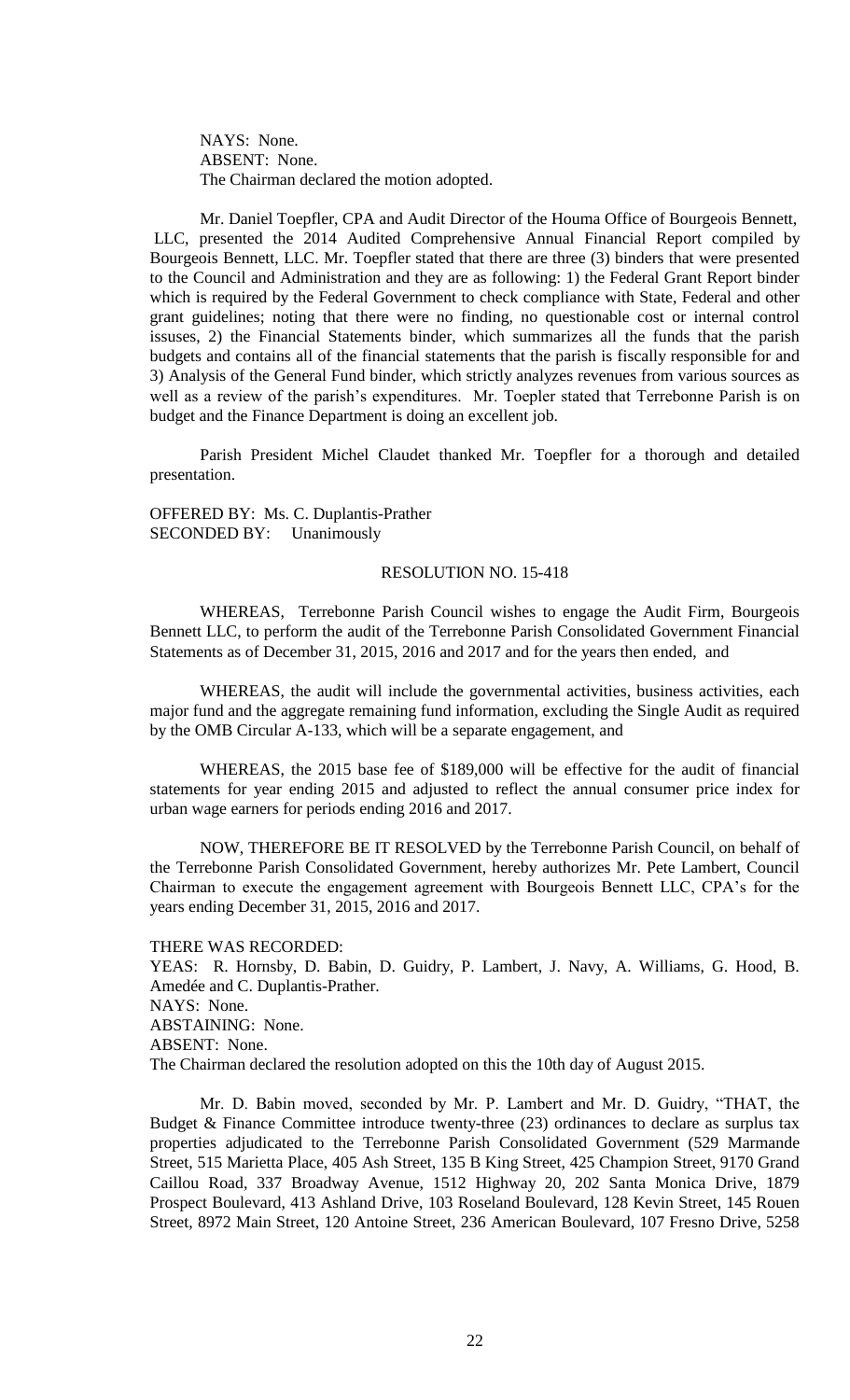North Bayou Black Drive, 201 Blair Drive, 404 Buquet Street, 327 Naquin Street, and 7565 Grand Caillou Road) and to acquire authorization to dispose of said properties in accordance with LA R. S. 47:2196; and call a public hearing on said matters on Wednesday, August 26, 2015 at 6:30 p.m."

The Chairman called for the vote on the motion offered by Mr. D. Babin. THERE WAS RECORDED: YEAS: R. Hornsby, D. Babin, D. Guidry, P. Lambert, J. Navy, A. Williams, G. Hood, Sr., B. Amedѐe and C. Duplantis-Prather. NAYS: None. ABSENT: None. The Chairman declared the motion adopted.

OFFERED BY: Mr. G. Hood, Sr. SECONDED BY: Mr. R. Hornsby

## RESOLUTION NO. 15-419

WHEREAS, several Recreation Districts hosted 2015 summer camps throughout the Parish are requesting additional supplements from the Parishwide Summer Camp Allocation, and

WHEREAS, the initial allocations are based on estimated children attending and are adjusted when the final numbers of registered campers are known, and

WHEREAS, with the additional allocation, the following Districts will exceed \$30,000 and requires Council approval:

Recreation District 1 \$5,000.00 (Total \$33,000) Recreation District 9 \$10,000.00 (Total \$38,000) Recreation District 10 \$5,000.00 (Total \$33,000) Recreation District 11 \$14,000.00 West Houma and \$12,000.00 Mechanicville (Total \$54,000)

NOW, THEREFORE BE IT RESOLVED by the Terrebonne Parish Council, on behalf of the Terrebonne Parish Consolidated Government, hereby authorizes Michel H. Claudet, Parish President to execute the Amendments to the Contracts with Recreation Districts #1, #9, #10, and #11 relative to their 2015 Summer Camps.

THERE WAS RECORDED:

YEAS: R. Hornsby, D. Babin, D. Guidry, P. Lambert, J. Navy, A. Williams, G. Hood, B. Amedée and C. Duplantis-Prather.

NAYS: None.

ABSTAINING: None.

ABSENT: None.

The Chairman declared the resolution adopted on this the 10th day of August 2015.

Mr. R. Hornsby moved, seconded by Mr. D. Babin, "THAT, the Budget & Finance Committee introduce an ordinance to amend the 2015 Adopted Operating Budget of the Terrebonne Parish Consolidated Government for the following items:

- 1. Emergency Shelter Grant Program, \$2,833
- II. Economic Development Other, \$3,000
- III. Fire Department, \$549
- IV. Emergency Preparedness Dept 2 Part-time Positions, \$11,892
- V. Recreation District #11 Payroll, \$66,365
- VI. Fire Department Part-time Position, \$0
- VII. Donation for Downtown Mural, \$60,000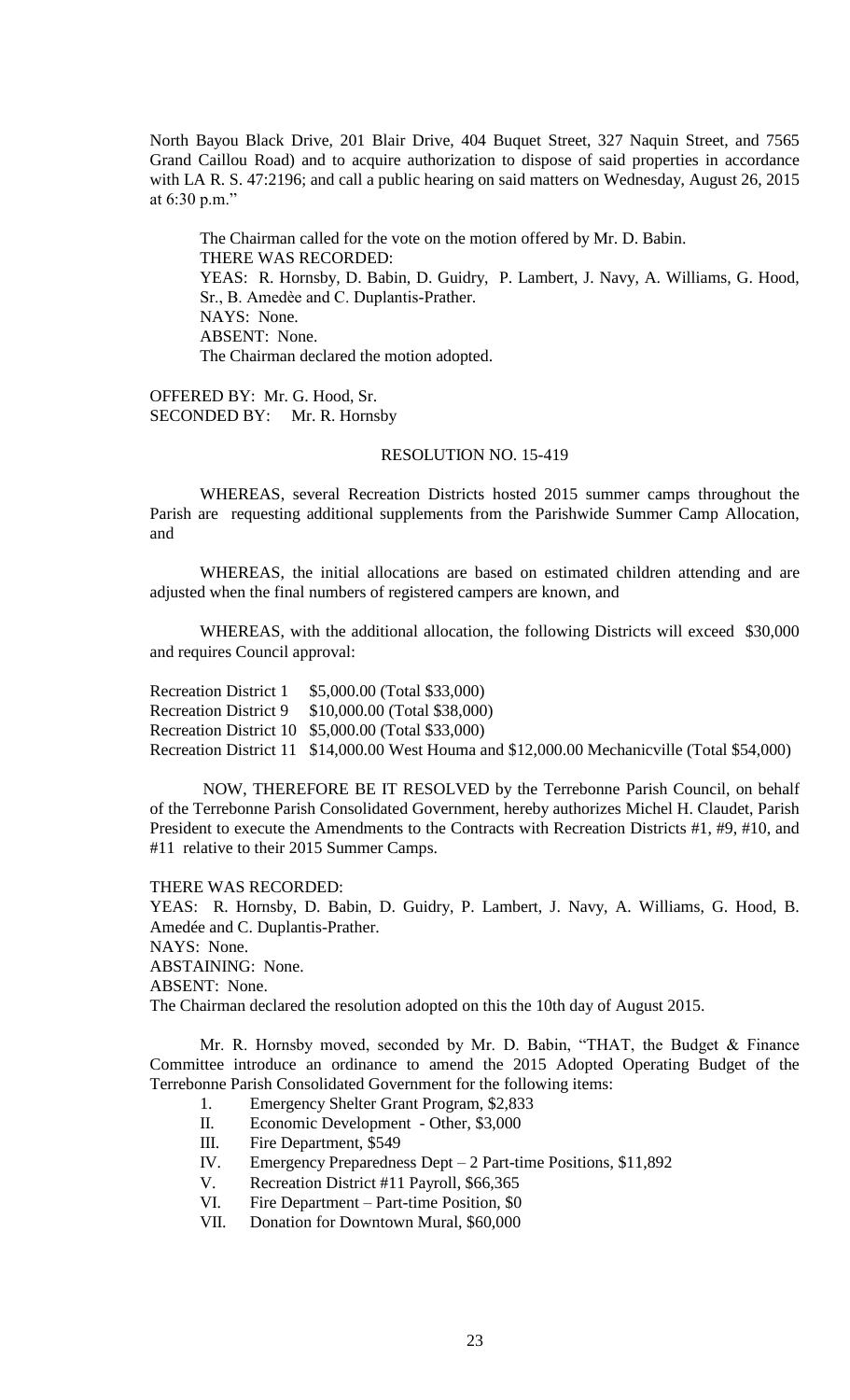and call a public hearing on August 26, 2015 at 6:30 p.m."

The Chairman called for the vote on the motion offered by Mr. R. Hornsby. THERE WAS RECORDED: YEAS: R. Hornsby, D. Babin, D. Guidry, P. Lambert, J. Navy, A. Williams, G. Hood, Sr., B. Amedѐe and C. Duplantis-Prather. NAYS: None. ABSENT: None. The Chairman declared the motion adopted.

Mr. G. Hood, Sr. moved, seconded by Ms. A. Williams, "THAT, there being no further business to come before the Budget & Finance Committee, the meeting be adjourned."

The Chairman called for the vote on the motion offered by Mr. G. Hood, Sr. THERE WAS RECORDED:

YEAS: R. Hornsby, D. Babin, D. Guidry, P. Lambert, J. Navy, A. Williams, G. Hood, Sr., B. Amedѐe and C. Duplantis-Prather.

NAYS: None.

ABSENT: None.

The Chairman declared the motion adopted and the meeting was adjourned at 5:44 p.m.

John Navy, Chairman

Tammy E. Triggs, Minute Clerk

Mr. J. Navy moved, seconded by Ms. B. Amedée, "THAT, the Council accept and ratify the minutes of the Budget and Finance Committee meeting held on 08/10/15 pulling item #9, declaring a dump truck & belshe trailer from Roads & Bridges as surplus so that this item can be amended and reintroduced after these minutes are ratified, to pull the belshe trailer because it is being requested to be transferred to another parish department."

The Chairman called for a vote on the motion offered by Mr. J. Navy. THERE WAS RECORDED: YEAS: R. Hornsby, D. Babin, D. Guidry, P. Lambert, J. Navy, A. Williams, G. Hood, Sr., B. Amedée and C. Duplantis. NAYS: None. ABSENT: None. The Chairman declared the motion adopted.

Mr. J. Navy moved, seconded by Ms. B. Amedée, "THAT, the Council introduce and ordinance to declare 15-Ton dump truck from Roads & Bridges Division with a value of \$5,000.00 or greater as surplus, and authorizing said item to be disposed of through legally approved methods and call a public hearing on said matter on August 26, 2015 at 6:30 p.m."

The Chairman called for a vote on the motion offered by Mr. J. Navy. THERE WAS RECORDED: YEAS: R. Hornsby, D. Babin, D. Guidry, P. Lambert, J. Navy, A. Williams, G. Hood, Sr., B. Amedée and C. Duplantis. NAYS: None. ABSENT: None. The Chairman declared the motion adopted.

The Chairman called for a report on the Public Services Committee meeting held on 08/10/15, whereupon the Committee Chairwoman rendered the following: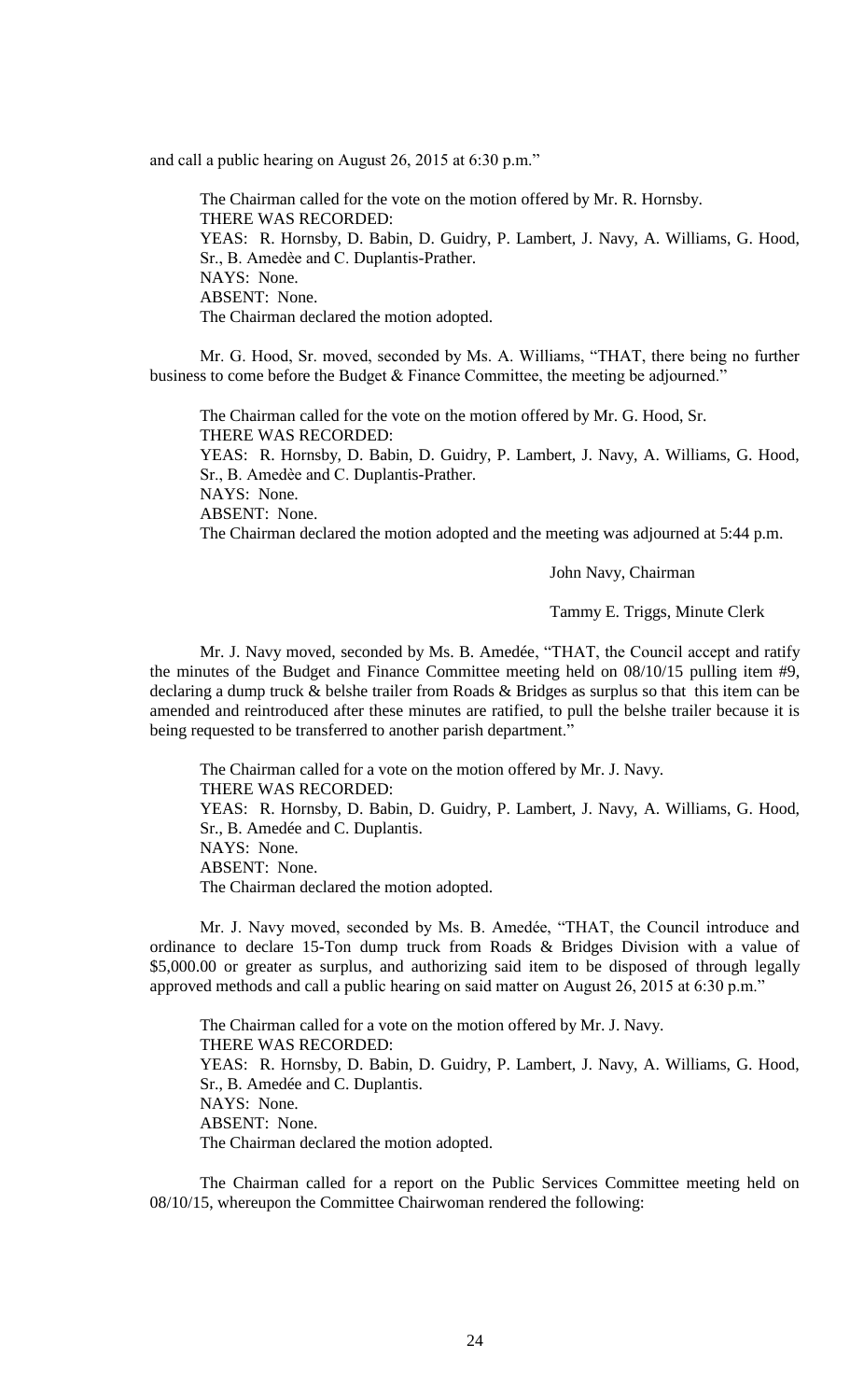### **PUBLIC SERVICES COMMITTEE**

### **AUGUST 10, 2015**

The Chairwoman, A. Williams, called the Public Services Committee meeting to order at 5:44 p. m. in the Terrebonne Parish Council Meeting Room with an Invocation led by Committee Member J. Navy and the Pledge of Allegiance by Committee Member C. Duplantis-Prather. Upon roll call, Committee Members recorded as present were: R. Hornsby, D. Babin, D. Guidry, P. Lambert, J. Navy, A. Williams, Capt. Greg Hood, Sr., HPD Ret., B. Amedèe and C. Duplantis-Prather. A quorum was declared present.

OFFERED BY: Mr. G. Hood, Sr. SECONDED BY: Ms. B. Amedée

#### RESOLUTION NO. 15-420

A resolution providing for the acceptance of work performed by LA Contracting Enterprise LLC in accordance with the Certificate of Substantial Completion for the Turning Lanes at Bayou Gardens Blvd. at St. Louis Canal Road Parish Project No. 13-RDS-53, Terrebonne Parish, Louisiana

WHEREAS, the Terrebonne Parish Consolidated Government entered into a contract dated December 29, 2014, with LA Contracting Enterprise LLC, for Turning Lanes at Bayou Gardens Blvd. at St. Louis Canal Road Parish Project No. 13-RDS-53, Terrebonne Parish, Louisiana, and

WHEREAS, the work performed has been inspected by authorized representatives of the Owner, Engineer, and Contractor and found to be substantially, and

WHEREAS, the Engineer for this project, Milford & Associates, Inc., recommends the acceptance of the substantial completion,

NOW, THEREFORE BE IT RESOLVED that the Terrebonne Parish Council, on behalf of the Terrebonne Parish Consolidated Government, does hereby accept the work performed, effective as of the date of recording of this resolution, and does authorize and direct the Clerk of Court and Ex-Officio Recorder of Mortgages of Terrebonne Parish to note this acceptance thereof in the margin of the inscription of said contract under Entry No. 1470890 of the Records of Terrebonne Parish, Louisiana, and

BE IT FURTHER RESOLVED that a certified copy of the resolution be forwarded to the Engineer, Milford & Associates, Inc. and

BE IT FURTHER RESOLVED that a certified copy of the resolution be recorded in the office of the Clerk of Court of Terrebonne Parish to commence a 45-day clear lien period, and

BE IT FURTHER RESOLVED that the Administration is authorized to make payment of retainage upon the presentation of a Clear Lien Certificate.

#### THERE WAS RECORDED:

YEAS: R. Hornsby, D. Babin, D. Guidry, P. Lambert, J. Navy, A. Williams, G. Hood, B. Amedée and C. Duplantis-Prather. NAYS: None. ABSTAINING: None. ABSENT: None. The Chairwoman declared the resolution adopted on this the 10th day of August 2015.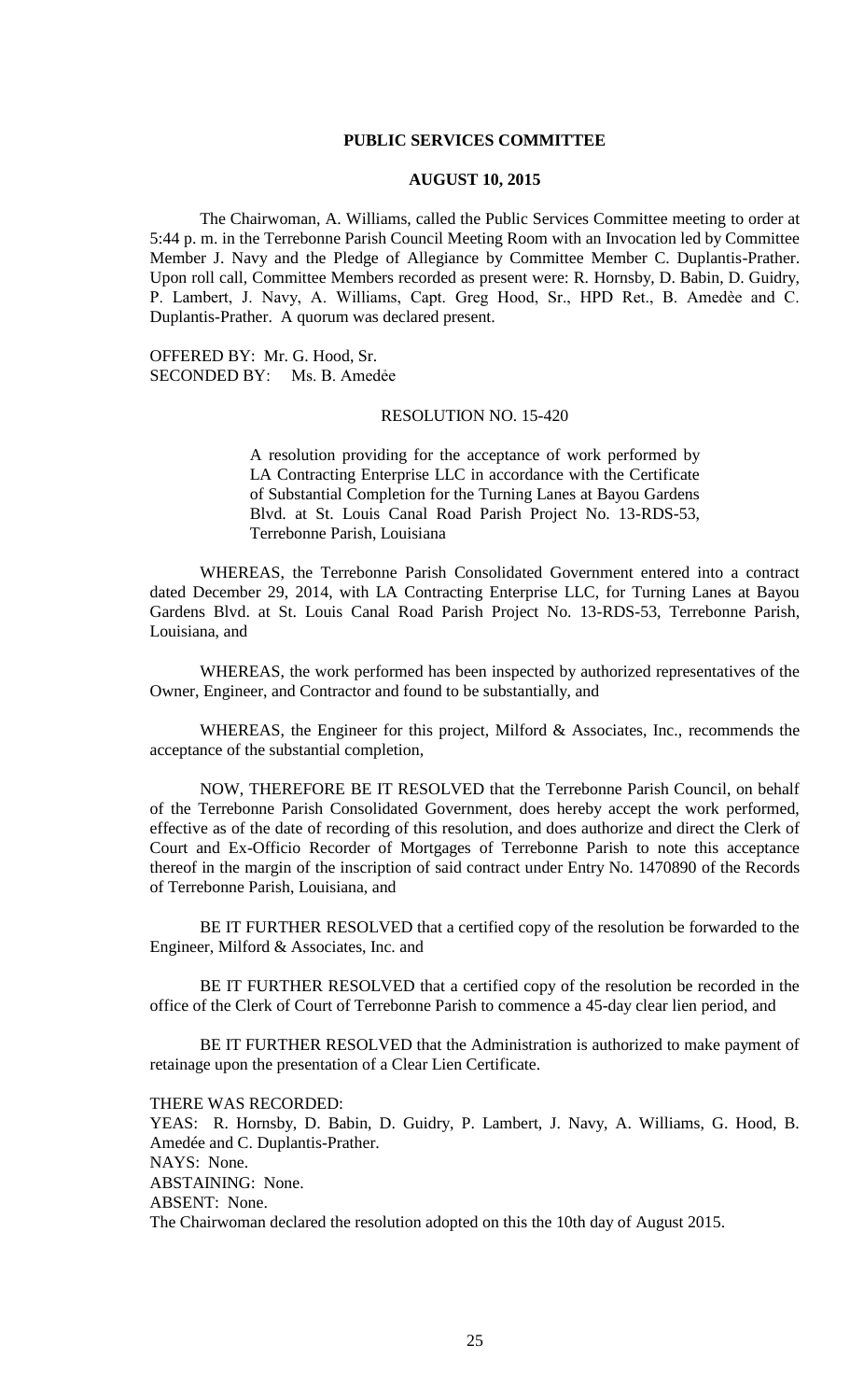### OFFERED BY: Mr. P. Lambert SECONDED BY: Mr. D. Guidry and Mr. D. Babin

#### RESOLUTION NO. 15-421

A resolution providing for the ratification of the appointment by Parish President Michel Claudet of the firm of Providence/GSE Associates, LLC to provide engineering services for the Coteau Holding Basin Sewer Force Main Replacement, and also authorizing Parish President Michel Claudet to execute the appropriate engineering contract documents for this project.

WHEREAS, Terrebonne Parish is desirous of replacing approximately 1,200 feet of force main due to numerous and frequent repairs, and

WHEREAS, the Terrebonne Parish Consolidated Government would like to proceed with the design of this project for the Coteau Holding Basin Sewer Force Main Replacement, and

WHEREAS, Parish President Michel Claudet has recommended that the firm of Providence/GSE Associates, LLC be retained to provide the necessary professional services for this project, and

NOW, THEREFORE BE IT RESOLVED, that the Terrebonne Parish Council, on behalf of the Terrebonne Parish Consolidated Government, that the appointment by Parish President Michel Claudet be ratified and that the engineering firm of Providence/GSE Associates, LLC be retained to provide the necessary professional services for the Coteau Holding Basin Sewer Force Main Replacement and that Parish President Michel Claudet be authorized to execute any and all documents with said firm for this project.

THERE WAS RECORDED:

YEAS: R. Hornsby, D. Babin, D. Guidry, P. Lambert, J. Navy, A. Williams, G. Hood, B. Amedée and C. Duplantis-Prather. NAYS: None. ABSTAINING: None. ABSENT: None. The Chairwoman declared the resolution adopted on this the 10th day of August 2015.

OFFERED BY: Mr. D. Babin SECONDED BY: Ms. B. Amedẻe

#### RESOLUTION NO. 15-422

A resolution providing approval of Amendment No. 1 to the Engineering Agreement for Parish Project No. 13-SEW-31, North Wastewater Treatment Plant Primary Effluent and Return Activated Sludge Pump Upgrades, Terrebonne Parish, Louisiana.

WHEREAS, the Terrebonne Parish Consolidated Government did enter into an original engineering agreement with GreenPoint Engineering, LLC, dated September 6 , 2013, Recordation Number 1436329, for the North Wastewater Treatment Plant Primary Effluent and Return Activated Sludge Pump Upgrades Project identified as Parish Project 13-SEW-31, and

WHEREAS, the Engineering Agreement between OWNER and ENGINEER provides for certain limitations for Additional Services, and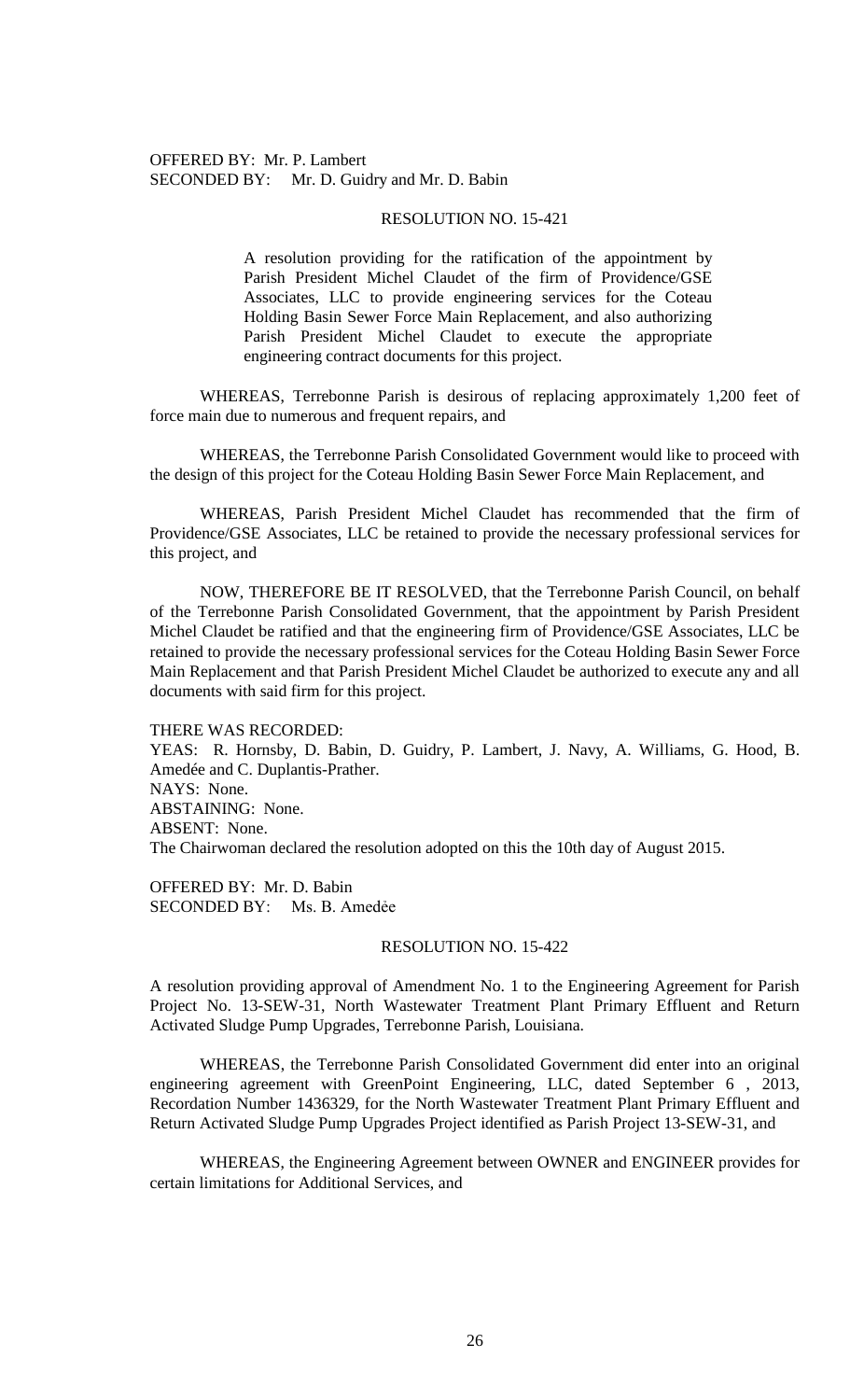WHEREAS, the engineer has informed the Terrebonne Parish Consolidated Government of the addition of Additional Services for the inclusion of Resident Inspection, and

WHEREAS, an amendment to the engineering agreement is required to provide the Additional Services to continue with this phase of the project.

WHEREAS, this above work will increase the Additional Services for design by \$19,080.00, and

NOW, THEREFORE BE IT RESOLVED that the Terrebonne Parish Council, on behalf of the Terrebonne Parish Consolidated Government, does hereby approve this Amendment No. 1 to the Engineering Agreement for an overall increase in Additional Services of \$19,080.00 and authorizes Parish President Michel Claudet to execute this Amendment No. 1 to the Engineering Agreement for the North Wastewater Treatment Plant Primary Effluent and Return Activated Sludge Pump Upgrades Project, Parish Project No. 13-SEW-31, with GreenPoint Engineering, LLC, and

BE IT FURTHER RESOLVED that a certified copy of the resolution be forwarded to the Engineer, GreenPoint Engineering, LLC.

THERE WAS RECORDED:

YEAS: R. Hornsby, D. Babin, D. Guidry, P. Lambert, J. Navy, A. Williams, G. Hood, B. Amedée and C. Duplantis-Prather. NAYS: None. ABSTAINING: None. ABSENT: None. The Chairwoman declared the resolution adopted on this the 10th day of August 2015.

OFFERED BY: Mr. D. Babin SECONDED BY: Mr. P. Lambert

#### RESOLUTION NO. 15-423

A resolution authorizing the execution of a contract between Meyer Engineers Ltd., & Terrebonne Parish Consolidated Government to provide for construction engineering and inspection services for the Country Drive Widening Project identified as Parish Project No. 97- PAV-21; and authorizing execution of a contract for these services.

WHEREAS, the Terrebonne Parish Consolidated Government wishes to widen the existing Country Drive, and

WHEREAS, Parish President Michel Claudet has recommended that the firm of Meyer Engineers Ltd. be retained to provide the necessary professional services for the construction engineering and inspection services for the Country Drive Widening Project, and

NOW, THEREFORE BE IT RESOLVED, that the Terrebonne Parish Council, on behalf of the Terrebonne Parish Consolidated Government, that the appointment by Parish President Michel Claudet be ratified and that the engineering firm of Meyer Engineers Ltd. be retained to provide the necessary professional services for the Country Drive Widening Project and that Parish President Michel Claudet be authorized to execute any and all documents with said firm for this project.

THERE WAS RECORDED:

YEAS: R. Hornsby, D. Babin, D. Guidry, P. Lambert, J. Navy, A. Williams, G. Hood, B. Amedée and C. Duplantis-Prather. NAYS: None.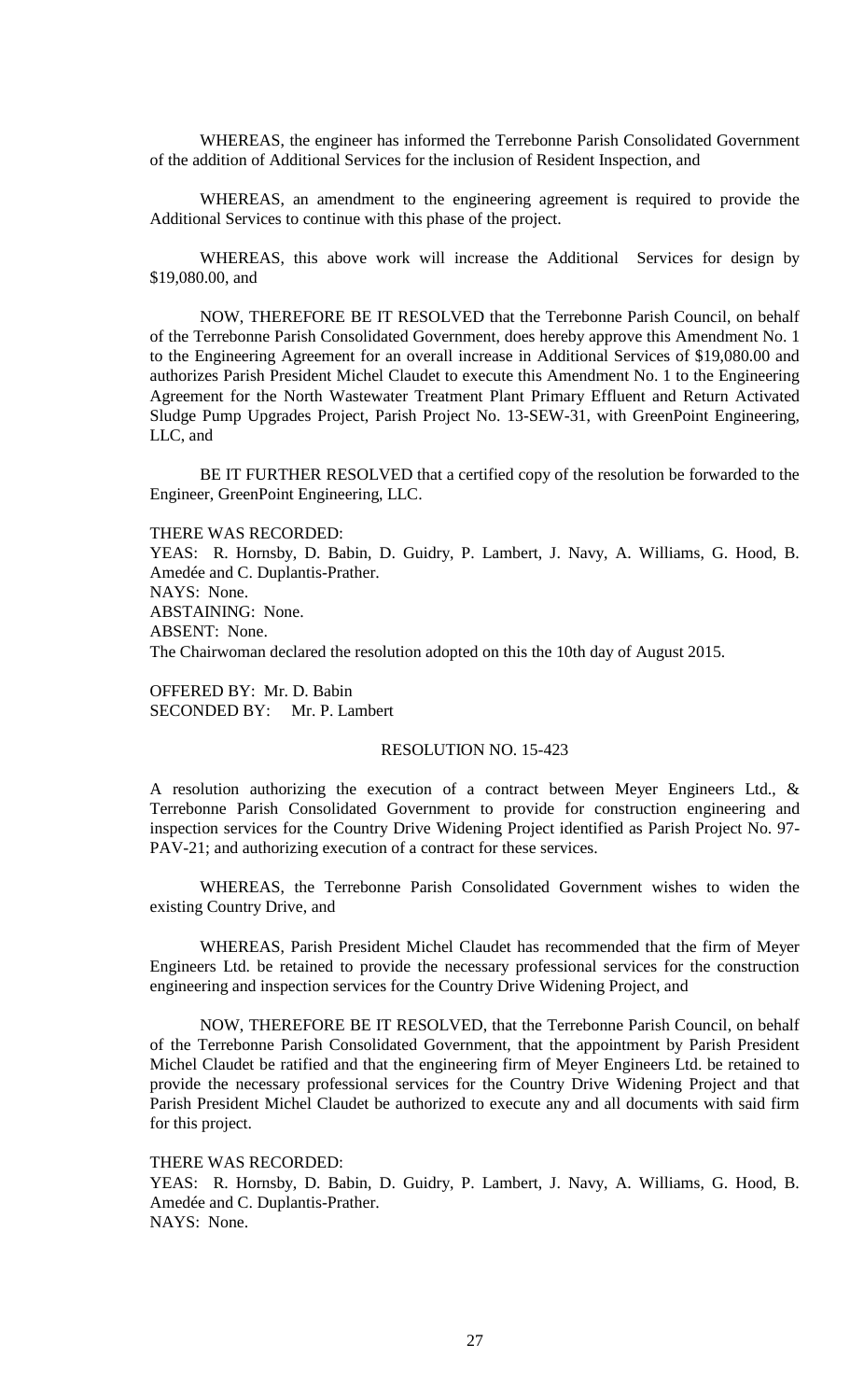ABSTAINING: None. ABSENT: None. The Chairwoman declared the resolution adopted on this the 10th day of August 2015.

OFFERED BY: Mr. D. Guidry SECONDED BY: Mr. P. Lambert

## RESOLUTION NO. 15-424

# A RESOLUTION AUTHORIZING THE PARISH PRESIDENT TO EXECUTE A COOPERATIVE ENDEAVOR AGREEMENT BETWEEN TERREBONNE PARISH CONSOLIDATED GOVERNMENT and CARROLL CHARPENTIER, STEVEN CHARPENTIER, and LLOYD TRICHE

WHEREAS, Article VII, Section 14(c) of the Constitution of the State of Louisiana provides that "For a public purpose, the state and its political subdivisions or political corporations may engage in cooperative endeavors with each other, with the United States or its agencies, or with any public or private association, corporation, or individual"; and

WHEREAS, on July 29, 2015, TPCG purchased on the behalf of the Library Board of Control a 2 acre tract of land situated at 4377 Bayouside Drive, Houma LA 70363 (hereinafter "Property"), for the purposes of constructing library facilities, as authorized by Louisiana law; and

WHEREAS, Grantees have, for years, operated under their own sole proprietorships, an award-winning hay production business on the said Property; and

WHEREAS, TPCG has asked Grantees, and Grantees have agreed, to continue maintaining the grass on Property under their hay production businesses, until such time that the Library Board of Control is ready to begin construction of library facilities on the Property; and

WHEREAS, the Terrebonne Parish Council finds that a cooperative endeavor agreement wherein TPCG grants a right of use of the Property to Grantees for hay production operations is in the best interest of Terrebonne Parish in that Grantees will maintain the grass under hay production operations at no charge to the TPCG; and

WHEREAS, TPCG finds that the grant of a right of use of the Property to Grantees in exchange for their maintenance of the grass as stated herein, according to the terms of the cooperative endeavor, taken as a whole, is not gratuitous, and that each party has a demonstrable, objective, and reasonable expectation of receiving at least equivalent value in exchange for the expenditure or transfer; and

NOW THEREFORE, in consideration of the mutual covenants of both parties and the mutual benefits to be derived by the parties and the residents of Terrebonne Parish, the parties hereto agree as follows:

NOW THEREFORE, BE IT RESOLVED by the Terrebonne Parish Council on behalf of Terrebonne Parish Consolidated Government that the Parish President, Michel Claudet, is hereby authorized to execute a cooperative endeavor agreement between the Terrebonne Parish Consolidated Government and Carroll Charpentier, Steven Charpentier, and Lloyd Triche, containing substantially the same terms as those set out in the attached agreement, subject to approval by legal counsel for TPCG; and

### THERE WAS RECORDED:

YEAS: R. Hornsby, D. Babin, D. Guidry, P. Lambert, J. Navy, A. Williams, G. Hood, B. Amedée and C. Duplantis-Prather.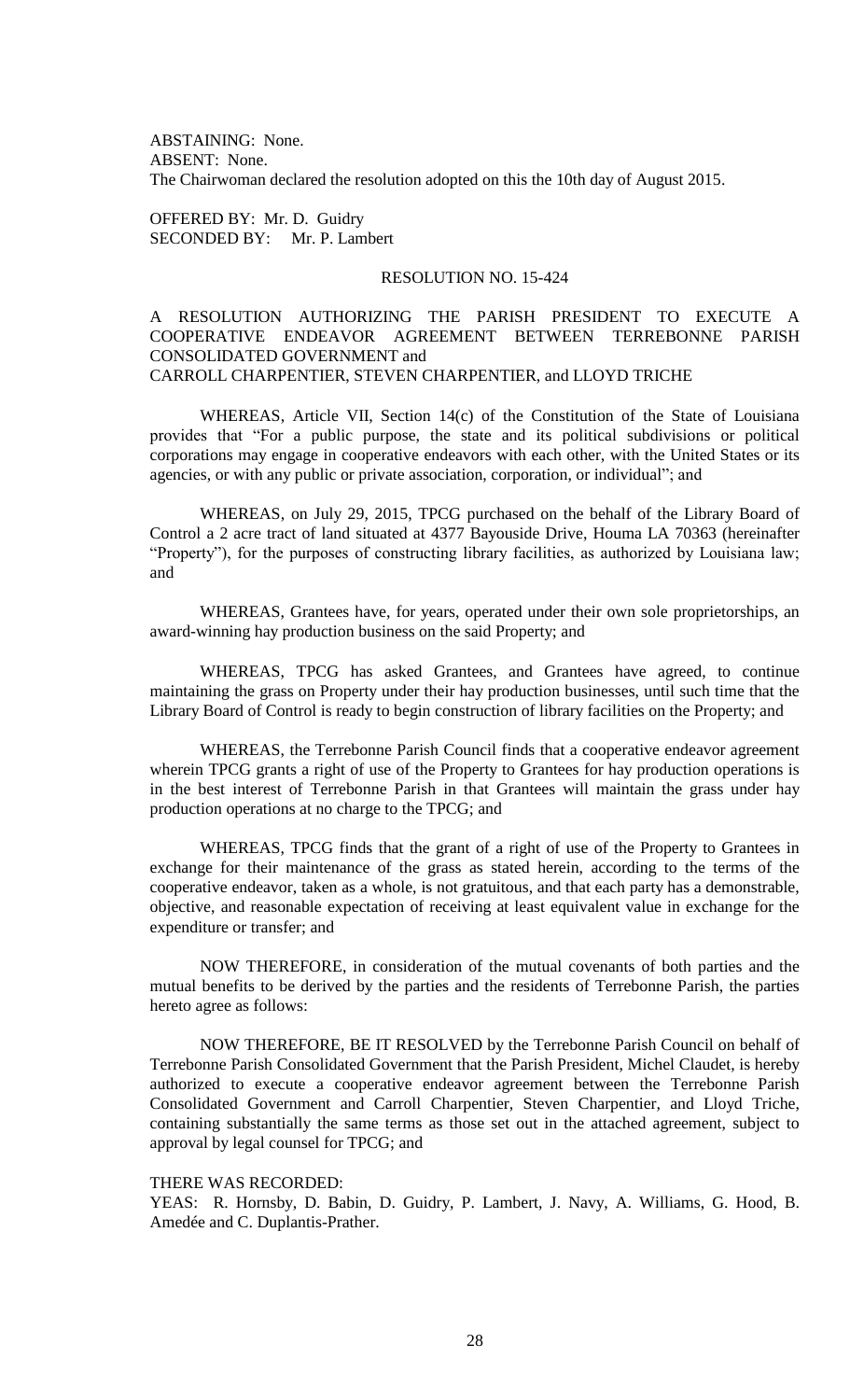NAYS: None. ABSTAINING: None. ABSENT: None. The Chairwoman declared the resolution adopted on this the 10th day of August 2015.

OFFERED BY: Mr. D. Babin SECONDED BY: Mr. P. Lambert

#### RESOLUTION NO. 15-425

A RESOLUTION AUTHORIZING THE PARISH PRESIDENT TO EXECUTE A PROJECT PARTNERSHIP AGREEMENT BETWEEN THE U.S. ARMY CORPS OF ENGINEERS FOR CONSTRUCTION OF THE CONTINUING AUTHORITIES PROGRAM SECTION 206 ACQUATIC RESTORATION PROJECT FROM CANAL MILE 28.0 TO MILE 23.5 IN THE HOUMA NAVIGATION CANAL, TERREBONNE PARISH,

WHEREAS, the Parish Administration has recommended the approval of the Partnership Agreement that provides for 65% matching funds for the project to provide for shoreline protection from mile 28.0 to 23.5 of the Houma Navigation Canal; and

NOW THEREFORE BE IT RESOLVED that the Terrebonne Parish Council, on behalf of the Terrebonne Parish Consolidated Government, that the Parish President, Michel Claudet, is hereby authorized and directed to execute the Project Partnership Agreement, in the form attached hereto, between the Terrebonne Parish Consolidated Government and the U.S. Army Corps of Engineers for the Continuing Authorities Program Section 206 Project.

#### THERE WAS RECORDED:

YEAS: R. Hornsby, D. Babin, D. Guidry, P. Lambert, J. Navy, A. Williams, G. Hood, B. Amedée and C. Duplantis-Prather. NAYS: None. ABSTAINING: None. ABSENT: None. The Chairwoman declared the resolution adopted on this the 10th day of August 2015.

OFFERED BY: Mr. D. Guidry SECONDED BY: Mr. D. Babin

### RESOLUTION NO. 15-426

## **A RESOLUTION PROVIDING APPROVAL OF AMENDMENT NO. 1 TO THE ENGINEERING AGREEMENT FOR PARISH PROJECT NO. 14-SEW-23, REDIRECTION OF CLEVELAND 1 & 2 SEWER LIFT STATIONS TO ELYSIAN SEWER LIFT STATION, TERREBONNE PARISH, LOUISIANA.**

WHEREAS, the Terrebonne Parish Consolidated Government entered into an original Engineering Agreement with T. Baker Smith, LLC, dated July 11, 2014, Recordation Number 1458024, for the project entitled Redirection of Cleveland 1 & 2 Sewer Lift Stations to Elysian Sewer Lift Station, Parish Project No. 14-SEW-23, Terrebonne Parish, Louisiana, and

WHEREAS, the Engineering Agreement between OWNER and ENGINEER provides for certain limitations for Basic Services and Additional Services, and

WHEREAS, the engineer has informed the Terrebonne Parish Consolidated Government of the additional scope of work related to the Owners request to alter the original proposed alignment of the Cleveland 2 Sewer Lift Station Force Main, and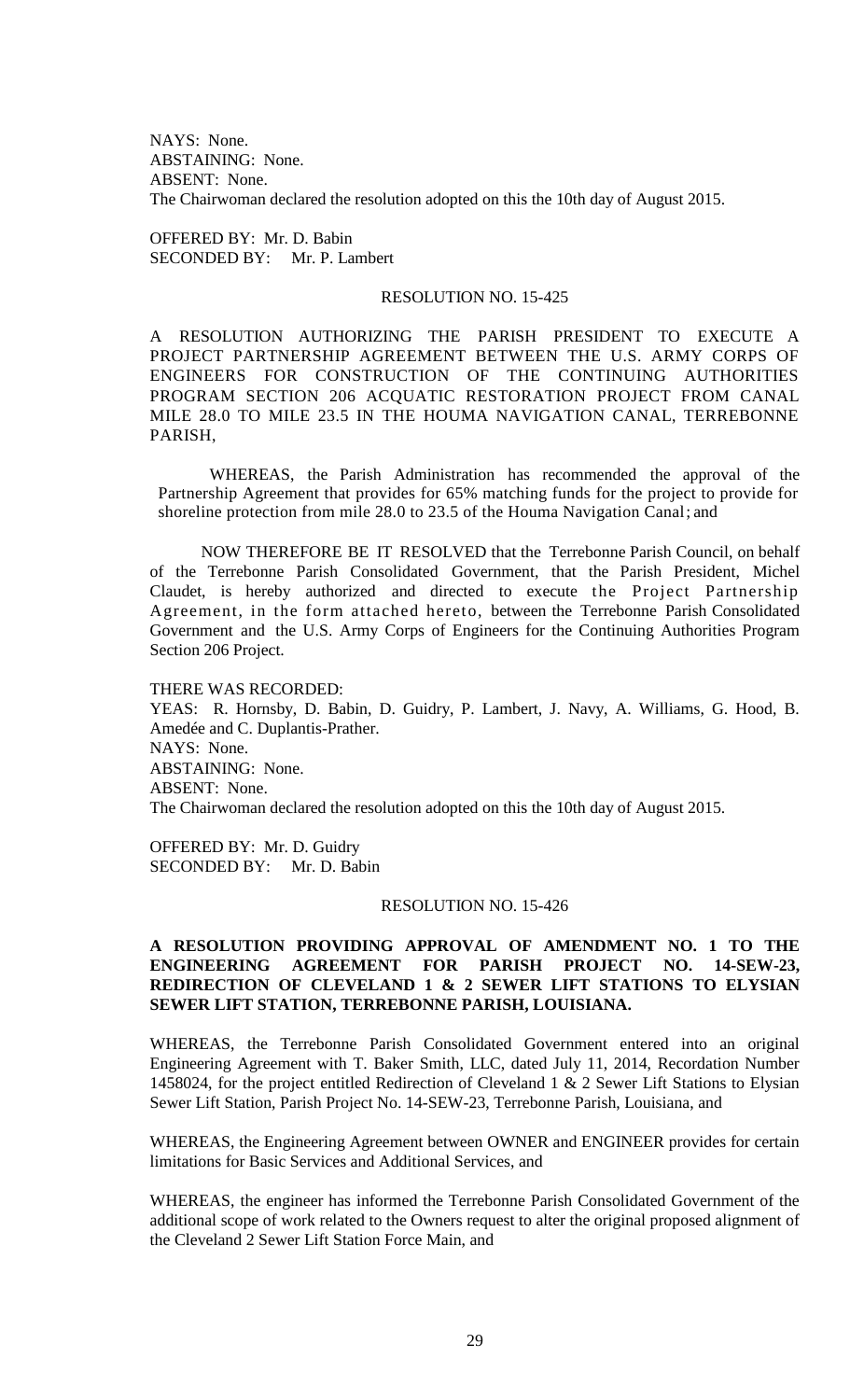WHEREAS, the Terrebonne Parish Consolidated Government is desirous of having the services continued with an increase in Basic Services by \$6,500.00, for a Lump Sum total of \$36,950.00, and an increase in Additional Services (Field Survey) by \$5,500.00, for a Limitation of Cost for Additional Services in the amount of \$49,500.00, and

NOW, THEREFORE BE IT RESOLVED by the Terrebonne Parish Council (Public Services Committee), on behalf of the Terrebonne Parish Consolidated Government, does hereby approve this Amendment No. 1 to the Engineering Agreement for a net increase in the compensation for Basic Services in the amount of \$6,500.00 and Additional Services in the amount of \$5,500.00, and authorize Parish President Michel Claudet to execute this Amendment No. 1 to the Engineering Agreement for Redirection of Cleveland 1 & 2 Sewer Lift Stations to Elysian Sewer Lift Station, Parish Project No. 14-SEW-23, Terrebonne Parish, Louisiana, with T. Baker Smith, LLC, and

BE IT FURTHER RESOLVED, that a certified copy of the resolution is forwarded to the Engineer, T. Baker Smith, LLC.

#### THERE WAS RECORDED:

YEAS: R. Hornsby, D. Babin, D. Guidry, P. Lambert, J. Navy, A. Williams, G. Hood, B. Amedée and C. Duplantis-Prather. NAYS: None. ABSTAINING: None. ABSENT: None. The Chairwoman declared the resolution adopted on this the 10th day of August 2015.

The Chairwoman read aloud that Item No.  $8 -$  (Consider the introduction of an ordinance to create a "4-Way" Stop at the intersection of Hache Street and Central Avenue, and call a public hearing on Wednesday, August 26, 2015 at 6:30 p.m.) was pulled from tonight's agenda.

OFFERED BY: Mr. D. Guidry SECONDED BY: Mr. D. Babin

### RESOLUTION NO. 15-427

A resolution providing approval of Change Order No. 1 (Balancing) to DIGCO Utility Construction, L.P. for Cast Iron Gas Line Replacement, Rosemary Street Area, Phase XVI, Parish Project No. 13-GAS-41.

WHEREAS, by contract dated May 20, 2014, Terrebonne Parish Consolidated Government did award a contract to Rylee Contracting, Inc., for Cast Iron Gas Line Replacement, Swan Street Area, Phase XV, Parish Project No. 13-GAS-41, Terrebonne Parish, Louisiana, as will be seen by reference to said contract which is recorded under Entry No. 1454250 of the records of Terrebonne Parish, Louisiana, and

WHEREAS, the project engineer has submitted plan Change Order No. 1 (Balancing) as the final and equalizing plan change order for the project, and

WHEREAS, a change order has been recommended for an decrease in the amount of One Hundred Seventy One Thousand Two Hundred Sixty Nine Dollars and Forty Nine Cents (\$171,269.49) and extend the contract time by 15 days.

NOW THEREFORE BE IT RESOLVED by the Terrebonne Parish Council, on behalf of the Terrebonne Parish Consolidated Government, hereby approves this change order for the above referenced project.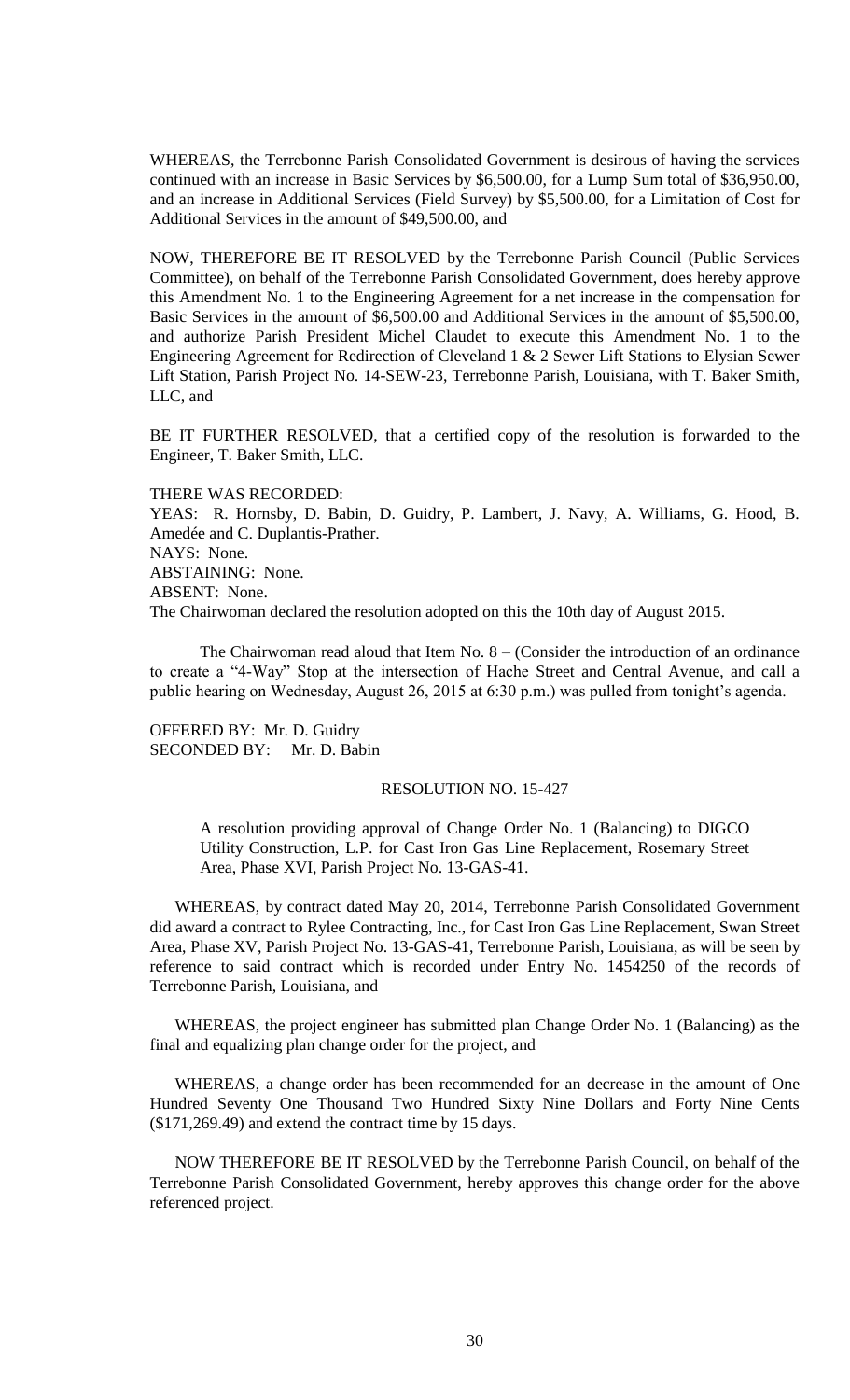BE IT FURTHER RESOLVED, that the Parish President be authorized to execute Change Order No. 1 (Balancing), for an decrease in the amount of One Hundred Seventy One Thousand Two Hundred Sixty Nine Dollars and Forty Nine Cents (\$171,269.49) and extend contract time by 15 days.

THERE WAS RECORDED: YEAS: R. Hornsby, D. Babin, D. Guidry, P. Lambert, J. Navy, A. Williams, G. Hood, B. Amedée and C. Duplantis-Prather. NAYS: None. ABSTAINING: None. ABSENT: None. The Chairwoman declared the resolution adopted on this the 10th day of August 2015.

OFFERED BY: Mr. D. Babin SECONDED BY: Mr. G. Hood, Sr.

# RESOLUTION NO. 15-428

A resolution providing approval of Amendment No. 2 to the Engineering Agreement for Parish Project No. 12-CDBG-32, Falgout Canal Pontoon Bridge Replacement, Terrebonne Parish, Louisiana.

WHEREAS, the Terrebonne Parish Consolidated Government did enter into an original engineering agreement with Providence/GSE Associates, LLC dated October 2, 2012, Recordation Number 1410014, for the Falgout Canal Pontoon Bridge Replacement identified as Parish Project 12-CDBG-32, and

WHEREAS, the Engineering Agreement between OWNER and ENGINEER provides for certain limitations for Basic Services and specific Additional Services, and

WHEREAS, during a field investigation the Engineer discovered that the existing bulkhead was severely damaged and a void area was created behind the bulkhead, and

WHEREAS, the Engineer recommended that this work to repair the bulkhead could be performed by the Contractor that will be replacing the pontoon bridge, and

 WHEREAS, the Engineer will need to prepare plans and specifications to complete this work, and

WHEREAS, the TPCG is desirous of having these services continued so that there is a need for additional funds to be added to the contract, and

WHEREAS, this above work will increase the basic services section of the contract by an additional \$19,300.00 and the additional services section of the contract by an additional \$24,700.00.

NOW, THEREFORE BE IT RESOLVED that the Terrebonne Parish Council, on behalf of the Terrebonne Parish Consolidated Government, does hereby approve this Amendment No. 1 to the Engineering Agreement for an increase of \$19,300.00 in Basic Services and \$24,700.00 in Additional Services authorizes Parish President Michel Claudet to execute this Amendment No. 2 to the Engineering Agreement for the Falgout Canal Pontoon Bridge Replacement Parish Project No. 12-CDBG-32, with Providence/GSE Associates, LLC, and

BE IT FURTHER RESOLVED that a certified copy of the resolution be forwarded to the Engineer, Providence/GSE Associates, LLC.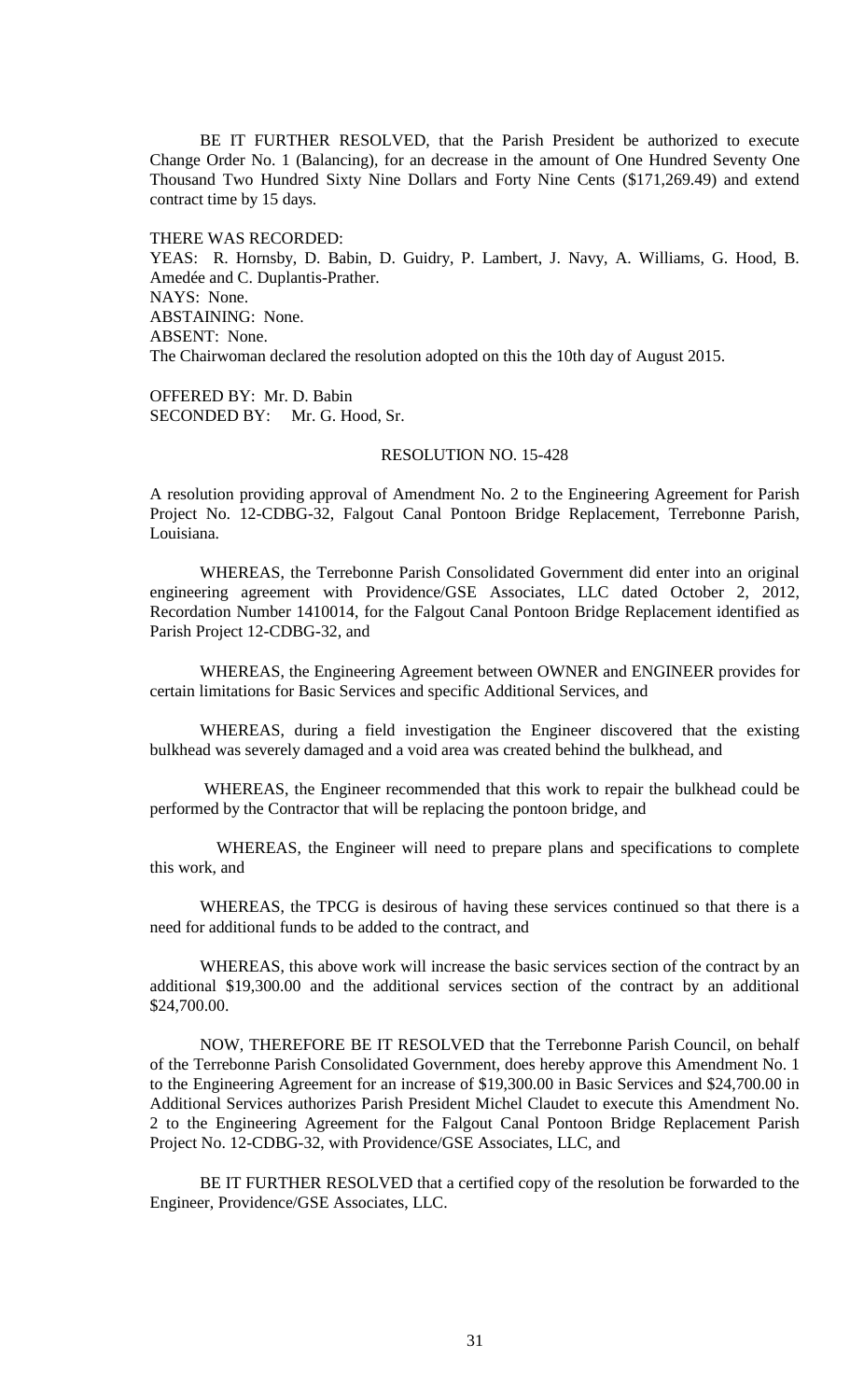THERE WAS RECORDED: YEAS: R. Hornsby, D. Babin, D. Guidry, P. Lambert, J. Navy, A. Williams, G. Hood, B. Amedée and C. Duplantis-Prather. NAYS: None. ABSTAINING: None. ABSENT: None. The Chairwoman declared the resolution adopted on this the 10th day of August 2015.

OFFERED BY: Mr. D. Guidry SECONDED BY: Mr. D. Babin and Mr. J. Navy

## RESOLUTION NO. 15-429

A resolution awarding and authorizing the signing of the construction Contract for Parish Project No. 14-SCADA-13, Telemetry System for Drainage Pump Stations (SCADA), Terrebonne Parish Consolidated Government, Terrebonne Parish, Louisiana, and authorizing the issuance of the Notice to Proceed.

WHEREAS, the Terrebonne Parish Consolidated Government did receive construction bids on Parish Project No. 14-SCADA-13, Telemetry System for Drainage Pump Stations (SCADA), Terrebonne Parish, Louisiana, and,

WHEREAS, the lowest and best bid was that submitted by Walter J. Barnes Electric Company, LLC, in the bid amount of \$429,000.00, and

NOW, THEREFORE, BE IT RESOLVED that the Terrebonne Parish Consolidated Government award the construction contract to Walter J. Barnes Electric Company, LLC, in the amount of \$429,000.00, and

BE IT FURTHER RESOLVED, that the President of Terrebonne Parish Consolidated Government, be and he is hereby authorized and empowered to sign a construction contract for and on behalf of the Terrebonne Parish Consolidated Government with Walter J. Barnes Electric Company, LLC, upon receipt of the performance bond in the amount of the contract price, and

BE IT FURTHER RESOLVED, that upon receipt of required certificates of insurance evidencing coverage as provided in the project specifications and upon execution and recordation of all contract documents, that the Engineer is hereby authorized to issue the Notice to Proceed to the Contractor to commence construction of the project.

THERE WAS RECORDED:

YEAS: R. Hornsby, D. Babin, D. Guidry, P. Lambert, J. Navy, A. Williams, G. Hood, B. Amedée and C. Duplantis-Prather. NAYS: None. ABSTAINING: None. ABSENT: None. The Chairwoman declared the resolution adopted on this the 10th day of August 2015.

OFFERED BY: Mr. R. Hornsby SECONDED BY: Ms. C. Duplantis-Prather

### RESOLUTION NO. 15-430

A resolution awarding and authorizing the signing of the construction Contract for Parish Project No. 13-DRA-03, Bayou LaCarpe Watershed Project Location "A" – Outfall Ditch, Terrebonne Parish Consolidated Government, Terrebonne Parish, Louisiana, and authorizing the issuance of the Notice to Proceed.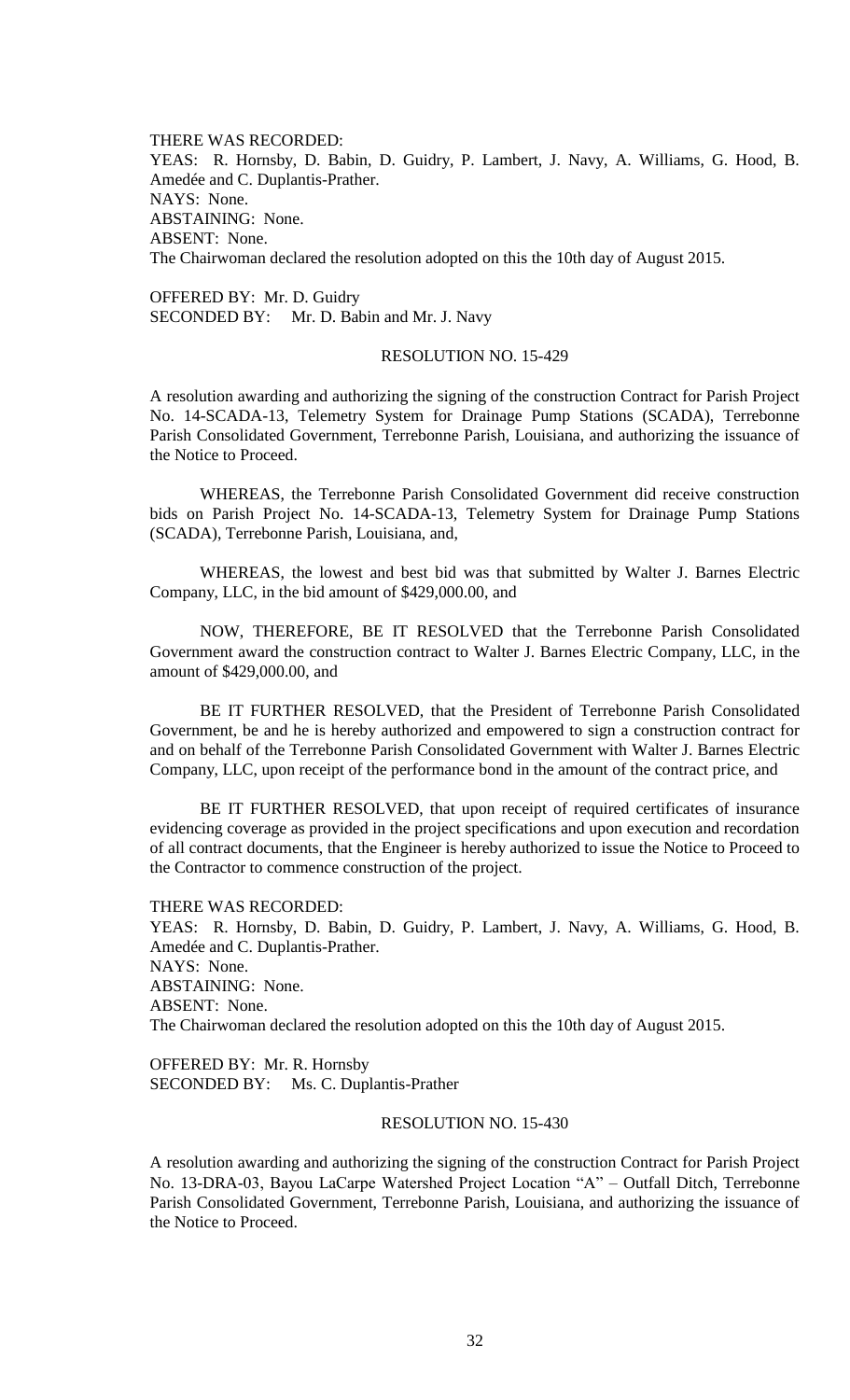WHEREAS, the Terrebonne Parish Consolidated Government did receive construction bids on Parish Project No. 13-DRA-03, Bayou LaCarpe Watershed Project Location "A" – Outfall Ditch, Terrebonne Parish, Louisiana, and,

WHEREAS, the lowest and best bid was that submitted by Beverly Construction Company, LLC, in the base bid amount of \$484,000.00 and Alternate No. 1 amount of \$55,000.00 for a total bid amount of \$539,000.00 , and

NOW, THEREFORE, BE IT RESOLVED that the Terrebonne Parish Consolidated Government award the construction contract to Beverly Construction Company, in the total bid amount of \$539,000.00, and

BE IT FURTHER RESOLVED, that the President of Terrebonne Parish Consolidated Government, be and he is hereby authorized and empowered to sign a construction contract for and on behalf of the Terrebonne Parish Consolidated Government with Beverly Construction Company, upon receipt of the performance bond in the amount of the contract price, and

BE IT FURTHER RESOLVED, that upon receipt of required certificates of insurance evidencing coverage as provided in the project specifications and upon execution and recordation of all contract documents, that the Engineer is hereby authorized to issue the Notice to Proceed to the Contractor to commence construction of the project.

THERE WAS RECORDED:

YEAS: R. Hornsby, D. Babin, D. Guidry, P. Lambert, J. Navy, A. Williams, G. Hood, B. Amedée and C. Duplantis-Prather. NAYS: None. ABSTAINING: None. ABSENT: None. The Chairwoman declared the resolution adopted on this the 10th day of August 2015.

OFFERED BY: Mr. R. Hornsby SECONDED BY: Mr. G. Hood, Sr.

### RESOLUTION NO. 15-431

A Resolution authorizing the execution of Change Order No. 2 (Balancing) to the Construction Agreement for Parish Project No. 03- DRA-03, Bayou LaCarpe Watershed Project, Location "A" Detention Pond, Terrebonne Parish, Louisiana.

WHEREAS, the Terrebonne Parish Consolidated Government entered into a construction agreement dated February 5, 2015, with Beverly Construction Company, LLC, Recordation Number 1473493, for Parish Project 13-DRA-03, Bayou LaCarpe Watershed Project, Location "A" Detention Pond, Terrebonne Parish, Louisiana, and

WHEREAS, this change order has been recommended so as to adjust the estimated contract item quantities for the completion of the project described on the attached Change Order No. 2 (Balancing) for the above referenced project, and

WHEREAS, this change order will decrease the overall contract price by Three Thousand, Five Hundred Dollars (-\$3,500.00), and

WHEREAS, this Change Order No. 1 has been recommended by the Engineer, Providence/GSE Associates, LLC, for this project.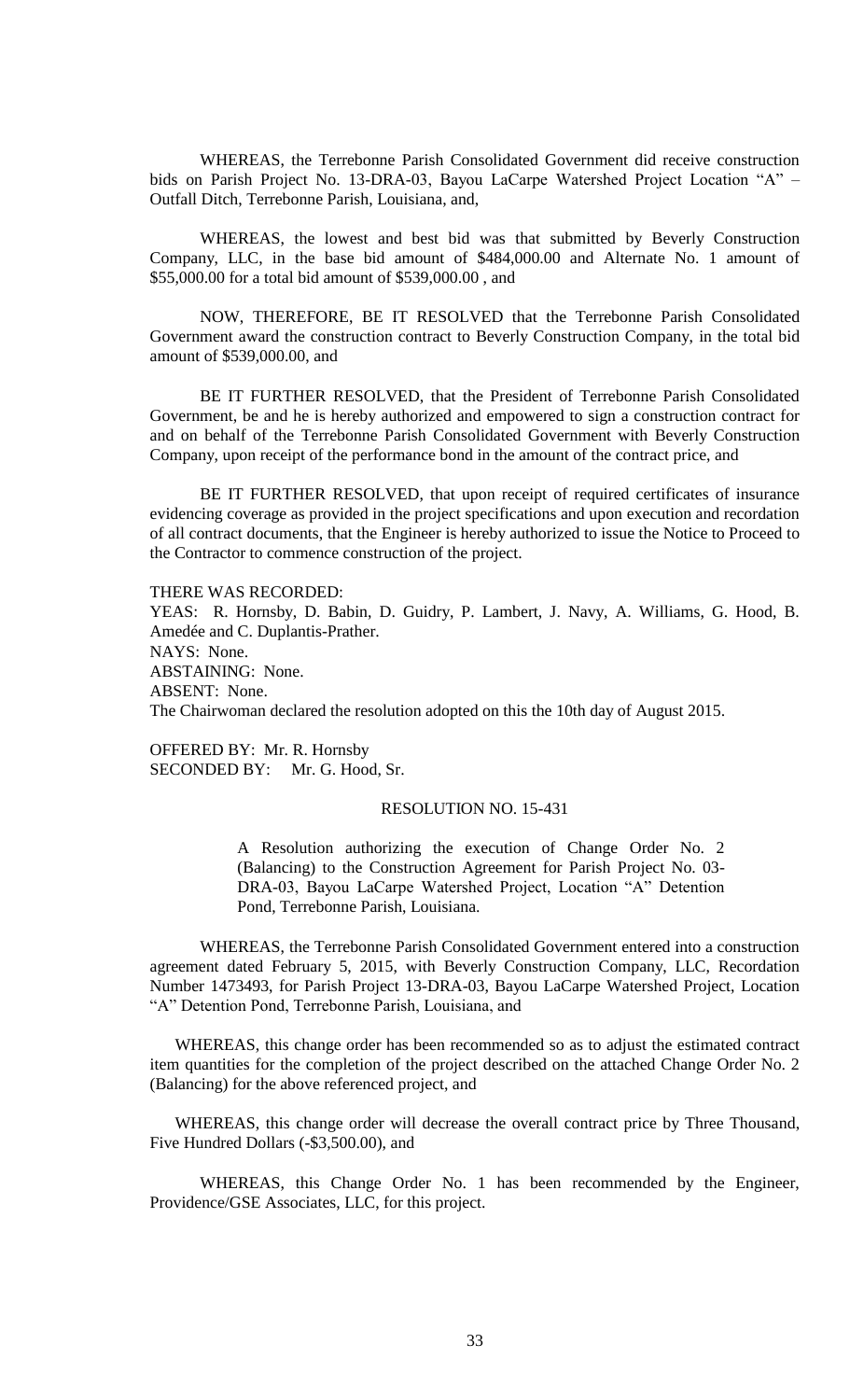NOW, THEREFORE BE IT RESOLVED that the Terrebonne Parish Council on behalf of the Terrebonne Parish Consolidated Government, does hereby approve and authorize the execution by Terrebonne Parish President Michel Claudet of Change Order No. 2 (Balancing) to the construction agreement with Beverly Construction Company, LLC for Parish Project No. 03- DRA-03, Bayou LaCarpe Watershed Project, Location "A" Detention Pond, Terrebonne Parish, Louisiana for an decrease in the amount of Three Thousand, Five Hundred Dollars (-\$3,500.00) to the contract amount as described on Change Order No. 2 (Balancing), and

BE IT FURTHER RESOLVED that a certified copy of the resolution be forwarded to the Engineer, Providence/GSE Associates, LLC

THERE WAS RECORDED:

YEAS: R. Hornsby, D. Babin, D. Guidry, P. Lambert, J. Navy, A. Williams, G. Hood, B. Amedée and C. Duplantis-Prather. NAYS: None. ABSTAINING: None. ABSENT: None. The Chairwoman declared the resolution adopted on this the 10th day of August 2015.

OFFERED BY: Ms. B. Amedẻe SECONDED BY: Mr. G. Hood, Sr.

### RESOLUTION NO. 15-432

A resolution authorizing the execution of Change Order No. 1 for the Construction Agreement for Parish Project No. 13-DRA-12, Wauban Drainage Improvements, Terrebonne Parish, Louisiana.

WHEREAS, the Terrebonne Parish Consolidated Government awarded the construction to KCR Contractors, LLC, for Parish Project No. 13-DRA-12, Wauban Drainage Improvements, Terrebonne Parish, Louisiana, and

WHEREAS, the Parish is desirous of completing the drainage improvements along Wauban Avenue, and

WHEREAS, the Contractor discovered an existing damaged leaking waterline that caused damage to the existing roadway and unmarked buried utilities and stump, and

WHEREAS, this change order will increase the overall contract price by Twenty Thousand Four Hundred and Sixty-Two Dollars and Eighty-Two Cents (\$20,462.82), and

WHEREAS, the contractor is requesting a total of Twenty-Two (22) calendar days because of inclement weather throughout the contract, and

WHEREAS, Change Order No. 1 had been recommended by the Engineer, All South Consulting Engineers, L.L.C, for this project.

NOW, THEREFORE BE IT RESOLVED that the Terrebonne Parish Council on behalf of the Terrebonne Parish Consolidated Government, does hereby approve and authorize the execution by Terrebonne Parish President Michel Claudet of Change Order No. 1 to the construction agreement with KCR Contractors, LLC for Parish Project No. 13-DRA-32, St. Louis Canal Drainage Improvements, Terrebonne Parish, Louisiana, for a increase in the overall contract price of Twenty Thousand Four Hundred and Sixty-Two Dollars and Eighty-Two Cents (\$20,462.82)and an increase of Twenty-Two (22) calendar days to the project, and

BE IT FURTHER RESOLVED that a certified copy of the resolution be forwarded to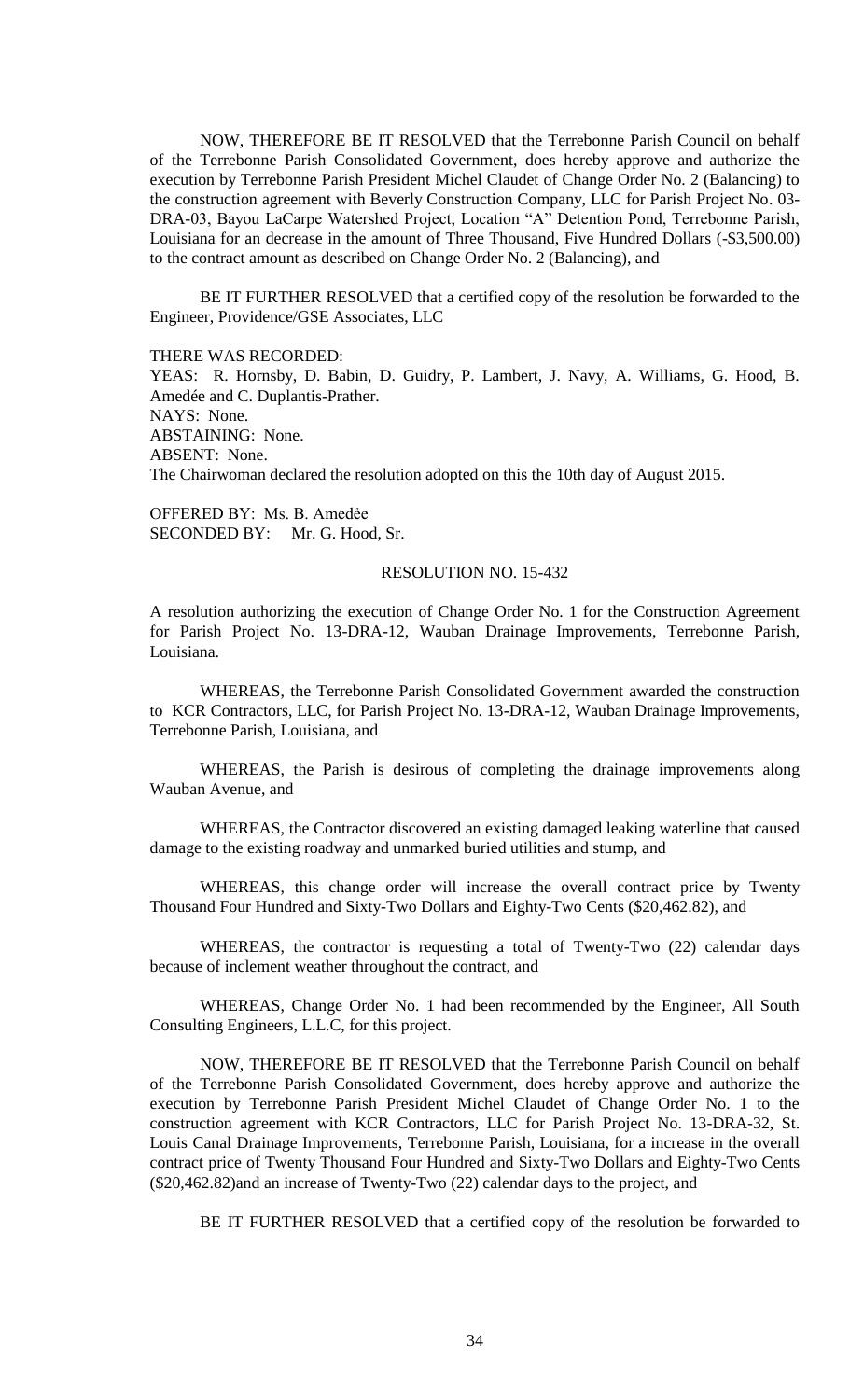Engineer, All South Consulting Engineers, L.L.C.

THERE WAS RECORDED: YEAS: R. Hornsby, D. Babin, D. Guidry, P. Lambert, J. Navy, A. Williams, G. Hood, B. Amedée and C. Duplantis-Prather. NAYS: None. ABSTAINING: None. ABSENT: None. The Chairwoman declared the resolution adopted on this the 10th day of August 2015.

OFFERED BY: Mr. R. Hornsby SECONDED BY: Mr. J. Navy

### RESOLUTION NO. 15-433

A resolution ratifying the appointment of the firm of Duplantis Design Group, PC to provide professional services for Renovations for Le Petit Theatre de Terrebonne Building; and authorizing execution of an agreement for these services.

WHEREAS, the Terrebonne Parish Consolidated Government is desirous of appointing a firm to provide professional services for the project entitled Renovations for Le Petit Theatre de Terrebonne Building, and

WHEREAS, Terrebonne Parish Consolidated Government is desirous of renovating the Le Petit Theatre de Terrebonne, located at 7829 Main Street in Houma, and

WHEREAS, the firm of Duplantis Design Group, PC has been selected by Terrebonne Parish President Michel Claudet to provide the professional services relative to said project, and

NOW, THEREFORE BE IT RESOLVED that the Terrebonne Parish Council does hereby ratify the appointment of the firm of Duplantis Design Group, PC by Terrebonne Parish President Michel Claudet for professional services for Renovations for Le Petit Theatre de Terrebonne Building, and

BE IT FURTHER RESOLVED that the Terrebonne Parish Council, on behalf of the Terrebonne Parish Consolidated Government, does hereby authorize the execution of an agreement with the firm of Duplantis Design Group, PC by Terrebonne Parish President Michel Claudet.

THERE WAS RECORDED: YEAS: R. Hornsby, D. Babin, D. Guidry, P. Lambert, J. Navy, A. Williams, G. Hood, B. Amedée and C. Duplantis-Prather. NAYS: None. ABSTAINING: None. ABSENT: None. The Chairwoman declared the resolution adopted on this the 10th day of August 2015.

OFFERED BY: Mr. D. Guidry SECONDED BY: Mr. D. Babin

### RESOLUTION NO. 15-434

A resolution providing approval of Amendment No. 1 to the Engineering Agreement for the Telemetry System for Drainage Pump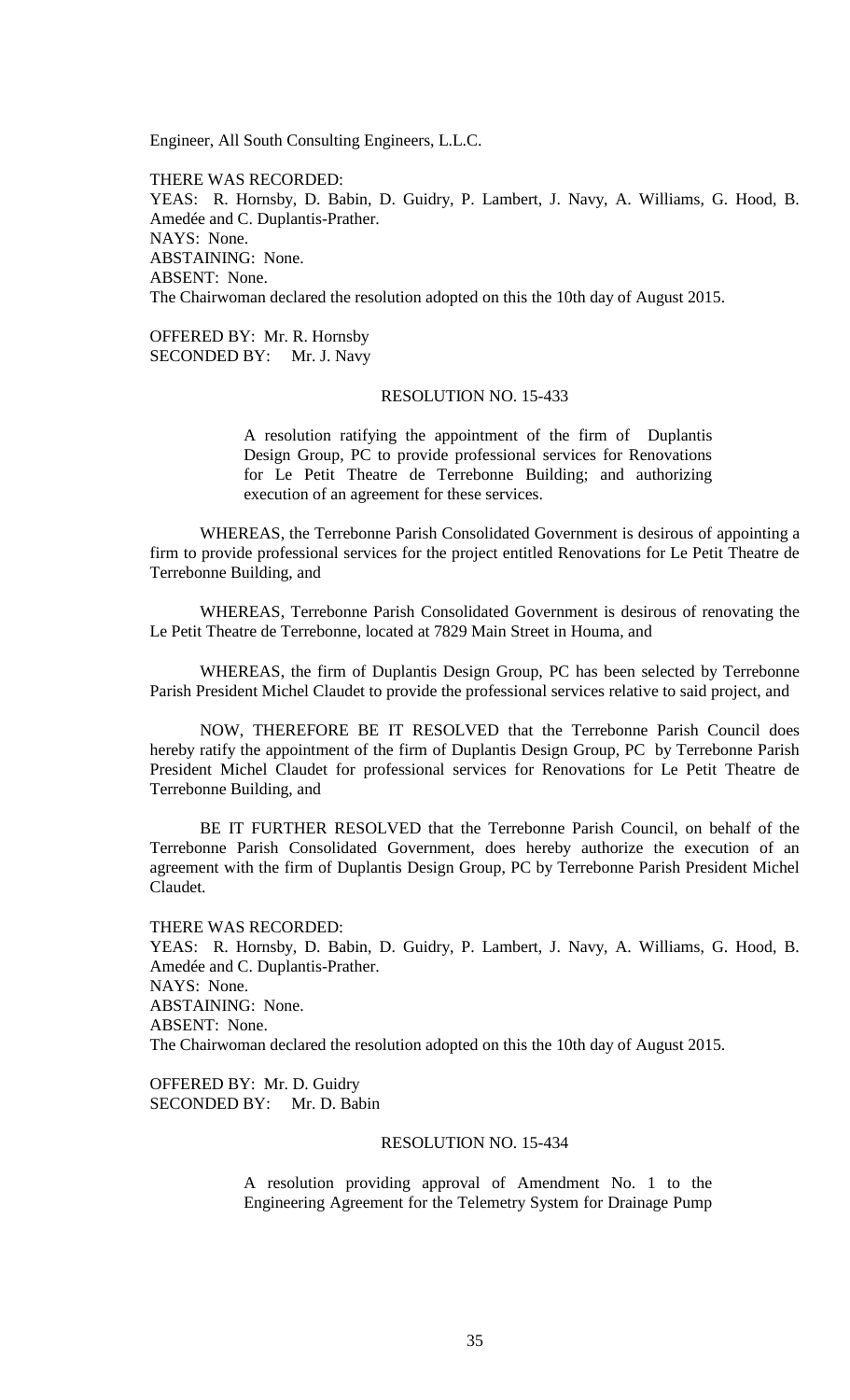Stations (SCADA), identified as Parish Project No. 14-SCADA-13, Terrebonne Parish, Louisiana.

WHEREAS, the Terrebonne Parish Consolidated Government entered into an Engineering Agreement dated June 2, 2014, with Providence/GSE Associates, LLC, for the Project entitled Parish Project No. 14-SCADA-13, Telemetry System for Drainage Pump Stations (SCADA), and

WHEREAS, the Engineering Agreement between OWNER and ENGINEER provides for certain limitation for Basic Services and specific Additional Services, and

WHEREAS, the Terrebonne Parish Consolidated Government increased the scope of services to include Phase 2 by adding Upper Grand Caillou, Lirette Street, Pointe-Aux-Chenes, and Smithridge Pump Stations, and

WHEREAS, the upset limits for the associated design for this change in scope needs to be increased, and

WHEREAS, this above work will increase the basic services section of the contract by an additional \$54,200.00.

WHEREAS, this above work will increase the additional services section of the contract by an additional \$41,000.00

WHEREAS, the form of Providence/GSE Associates, LLC, had been asked to perform these activities under the Basic and Additional Services section of the Engineering Agreement for this project, and

WHEREAS, the TPCG is desirous of having these services continued so that there is a need for additional funds to be added to the contract for an increase in the upset limit for these services, and

NOW, THEREFORE BE IT RESOLVED that the Terrebonne Parish Council, on behalf of the Terrebonne Parish Consolidated Government, does hereby approve this Amendment No. 1 to the Engineering Agreement for a total increase of \$54,200.00 for Basic Services and \$41,000.00 in Additional Services and authorizes Parish President, Michel Claudet, to execute this Amendment No. 1 to the Engineering Agreement for Telemetry System for Drainage Pump Stations (SCADA), Parish Project No. 14-SCADA-13, with Providence/GSE Associates, LLC, and

BE IT FURTHER RESOLVED that a certified copy of the resolution be forwarded to the Engineer, Providence/GSE Associates, LLC

THERE WAS RECORDED: YEAS: R. Hornsby, D. Babin, D. Guidry, P. Lambert, J. Navy, A. Williams, G. Hood, B. Amedée and C. Duplantis-Prather. NAYS: None. ABSTAINING: None. ABSENT: None. The Chairwoman declared the resolution adopted on this the 10th day of August 2015.

OFFERED BY: Mr. D. Babin SECONDED BY: Mr. P. Lambert

# RESOLUTION NO. 15-435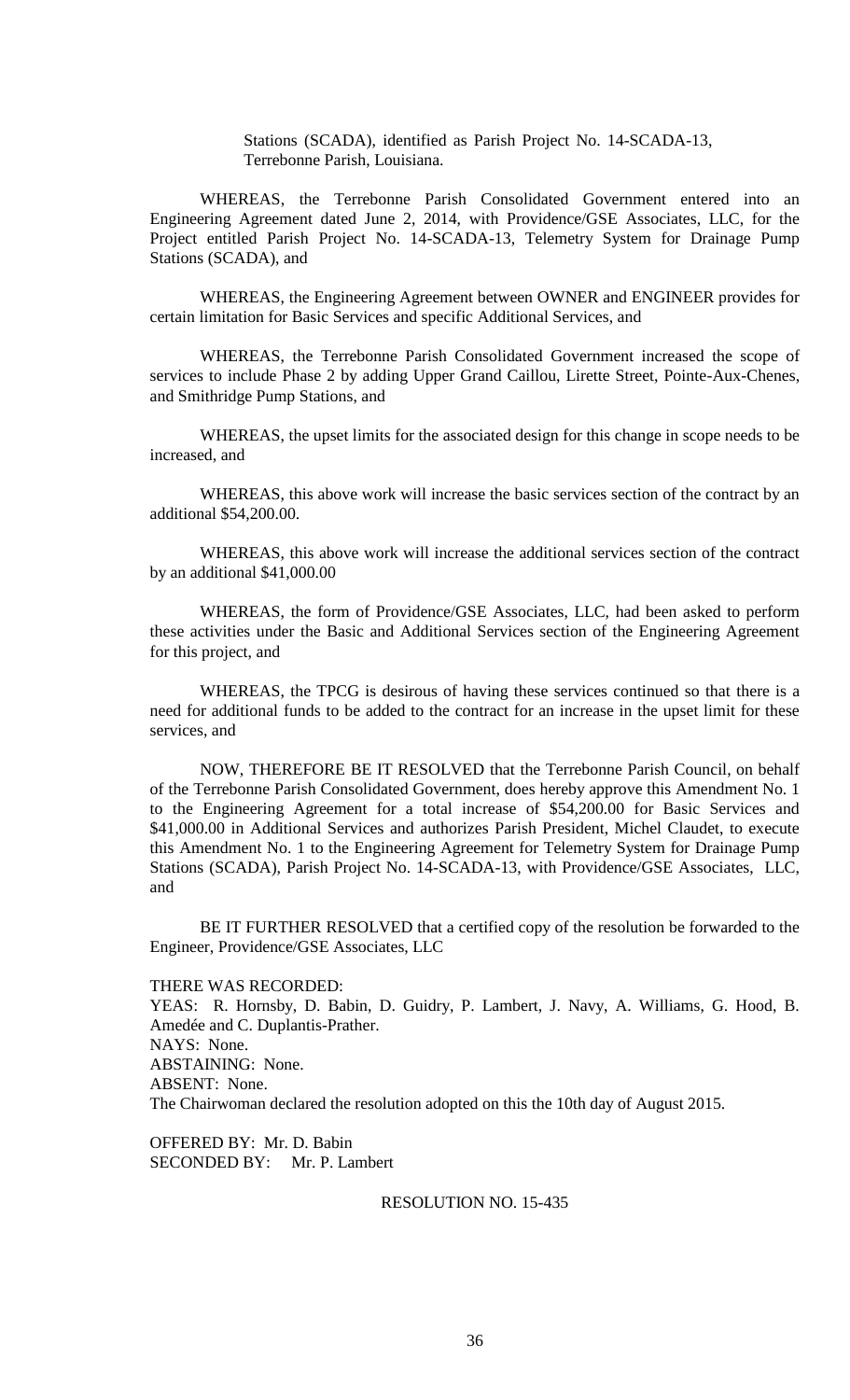A resolution authorizing the execution of Change Order No. 2 for the Construction Agreement for Parish Project No. 12-JUVCDBG-38, Juvenile Justice Complex, Terrebonne Parish, Louisiana.

WHEREAS, the Terrebonne Parish Consolidated Government entered into a contract dated September 4, 2014 with Thompson Construction Co., Inc., Recordation Number 1462200, for Parish Project No. 12-JUVCDBG-38, Juvenile Justice Complex, Terrebonne Parish, Louisiana, and

WHEREAS, TPCG is desirous of completing the construction of the Juvenile Justice Complex Project, and

WHEREAS, this change order has been recommended to change the type of backflow preventer as requested by Waterworks, and

WHEREAS, this change order also includes increase labor cost to comply with Davis Bacon Prevailing Wage for a classification not originally provided in the wage decision, and

WHEREAS, this change order will add forty-nine (49) calendar days to the contract as a result, and

WHEREAS, Change Order No. 2 have been reviewed and approved by OCD, and

WHEREAS, Change Order No. 2 is also contingent upon a budget amendment, and

WHEREAS, this Change Order No. 2 have been recommended by the Engineer, Duplantis Design Group, PC, for this project.

NOW, THEREFORE BE IT RESOLVED that the Terrebonne Parish Council on behalf of the Terrebonne Parish Consolidated Government, does hereby approve and authorize the execution by Terrebonne Parish President Michel Claudet of Change Order No. 2 to the construction agreement with Thompson Construction Co., Inc. for Parish Project No. 12- JUVCDBG-38, Juvenile Justice Complex, Terrebonne Parish, Louisiana, for an increase of fortynine (49) calendar days to the contract and is contingent upon a budget amendment, and

BE IT FURTHER RESOLVED that a certified copy of the resolution be forwarded to Engineer, Duplantis Design Group, PC.

THERE WAS RECORDED:

YEAS: R. Hornsby, D. Babin, D. Guidry, P. Lambert, J. Navy, A. Williams, G. Hood, B. Amedée and C. Duplantis-Prather. NAYS: None. ABSTAINING: None. ABSENT: None. The Chairwoman declared the resolution adopted on this the 10th day of August 2015.

OFFERED BY: Ms. C. Duplantis-Prather SECONDED BY: Mr. R. Hornsby

## RESOLUTION NO. 15-436

A resolution authorizing the execution of Change Order No. 1 (Balancing) for the Construction Agreement for Parish Project No. 05-ECD-11, Bayou Terrebonne Bayouwalk Enhancement Project – Pedestrian Bridge Project Phase III Contract I, Terrebonne Parish, Louisiana.

WHEREAS, the Terrebonne Parish Consolidated Government awarded the construction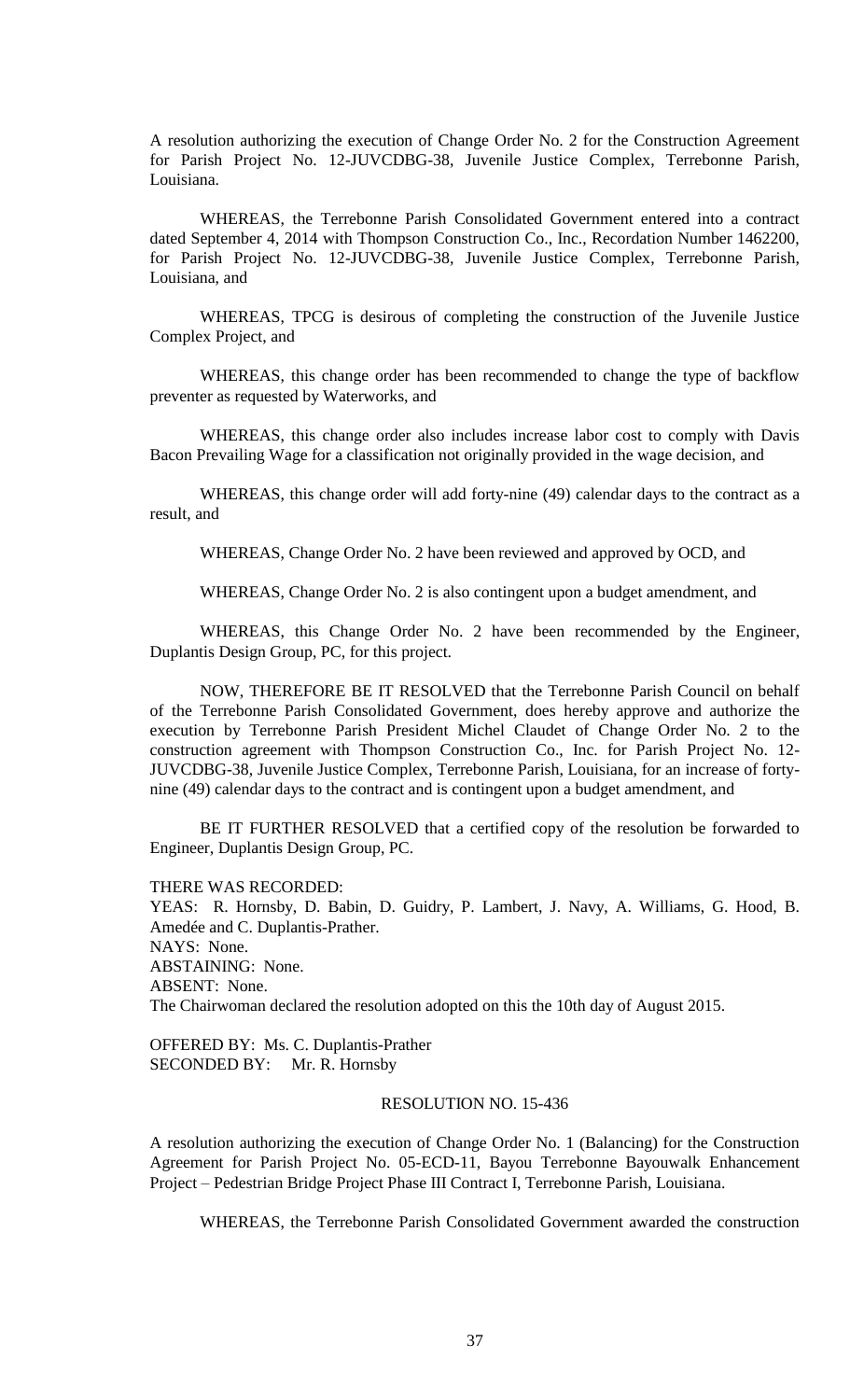to Gray Construction Corporation, for Parish Project No. 05-ECD-11, Bayou Terrebonne Bayouwalk Enhancement Project – Pedestrian Bridge Project Phase III Contract I, Terrebonne Parish, Louisiana, and

WHEREAS, this change order has been recommended so as to adjust the estimated contract item quantities for the completion of the project described on the attached Change Order No. 1 (Balancing) for the above referenced project, and

WHEREAS, this change order will increase the overall contract price by Ten Thousand Three Hundred and Seventy-Seven Dollars and Thirty-Four Cents (\$10,377.34), and

WHEREAS, Change Order No. 1 (Balancing) had been recommended by the Engineer, Providence/GSE Associates, LLC, for this project.

NOW, THEREFORE BE IT RESOLVED that the Terrebonne Parish Council on behalf of the Terrebonne Parish Consolidated Government, does hereby approve and authorize the execution by Terrebonne Parish President Michel Claudet of Change Order No. 1 (Balancing) to the construction agreement with Gray Construction Corporation for Parish Project No. 05-ECD-11, Bayou Terrebonne Bayouwalk Enhancement Project – Pedestrian Bridge Project Phase III Contract I, Terrebonne Parish, Louisiana, for an increase in the overall contract price of Ten Thousand Three Hundred and Seventy-Seven Dollars and Thirty-Four Cents (\$10,377.34), and

BE IT FURTHER RESOLVED that a certified copy of the resolution be forwarded to Engineer, Providence/GSE Associates, LLC

THERE WAS RECORDED:

YEAS: R. Hornsby, D. Babin, D. Guidry, P. Lambert, J. Navy, A. Williams, G. Hood, B. Amedée and C. Duplantis-Prather. NAYS: None. ABSTAINING: None. ABSENT: None. The Chairwoman declared the resolution adopted on this the 10th day of August 2015.

OFFERED BY: Ms. C. Duplantis-Prather SECONDED BY: Mr. G. Hood, Sr.

## RESOLUTION NO. 15-437

A resolution providing for the acceptance of work performed by Gray Construction Corporation, in accordance with the Certificate of Substantial Completion for Parish Project 05-ECD-11, FP&C Project no. 50-J55-04-01, Bayou Terrebonne Bayouwalk Enhancement Project – Pedestrian Bridge Project Phase III Contract I, Terrebonne Parish, Louisiana.

WHEREAS, the Terrebonne Parish Consolidated Government entered into a contract dated January 8, 2015 with Gray Construction Corporation, for Parish Project 05-ECD-11, Bayou Terrebonne Bayouwalk Enhancement Project – Pedestrian Bridge Project Phase III Contract I, Terrebonne Parish, Louisiana, as will be seen by reference to said contract which is recorded under Entry No. 1471624 of the records of Terrebonne Parish, and

WHEREAS, the work performed has been inspected by authorized representatives of the Owner, Engineer, and Contractor and found to be substantially complete, and

WHEREAS, the Engineer for this project, Providence/GSE Associates, LLC, recommends the acceptance of the substantial completion,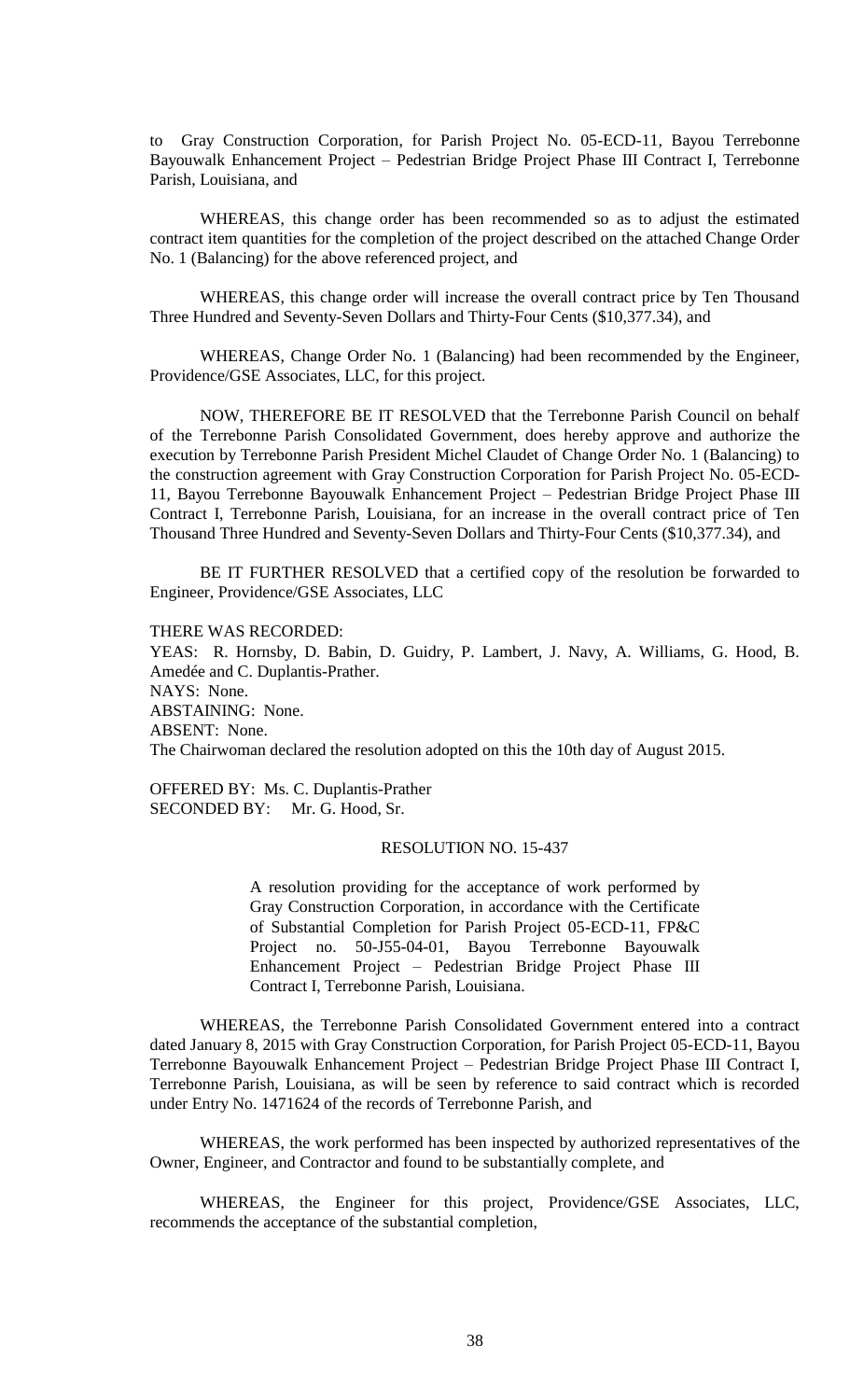NOW, THEREFORE BE IT RESOLVED that the Terrebonne Parish Council, on behalf of the Terrebonne Parish Consolidated Government, does hereby accept the work performed, effective as of the date of recording of this resolution, and does authorize and direct the Clerk of Court and Ex-Officio Recorder of Mortgages of Terrebonne Parish to note this acceptance thereof in the margin of the inscription of said contract under Entry No. 1471624 of the Records of Terrebonne Parish, Louisiana, and

BE IT FURTHER RESOLVED that a certified copy of the resolution be forwarded to the Engineer Providence/GSE Associates, LLC, and

BE IT FURTHER RESOLVED that a certified copy of the resolution be recorded in the office of the Clerk of Court of Terrebonne Parish to commence a 45-day clear lien period, and

BE IT FURTHER RESOLVED that the Administration is authorized to make payment of retainage upon the presentation of a Clear Lien Certificate.

THERE WAS RECORDED:

YEAS: R. Hornsby, D. Babin, D. Guidry, P. Lambert, J. Navy, A. Williams, G. Hood, B. Amedée and C. Duplantis-Prather. NAYS: None. ABSTAINING: None. ABSENT: None. The Chairwoman declared the resolution adopted on this the 10th day of August 2015.

Parish President Claudet announced that he received notice that once the aforementioned project is completed, that the Buquet Street Bridge will be opening today, and that construction on the Westside Bridge will begin shortly.

OFFERED BY: Mr. D. Babin SECONDED BY: Ms. C. Duplantis-Prather

#### RESOLUTION NO. 15-438

A RESOLUTION AUTHORIZING THE PARISH PRESIDENT TO SIGN AND SUBMIT AN AMENDMENT TO THE TERREBONNE PARISH GUSTAV/IKE DISASTER RECOVERY PLAN BUDGET TO THE STATE OF LOUISIANA AND HUD TO COMPLY WITH THE COMMUNITY DEVELOPMENT BLOCK GRANT DISASTER RECOVERY PROGRAM.

WHEREAS, the Terrebonne Parish Consolidated Government has been awarded Community Development Block Grant (CDBG) funding as a result of the damage caused by Hurricanes Gustav and Ike; and

WHEREAS, the Shrimper's Row Pump Station and Ashland North Levee Improvement Projects are completed; and

WHEREAS, the remaining funds in these two projects will be transferred to the Cedar Grove Levee & Pump Station Project; and

WHEREAS, through the proper public approval process the funds can be reallocated from one project to another as reflected in Attachment A; and

NOW, THEREFORE, BE IT RESOLVED by the Terrebonne Parish Council, on behalf of the Terrebonne Parish Consolidated Government, that that the Parish President, Michel H. Claudet, is authorized to sign, submit and implement the recommended amendment to the Terrebonne Parish Gustav/Ike Disaster Recovery Plan regarding the projects in Attachment A.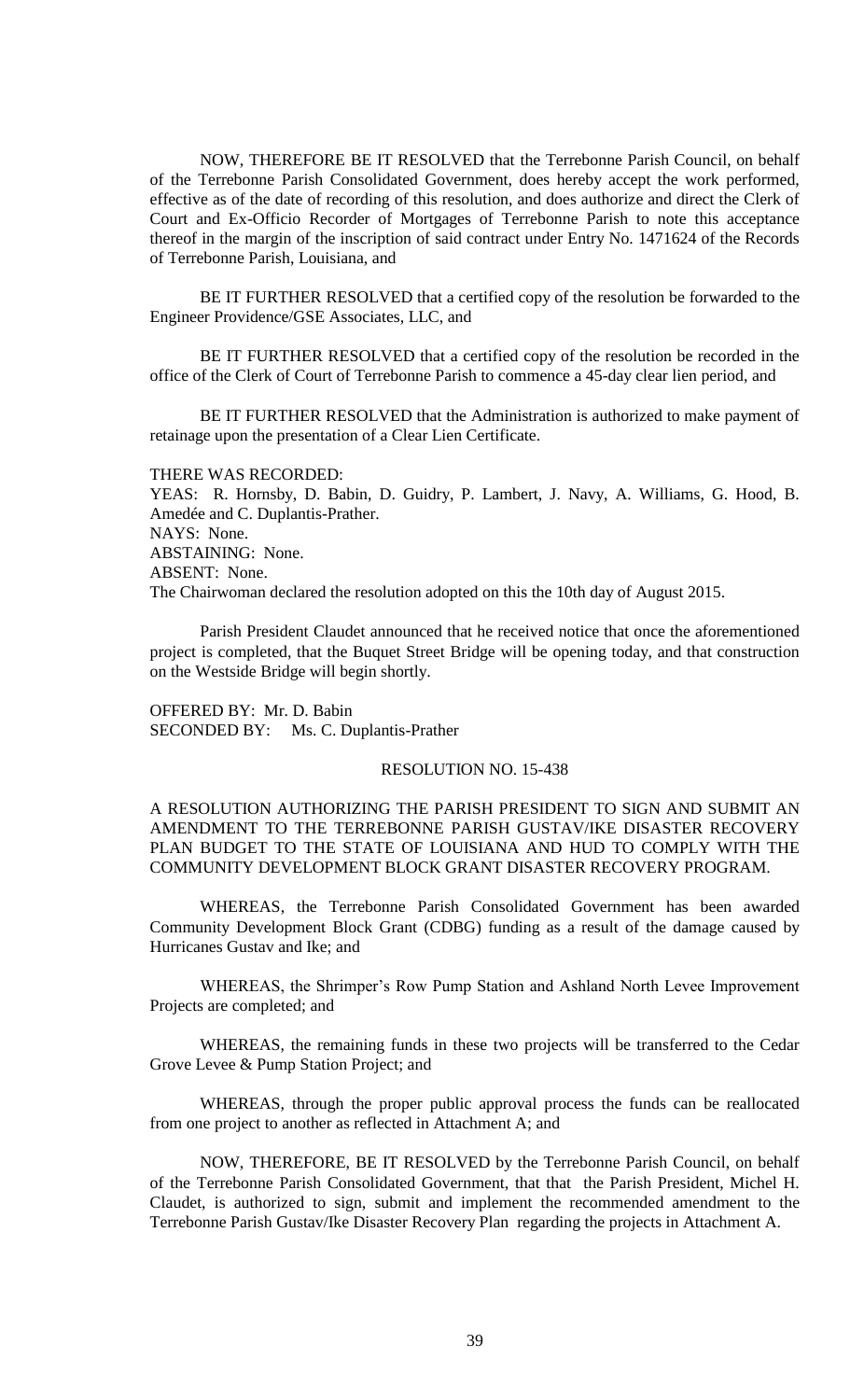THERE WAS RECORDED: YEAS: R. Hornsby, D. Babin, D. Guidry, P. Lambert, J. Navy, A. Williams, G. Hood, B. Amedée and C. Duplantis-Prather. NAYS: None. ABSTAINING: None. ABSENT: None. The Chairwoman declared the resolution adopted on this the 10th day of August 2015.

OFFERED BY: Mr. G. Hood, Sr. SECONDED BY: Mr. J. Navy

### RESOLUTION NO. 15-439

A resolution providing approval of Amendment No. 4 to the Engineering Agreement for the Mount Pilgrim Forced Drainage Area (6-3); Parish Project No. 01-DRA-44 Terrebonne Parish, Louisiana.

WHEREAS, the Terrebonne Parish Consolidated Government did enter into an engineering agreement with T. Baker Smith, LLC dated December 17, 2001, as amended by Amendment 3, for the Mount Pilgrim Forced Drainage Area 6-3 (Humphries) Project identified as Parish Project No. 01-DRA-44, and

WHEREAS, the Engineering Agreement between OWNER and ENGINEER provides for certain limitations for Basic and Additional Services, and

WHEREAS, the Terrebonne Parish Consolidated Government is desirous of continuing with this project, and

WHEREAS, additional data is required to reapply for permitting, and

WHEREAS, the Engineer is prepared to perform preliminary field surveys, and conduct Hydrologic and Hydraulic modeling, and

WHEREAS, the Engineer is prepared to process the field survey data and modeling results to prepare a Preliminary Engineering Report, and

WHEREAS, the Engineer is prepared to gather wetland delineation data and develop a wetland delineation report, and

WHEREAS, the Engineer is preparing application and permit plats and coordinating permitting, and

WHEREAS, the firm of T. Baker Smith has been asked to perform these activities under the Additional Services section of the Engineering Agreement for this project and

WHEREAS, the TPCG is desirous of having these services continued so that there is a need for additional funds to be added to this contract for an increase in the upset limit.

NOW, THEREFORE BE IT RESOLVED that the Terrebonne Parish Council, on behalf of the Terrebonne Parish Consolidated Government, does hereby approve this Amendment No. 4 to the Engineering Agreement for an increase of \$85,700.00 and authorizes Parish President, Michel Claudet, to execute this Amendment No. 4 to the Engineering Agreement for Parish Project No. 01-DRA-44, Mount Pilgrim Forced Drainage Area 6-3 (Humphries) Project, with T. Baker Smith, LLC., and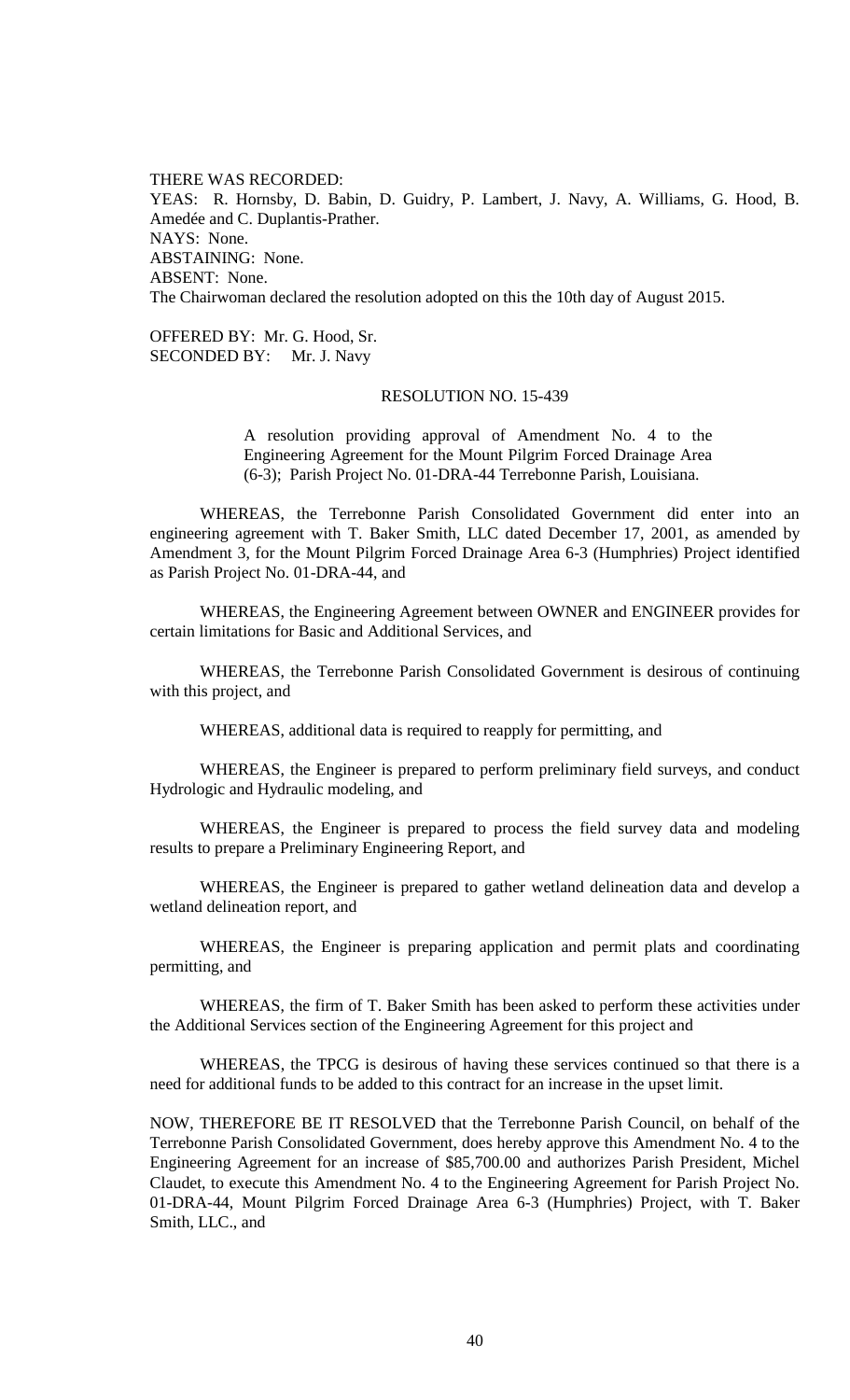BE IT FURTHER RESOLVED that a certified copy of the resolution be forwarded to the Engineer, T. Baker Smith, LLC.

THERE WAS RECORDED:

YEAS: R. Hornsby, D. Babin, D. Guidry, P. Lambert, J. Navy, A. Williams, G. Hood, B. Amedée and C. Duplantis-Prather. NAYS: None. ABSTAINING: None. ABSENT: None. The Chairwoman declared the resolution adopted on this, the 10th day of August 2015.

Mr. G. Hood, Sr. moved, seconded by Mr. R. Hornsby, "THAT, there being no further business to come before the Public Services Committee, the meeting be adjourned."

The Chairwoman called for the vote on the motion offered by Mr. G. Hood, Sr. THERE WAS RECORDED: YEAS: R. Hornsby, D. Babin, D. Guidry, P. Lambert, J. Navy, A. Williams, G. Hood, Sr., B. Amedèe and C. Duplantis-Prather. NAYS: None. ABSENT: None. The Chairwoman declared the motion adopted and the meeting was adjourned at 5:55 p.m.

Arlanda Williams, Chairwoman

Tammy E. Triggs, Minute Clerk

Ms. A. Williams moved, seconded by Ms. C. Duplantis-Prather, "THAT, the Council accept and ratify the minutes of the Public Services Committee meeting held on 08/10/15."

The Chairman called for a vote on the motion offered by Ms. A. Williams. THERE WAS RECORDED: YEAS: R. Hornsby, D. Babin, D. Guidry, P. Lambert, J. Navy, A. Williams, G. Hood, Sr., B. Amedée and C. Duplantis. NAYS: None. ABSENT: None. The Chairman declared the motion adopted.

The Chairman called for a report on the Community Development and Planning Committee meeting held on 08/10/15, whereupon the Committee Chairwoman noting ratification of minutes calls public hearings on August 26, 2015 at 6:30 p.m., rendered the following:

# **COMMUNITY DEVELOPMENT & PLANNING COMMITTEE**

## **AUGUST 10, 2015**

The Chairwoman, C. Duplantis-Prather, called the Community Development & Planning Committee meeting to order at 5:57 p. m. in the Terrebonne Parish Council Meeting Room with an Invocation offered by Committee Member J. Navy and the Pledge of Allegiance by Committee A. Williams. Upon roll call, Committee Members recorded as present were: R. Hornsby, D. Babin, D. Guidry, P. Lambert, J. Navy, A. Williams, Capt. Greg Hood, Sr., HPD Ret., B. Amedèe and C. Duplantis-Prather. A quorum was declared present.

OFFERED BY: Ms. A. Williams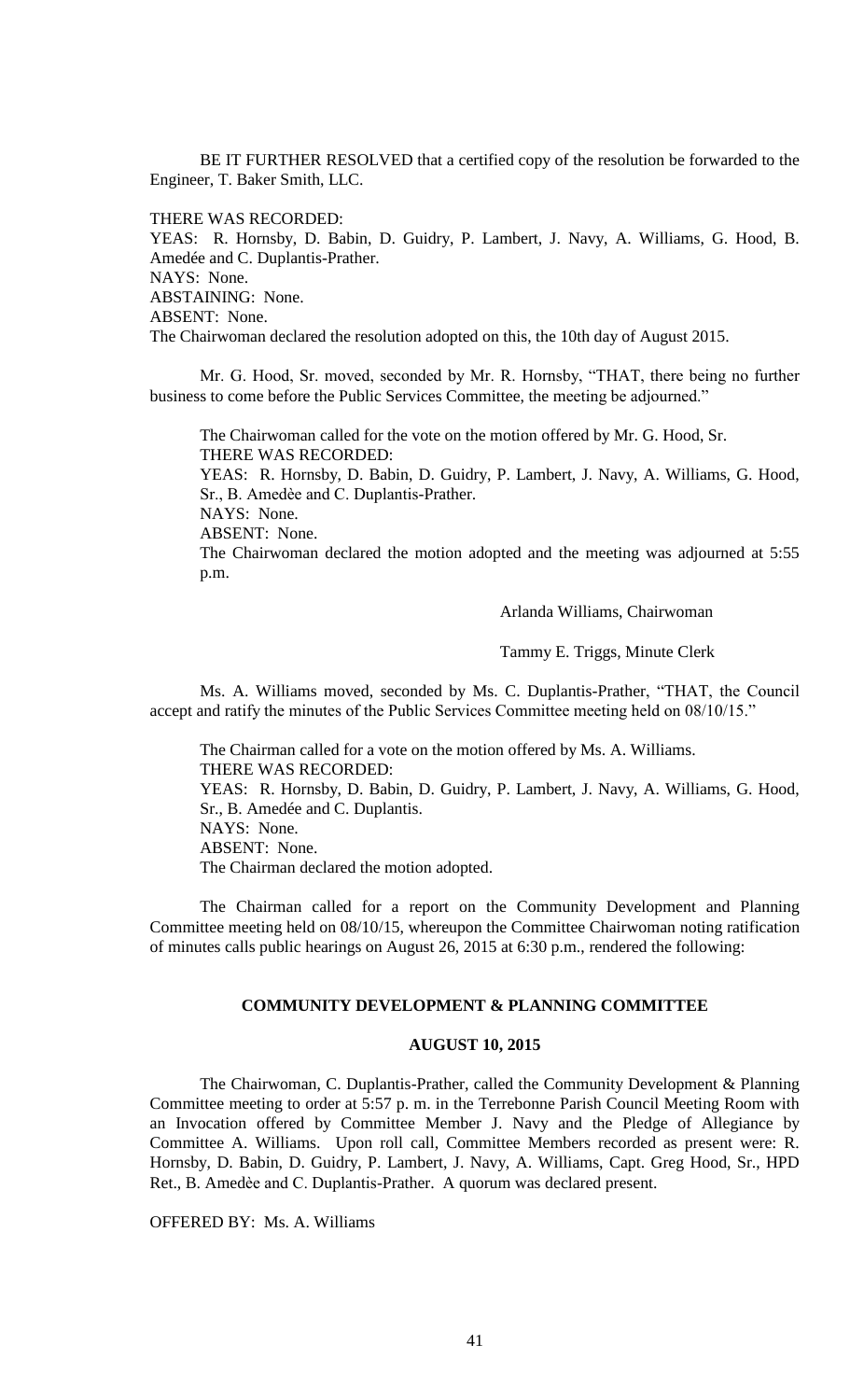### SECONDED BY: Mr. G. Hood, Sr.

## RESOLUTION NO. 15-440

A Resolution giving Notice of Intent to adopt an Ordinance to dedicate and accept the maintenance/operation of the street(s), drainage servitudes, sewer, and rights-of-way for "Deroche Estates;" energize and accept the street lights; and to incorporate "Derusso Street" into the Enhanced 911 Emergency Response System for the purpose of providing a better means of locating addresses.

THEREFORE, BE IT RESOLVED by the Terrebonne Parish Council (Community Development and Planning Committee), on behalf of the Terrebonne Parish Consolidated Government, that Notice of Intent is given for adopting an ordinance to dedicate and accept the maintenance/operation of the street(s), drainage servitudes, sewer, and rights-of-way for "Deroche Estates;" energize and accept the street lights; and to incorporate "Derusso Street" into the Enhanced 911 Emergency Response System for the purpose of providing a better means of locating addresses.

BE IT FURTHER RESOLVED that a public hearing on said ordinance be called for Wednesday, August 26, 2015 at 6:30p.m.

THERE WAS RECORDED:

YEAS: R. Hornsby, D. Babin, D. Guidry, P. Lambert, J. Navy, A. Williams, G. Hood, B. Amedée and C. Duplantis-Prather. NAYS: None. ABSTAINING: None. ABSENT: None. The Chairwoman declared the resolution adopted on this the 10th day of August 2015.

OFFERED BY: Ms. A. Williams SECONDED BY: Mr. J. Navy

### RESOLUTION NO. 15-441

A resolution authorizing the Parish President to sign and submit the FY 2015 Consolidated Plan Grant Agreement between the United States Department of Housing & Urban Development and Terrebonne Parish Consolidated Government for the Community Development Block Grant and Home Investment Partnerships Programs.

WHEREAS, Terrebonne Parish Consolidated Government's FY 2015 Annual Action Plan has been approved by the United States Department of Housing & Urban Development; and

WHEREAS, Terrebonne Parish Consolidated Government has been awarded \$858,352.00 for the Community Development Block Grant Program and \$222,531.00 for the Home Investment Partnerships Program.

NOW, THEREFORE BE IT RESOLVED that the Terrebonne Parish Council (Community Development and Planning Committee), on behalf of the Terrebonne Parish Consolidated Government, does hereby authorize the Parish President, Michel H. Claudet, to sign and submit the Consolidated Plan Grant Agreements to the United States Department of Housing and Urban Development; and

NOW, THEREFORE BE IT FURTHER RESOLVED that the Terrebonne Parish Council, on behalf of the Terrebonne Parish Consolidated Government, does hereby authorize the Parish President, Michel H. Claudet, to sign and submit any other documents necessary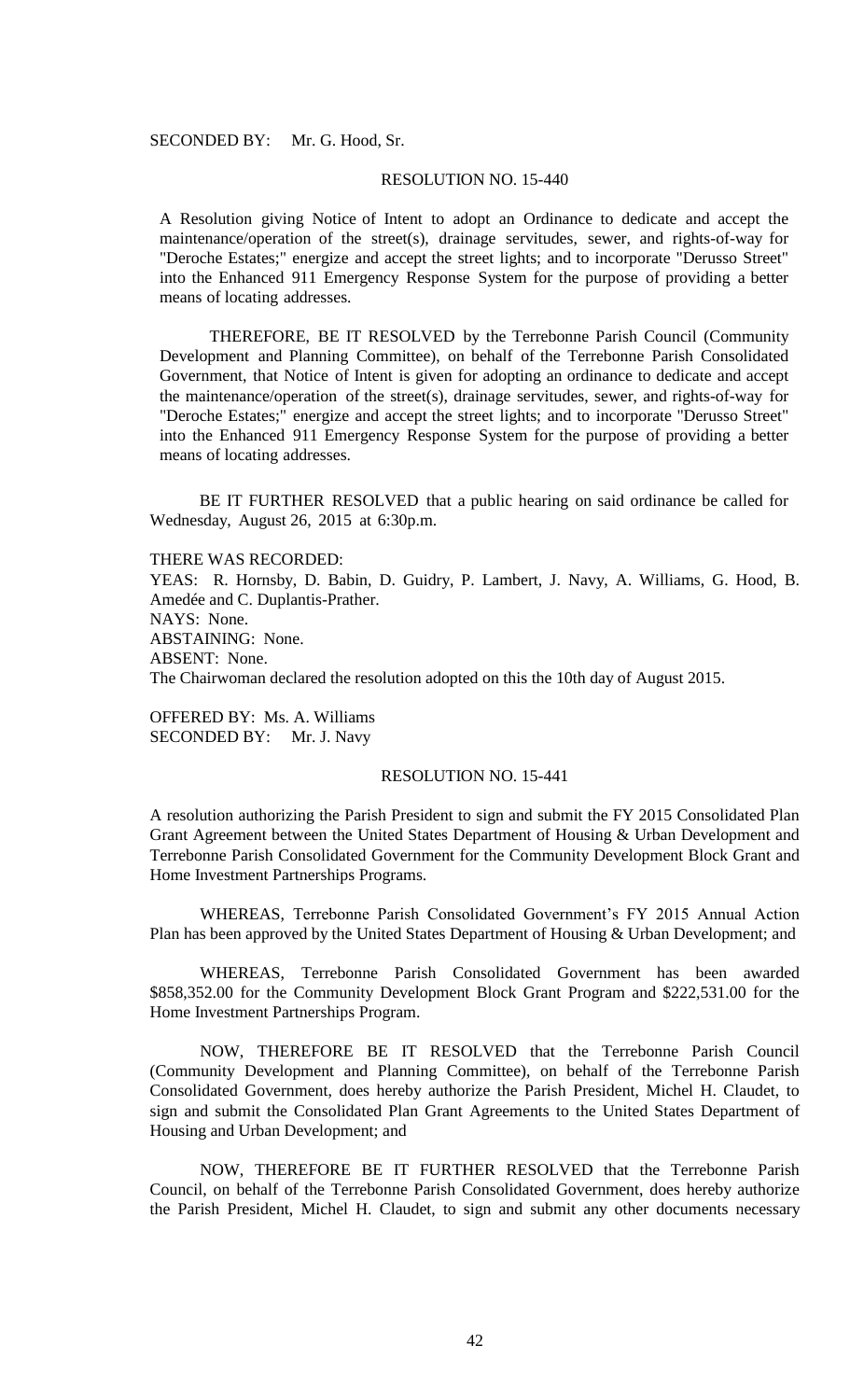between Terrebonne Parish Consolidated Government and the United States Department of Housing and Urban Development to receive said funding.

THERE WAS RECORDED: YEAS: R. Hornsby, D. Babin, D. Guidry, P. Lambert, J. Navy, A. Williams, G. Hood, B. Amedée and C. Duplantis-Prather. NAYS: None. ABSTAINING: None. ABSENT: None. The Chairwoman declared the resolution adopted on this the 10th day of August 2015.

OFFERED BY: Mr. D. Babin SECONDED BY: Mr. P. Lambert

# RESOLUTION NO. 15-442

A Resolution giving Notice of Intent to adopt an Ordinance to dedicate and accept the maintenance/operation of the street(s), drainage servitudes, utilities, and rights-of-way for "Rome Woodard Street" and "Barry Belanger Street"; and to incorporate into the Enhanced 911 Emergency Response System for the purpose of providing a better means of locating addresses.

THEREFORE, BE IT RESOLVED by the Terrebonne Parish Council (Community Development and Planning Committee), on behalf of the Terrebonne Parish Consolidated Government, that Notice of Intent is given for adopting an ordinance to dedicate and accept the maintenance/operation of the street(s), drainage servitudes, utilities, and rights-of-way for "Rome Woodard Street" and "Barry Belanger Street"; and to incorporate into the Enhanced 911 Emergency Response System for the purpose of providing a better means of locating addresses.

BE IT FURTHER RESOLVED that a public hearing on said ordinance be called for Wednesday, August 26, 2015 at 6:30 p.m.

THERE WAS RECORDED:

YEAS: R. Hornsby, D. Babin, D. Guidry, P. Lambert, J. Navy, A. Williams, G. Hood, B. Amedée and C. Duplantis-Prather. NAYS: None. ABSTAINING: None. ABSENT: None. The Chairwoman declared the resolution adopted on this, the 10th day of August 2015.

OFFERED BY: Mr. J. Navy SECONDED BY: Mr. G. Hood, Sr.

#### RESOLUTION NO. 15-443

## **A RESOLUTION OBLIGATING THE NECESSARY FUNDING UNDER THE TERREBONNE PARISH FLOOD HAZARD MITIGATION GRANT PROGRAM/HURRICANE GUSTAV, PROJECT NO 1786-109-0001 AND CDBG ISAAC LOW-TO-MODERATE INCOME (LMI) COST SHARE PROGRAM TO COMPLETE THE STRUCTURE ELEVATION OF 216 RILEY, HOUMA, LA 70363.**

**WHEREAS, THE TERREBONNE PARISH CONSOLIDATED GOVERNMENT HAS BEEN FORMALLY NOTIFIED BY FEMA THAT THE HURRICANE GUSTAV FLOOD HAZARD MITIGATION GRANT PROGRAM (HMGP), PROJECT NO. 1786- 109-0001, CAN PROCEED WITH THE MITIGATION OF THE FOLLOWING PROPERTY AND;**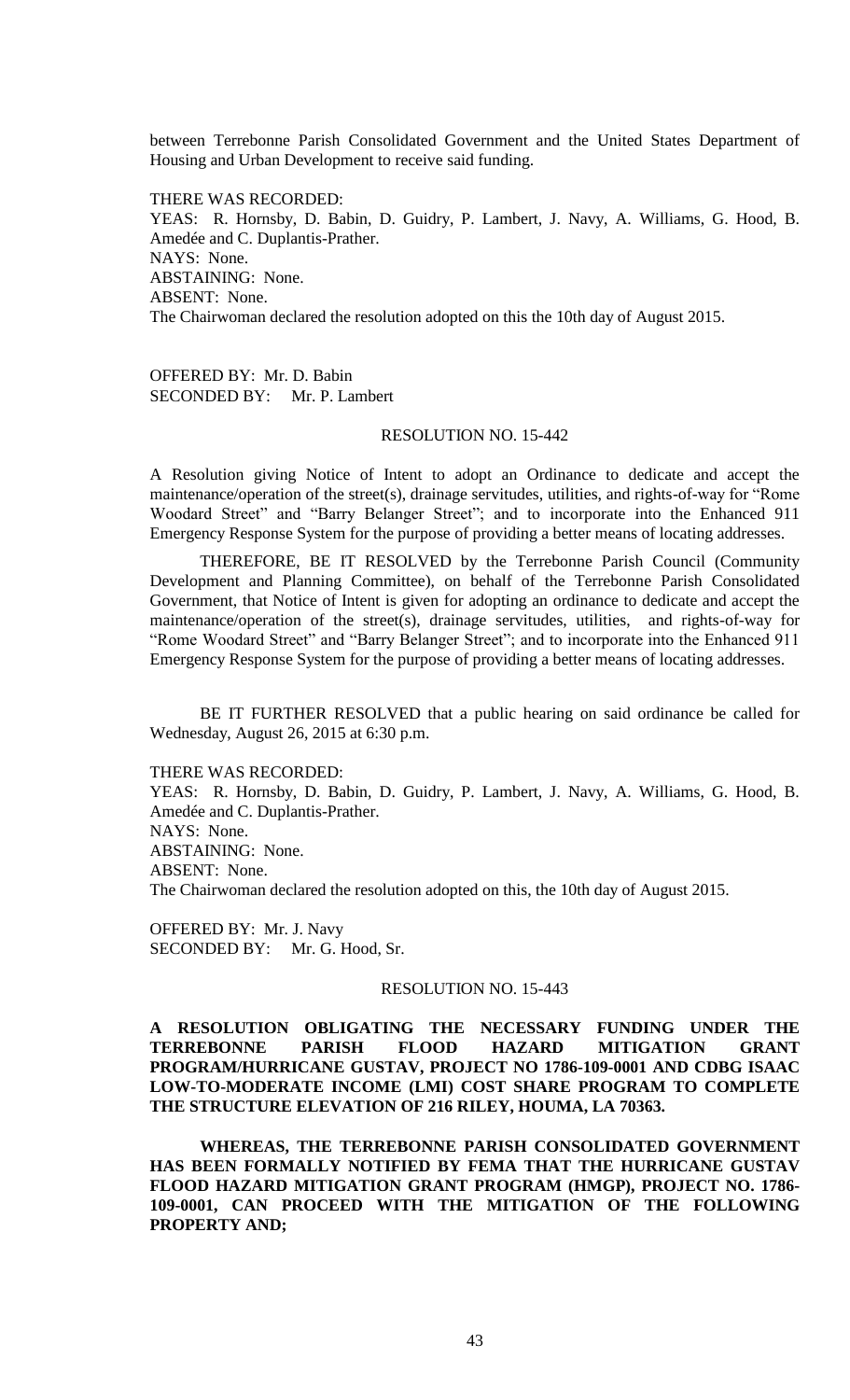**WHEREAS, THE PARISH HAS RECEIVED A RELEASE OF FUNDS FROM THE LOUISIANA OFFICE OF COMMUNITY DEVELOPMENT TO EXPEND CDBG ISAAC LMI COST SHARE PROGRAM FUNDS FOR:**

**ADDRESS: 216 RILEY HOUMA, LA 70363**

**OWNED BY: MARTHA TURNER;**

**WHEREAS, UNDER THE ADMINISTRATIVE GUIDANCE OF SOLUTIENT, THE REQUIRED "ELEVATION PACKET" HAS BEEN PREPARED AND EXECUTED FOR THE PROPERTY OWNER RECOMMENDING ELEVATION THROUGH THE HMGP PROGRAM.**

**NOW, THEREFORE, BE IT RESOLVED, BY THE TERREBONNE PARISH COUNCIL, (COMMUNITY DEVELOPMENT AND PLANNING COMMITTEE), ON BEHALF OF THE TERREBONNE PARISH CONSOLIDATED GOVERNMENT, THAT THE NECESSARY FUNDING UNDER THE TERREBONNE PARISH FLOOD HAZARD MITIGATION GRANT PROGRAM/HURRICANE GUSTAV, PROJECT NO. 1786-109-0001 AND CDBG ISAAC LMI COST SHARE PROGRAM BE HEREBY OBLIGATED TO MITIGATE THE PROPERTY ABOVE.**

THERE WAS RECORDED:

YEAS: R. Hornsby, D. Babin, D. Guidry, P. Lambert, J. Navy, A. Williams, G. Hood, B. Amedée and C. Duplantis-Prather. NAYS: None. ABSTAINING: None. ABSENT: None. The Chairwoman declared the resolution adopted on this, the 10th day of August 2015.

OFFERED BY: Mr. J. Navy SECONDED BY: Ms. A. Williams

#### RESOLUTION NO. 15-444

A resolution providing approval of Amendment No. 6 to the Professional Services Agreement between the Terrebonne Parish Consolidated Government and Waggoner Engineering, Inc.;

WHEREAS, the Terrebonne Parish Consolidated Government entered into a Professional Services Agreement dated September 20, 2010 with Waggoner Engineering, Inc. for the design and management services of the Gustav-Ike Community Development Block Grant Disaster Recovery Owner-Occupied Housing Development Project; and

WHEREAS, the established Time of Performance for the services was amended to sixty (60) months from its effective date, now the parties mutually agree for the need to extend the Time of Performance to sixty-four (64) months due to circumstances beyond the control of the parties.

NOW, THEREFORE BE IT RESOLVED that the Terrebonne Parish Council on behalf of the Terrebonne Parish Consolidated Government, does hereby approve and authorize Parish President, Michel H. Claudet, to execute Amendment No. 6 to the Professional Services Agreement between the Terrebonne Parish Consolidated Government and Waggoner Engineering, Inc. for the design and management services of the Gustav-Ike Community Development Block Grant Disaster Recovery Owner-Occupied Housing Development Project.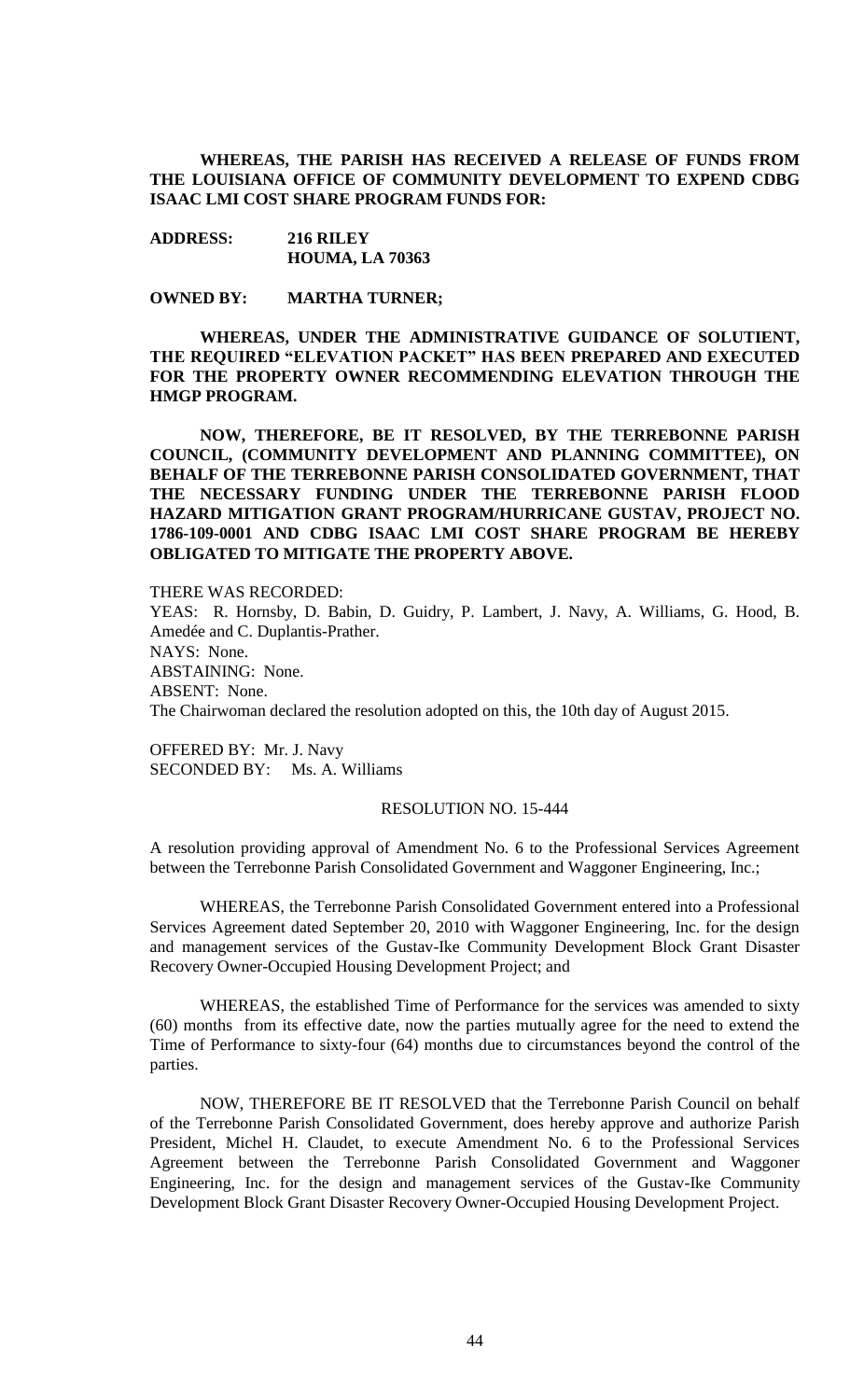THERE WAS RECORDED: YEAS: R. Hornsby, D. Babin, D. Guidry, P. Lambert, J. Navy, A. Williams, G. Hood, B. Amedée and C. Duplantis-Prather. NAYS: None. ABSTAINING: None. ABSENT: None. The Chairwoman declared the resolution adopted on this the 10th day of August 2015.

Mr. G. Hood, Sr. moved, seconded by Mr. J. Navy and Ms. A. Williams , "THAT, there being no further business to come before the Community Development & Planning Committee, the meeting be adjourned."

The Chairwoman called for the vote on the motion offered by Mr. G. Hood, Sr. THERE WAS RECORDED:

YEAS: R. Hornsby, D. Babin, D. Guidry, P. Lambert, J. Navy, A. Williams G. Hood, Sr., B. Amedѐe and C. Duplantis-Prather.

NAYS: None.

ABSENT: None.

The Chairwoman declared the motion adopted and the meeting was adjourned at 6:00 p. m.

Christa M. Duplantis-Prather, Chairwoman

Tammy E. Triggs, Minute Clerk

Ms. C. Duplantis-Prather moved, seconded by Mr. D. Guidry, "THAT, the Council accept and ratify the minutes of the Community Development and Planning Committee meeting held on 08/10/15."

The Chairman called for a vote on the motion offered by Ms. C. Duplantis-Prather. THERE WAS RECORDED:

YEAS: R. Hornsby, D. Babin, D. Guidry, P. Lambert, J. Navy, A. Williams, G. Hood, Sr., B. Amedée and C. Duplantis.

NAYS: None.

ABSENT: None.

The Chairman declared the motion adopted.

Mr. G. Hood, Sr., moved, seconded by Ms. A. Williams, "THAT, the Council approve the following street light list:

INSTALL ONE (1) 100-WATT HPS STREET LIGHT ON EXISTING POLE AT THE INTERSECTION OF BIRCH AVENUE AND WILSON STREET; USD; TPCG UTILITIES; DISTRICT 5; CHRISTA DUPLANTIS-PRATHER

INSTALL ONE (1) STREET LIGHT **AND POLE** AT 1105 ACADIAN DRIVE; RLD #3-A; TPCG UTILITIES; DISTRICT 1; JOHN NAVY

ENERGIZE AN EXISTING 400-WATT HPS FLOOD LIGHT AT THE END OF OLD BAYOU DULARGE ROAD AT OR NEAR 391 OLD BAYOU DULARGE ROAD AND ADJUST TO ILLUMINATE THE END OF THE PUBLIC ROAD AT THAT LOCATION; RLD #1; SLECA; DISTRICT 1; JOHN NAVY

INCREASE STREET LIGHT WATTAGE OF SEVEN (7) EXISTING LIGHTS TO 250- WATTS HPS ON PONTIFF STREET; RLD #3-A; ENTERGY; DISTRICT 1; JOHN NAVY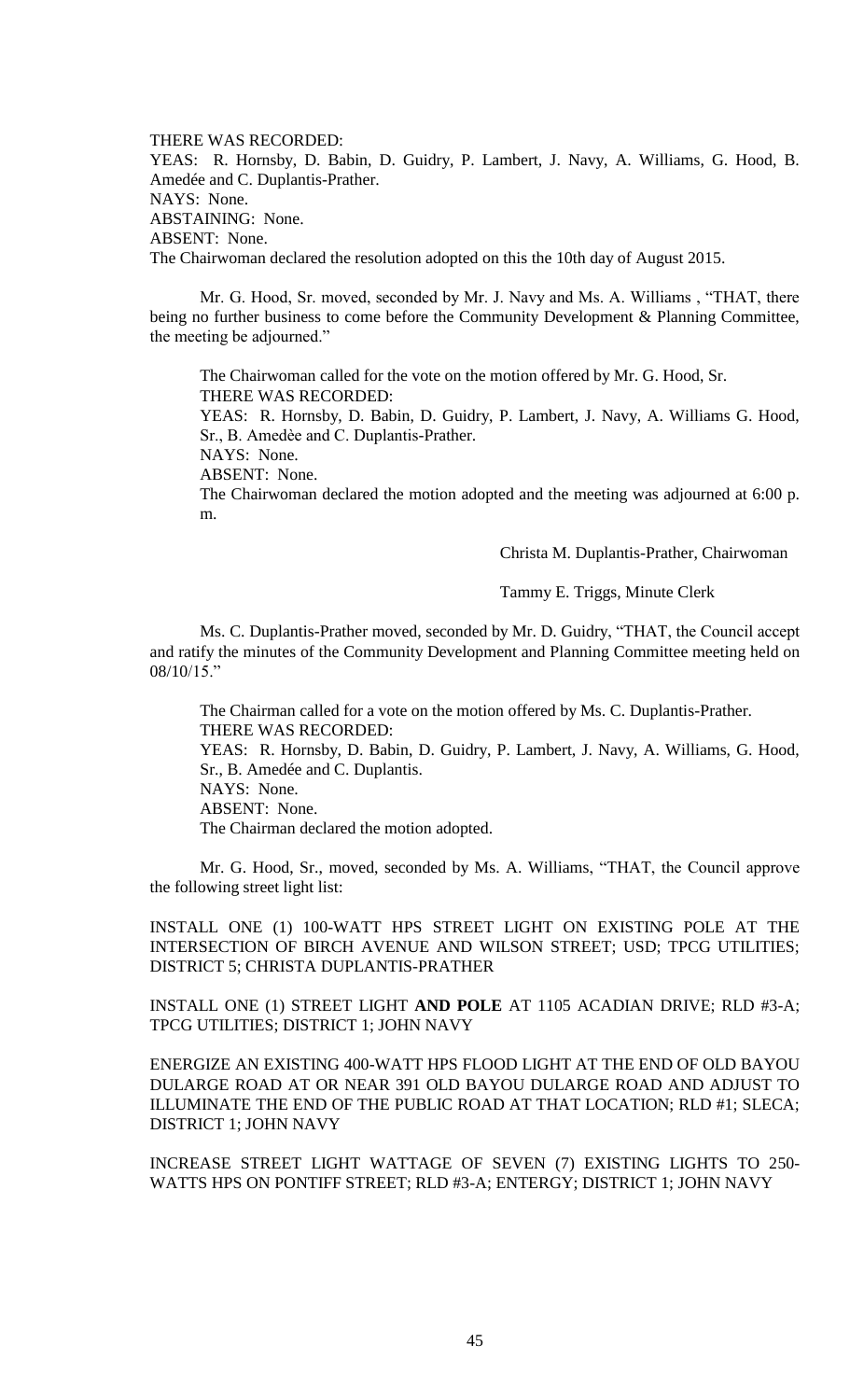## INCREASE STREET LIGHT WATTAGE OF FIVE (5) EXISTING LIGHTS TO 250-WATTS HPS ON SAINT PIUS STREET; RLD #3-A; ENTERGY; DISTRICT 1; JOHN NAVY

INCREASE STREET LIGHT WATTAGE OF SIX (6) EXISTING LIGHTS ON SAINT PETER STREET; RLD #3-A; ENTERGY; DISTRICT 1; JOHN NAVY."

The Chairman called for a vote on the motion offered by Mr. G. Hood, Sr. THERE WAS RECORDED: YEAS: R. Hornsby, D. Babin, D. Guidry, P. Lambert, J. Navy, A. Williams, G. Hood, Sr., B. Amedée and C. Duplantis. NAYS: None. ABSENT: None. The Chairman declared the motion adopted.

Ms. B. Amedée moved, seconded by Ms. C. Duplantis-Prather , "THAT, the Council hold nominations open for the one long-standing vacancy on the Bayou Blue Fire Protection District Board until the next Council meeting."

The Chairman called for a vote on the motion offered by Ms. B. Amedée. THERE WAS RECORDED: YEAS: R. Hornsby, D. Babin, D. Guidry, P. Lambert, J. Navy, A. Williams, G. Hood, Sr., B. Amedée and C. Duplantis. NAYS: None. ABSENT: None. The Chairman declared the motion adopted.

Ms. A. Williams moved, seconded by Ms. C. Duplantis-Prather, "THAT, the Council hold Agenda Item 5B - Appointments to the Terrebonne Economic Development Authority Board until the next Council meeting."

The Chairman called for a vote on the motion offered by Ms. A. Williams. THERE WAS RECORDED: YEAS: R. Hornsby, D. Babin, D. Guidry, P. Lambert, J. Navy, A. Williams, G. Hood, Sr., B. Amedée and C. Duplantis. NAYS: None. ABSENT: None. The Chairman declared the motion adopted.

The Chairman announced the following vacancies, which he noted will be handled as per usual procedure:

- One expiring term on the Houma Board of Adjustments.
- One vacancy due to a resignation on the Terrebonne Parish Tree Board.

Under Agenda Item 7A - Announcements, Council Members

- Councilwoman A. Williams thanked Administration for supporting the Jumpstart Program that has just ended its second year.
- Councilwoman C. Duplantis-Prather reminded every pet owner to have their pets spayed or neutered to help control the pet population and asked that if a stray animal is found, please contact the Animal Shelter at (985) 873-6709.
- Councilwoman C. Duplantis-Prather informed everyone of the current heat advisories; noting to remember to take care of yourself and your pets.
- Councilman D. Guidry announced that the Ultimate Fishing Sign has been put up at the intersection of Hwy. 56 in Cocodrie and Hwy. 57; also encouraged citizens